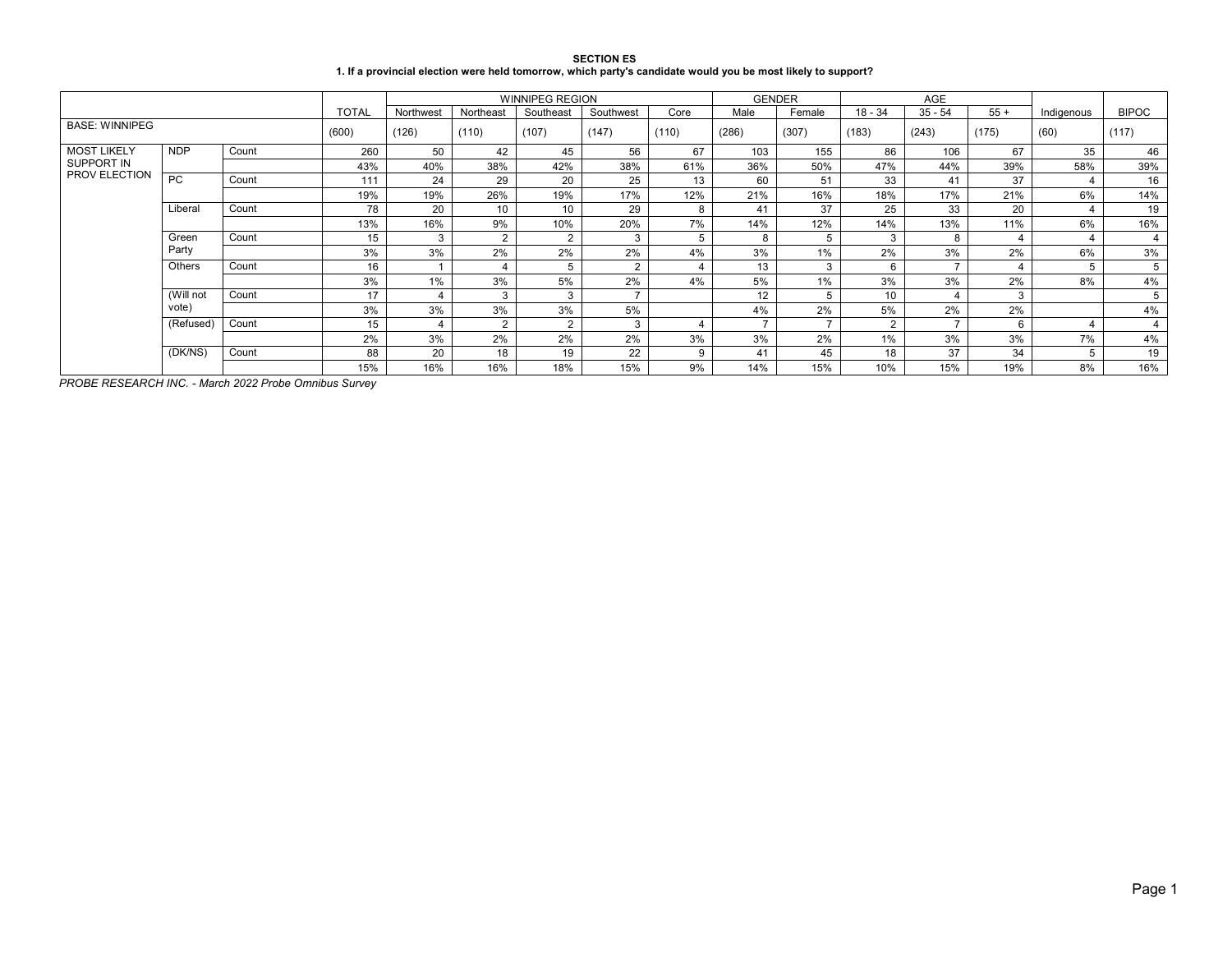| <b>SECTION ES</b>                                                                                            |
|--------------------------------------------------------------------------------------------------------------|
| 1. If a provincial election were held tomorrow, which party's candidate would you be most likely to support? |

|                             |            |       |              |                | <b>VOTED LAST PROV ELECTION</b> |            |          |            | <b>EDUCATION</b> |                | CHILDREN <16 AT<br><b>HOME</b> |       | <b>RESIDENCE</b> |               | <b>HOUSEHOLD INCOME</b> |                |                |
|-----------------------------|------------|-------|--------------|----------------|---------------------------------|------------|----------|------------|------------------|----------------|--------------------------------|-------|------------------|---------------|-------------------------|----------------|----------------|
|                             |            |       | <b>TOTAL</b> | <b>PC</b>      | <b>NDP</b>                      | <b>LIB</b> | GP       | HS or less | Post-Sec         | Univ Grad      | Yes                            | No    | Own              | Rent          | $<$ \$50K               | \$50K-\$99K    | $$100K +$      |
| <b>BASE: WINNIPEG</b>       |            |       | (600)        | (171)          | (211)                           | (78)       | (33)     | (70)       | (204)            | (314)          | (162)                          | (432) | (395)            | (163)         | (111)                   | (184)          | (225)          |
| <b>MOST LIKELY</b>          | <b>NDP</b> | Count | 260          | 21             | 189                             | 23         | 6        | 26         | 85               | 146            | 66                             | 192   | 157              | 89            | 42                      | 79             | 105            |
| SUPPORT IN<br>PROV ELECTION |            |       | 43%          | 12%            | 89%                             | 29%        | 19%      | 37%        | 42%              | 46%            | 41%                            | 44%   | 40%              | 54%           | 37%                     | 43%            | 47%            |
|                             | PC.        | Count | 111          | 96             |                                 | 2          |          | 13         | 39               | 56             | 33                             | 78    | 91               | 18            | 10 <sup>1</sup>         | 44             | 46             |
|                             |            |       | 19%          | 56%            | 0%                              | 2%         |          | 18%        | 19%              | 18%            | 20%                            | 18%   | 23%              | 11%           | 9%                      | 24%            | 21%            |
|                             | Liberal    | Count | 78           | 11             | 8                               | 42         |          |            | 24               | 46             | 21                             | 55    | 53               | 21            | 23                      | 17             | 30             |
|                             |            |       | 13%          | 6%             | 4%                              | 53%        | 4%       | 8%         | 12%              | 15%            | 13%                            | 13%   | 13%              | 13%           | 21%                     | 9%             | 13%            |
|                             | Green      | Count | 15           |                |                                 |            | 13       |            |                  |                | 4                              | 11    | 11               |               | 3                       | $\overline{ }$ |                |
|                             | Party      |       | 3%           | 1%             |                                 |            | 40%      | 7%         | 2%               | 2%             | 2%                             | 3%    | 3%               |               | 3%                      | 4%             | 1%             |
|                             | Others     | Count | 16           |                |                                 | $\Omega$   | $\Omega$ |            | <sub>9</sub>     | 6              | 5                              | 11    | 4                | 9             |                         |                | $\overline{7}$ |
|                             |            |       | 3%           | 4%             | 2%                              | 0%         | 1%       | 1%         | 5%               | 2%             | 3%                             | 2%    | 1%               | 5%            | 4%                      | 2%             | 3%             |
|                             | (Will not  | Count | 17           | $\overline{2}$ |                                 |            |          |            |                  |                | 9                              | 8     | 9                | 8             | 6                       | 5              | $\overline{4}$ |
|                             | vote)      |       | 3%           | 1%             |                                 | 2%         |          | 5%         | 3%               | 2%             | 6%                             | 2%    | 2%               | 5%            | 5%                      | 3%             | 2%             |
|                             | (Refused)  | Count | 15           | $\overline{2}$ | $\Omega$                        | 2          | $\Omega$ | 6          |                  | $\overline{4}$ |                                | 12    | 8                | $\rightarrow$ |                         | 2              | 3              |
|                             |            |       | 2%           | 1%             | $0\%$                           | 3%         | 1%       | 8%         | 2%               | 1%             | 1%                             | 3%    | 2%               | 4%            | 7%                      | 1%             | 1%             |
|                             | (DK/NS)    | Count | 88           | 32             | 10 <sup>°</sup>                 | 8          | 11       | 11         | 31               | 43             | 22                             | 65    | 62               | 13            | 17                      | 26             | 27             |
|                             |            |       | 15%          | 19%            | 5%                              | 10%        | 35%      | 15%        | 15%              | 14%            | 13%                            | 15%   | 16%              | 8%            | 15%                     | 14%            | 12%            |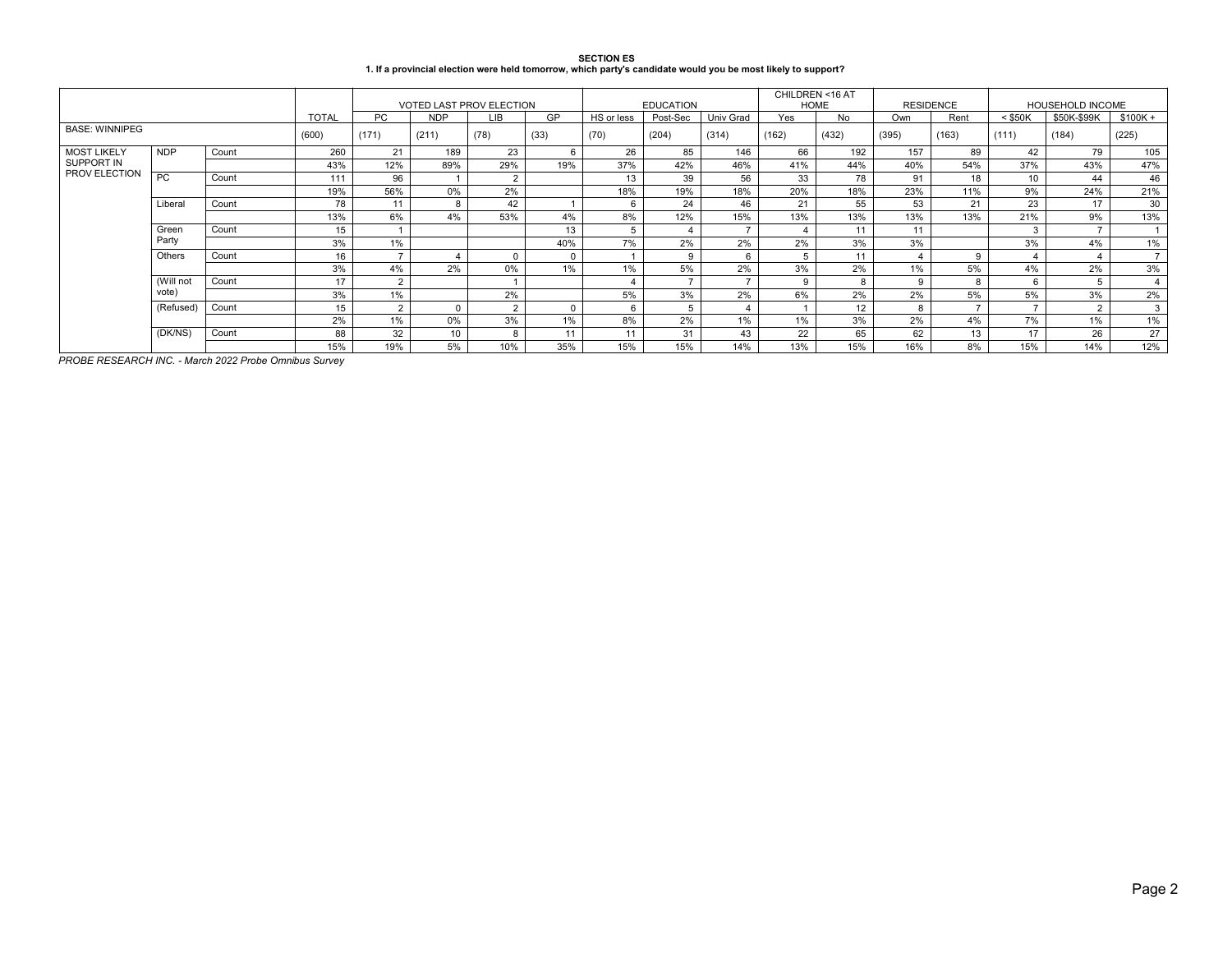SECTION ES<br>2. Even though you have not decided whom you would vote for, is there nonetheless a provincial party's candidate that you think you might want to support or are currently leaning toward?

|                                             |               |       |              |           |           | <b>WINNIPEG REGION</b> |                |                |       | <b>GENDER</b> |                | AGE       |       |                |              |
|---------------------------------------------|---------------|-------|--------------|-----------|-----------|------------------------|----------------|----------------|-------|---------------|----------------|-----------|-------|----------------|--------------|
|                                             |               |       | <b>TOTAL</b> | Northwest | Northeast | Southeast              | Southwest      | Core           | Male  | Female        | $18 - 34$      | $35 - 54$ | $55+$ | Indigenous     | <b>BIPOC</b> |
| <b>BASE: WINNIPEG</b>                       |               |       | (600)        | (126)     | (110)     | (107)                  | (147)          | (110)          | (286) | (307)         | (183)          | (243)     | (175) | (60)           | (117)        |
| SUPPORT/<br><b>LEANING</b><br><b>TOWARD</b> | <b>NDP</b>    | Count | 271          | 54        | 45        | 46                     | 57             | 68             | 108   | 161           | 87             | 114       | 70    | 36             | 47           |
|                                             |               |       | 45%          | 43%       | 41%       | 43%                    | 39%            | 62%            | 38%   | 52%           | 48%            | 47%       | 40%   | 60%            | 40%          |
|                                             | <b>PC</b>     | Count | 121          | 27        | 29        | 23                     | 28             | 14             | 64    | 55            | 35             | 45        | 41    | 4              | 17           |
|                                             |               |       | 20%          | 22%       | 26%       | 21%                    | 19%            | 13%            | 22%   | 18%           | 19%            | 18%       | 24%   | 6%             | 15%          |
|                                             | Liberal       | Count | 91           | 28        | 12        | 11                     | 32             | 8              | 45    | 46            | 28             | 36        | 27    | 5              | 22           |
|                                             |               |       | 15%          | 22%       | 11%       | 10%                    | 22%            | 7%             | 16%   | 15%           | 15%            | 15%       | 15%   | 8%             | 19%          |
|                                             | Green         | Count | 16           | 3         | 2         | 3                      | 3              | 5              | 9     | 5             | 3              | 8         | 5     | 4              | 4            |
|                                             | Party         |       | 3%           | 3%        | 2%        | 3%                     | 2%             | 4%             | 3%    | 2%            | 2%             | 3%        | 3%    | 6%             | 3%           |
|                                             | <b>Others</b> | Count | 17           |           | 4         | 5                      | $\overline{2}$ | 4              | 13    | 4             | 6              | -         |       | 5              | 5            |
|                                             |               |       | 3%           | 1%        | 4%        | 5%                     | 2%             | 4%             | 5%    | 1%            | 3%             | 3%        | 2%    | 8%             | 4%           |
|                                             | (Will not     | Count | 19           |           | 3         | 5                      |                |                | 14    | 5             | 11             |           | 3     |                | 5            |
|                                             | vote)         |       | 3%           | 3%        | 3%        | 4%                     | 5%             |                | 5%    | 2%            | 6%             | 2%        | 2%    |                | 4%           |
|                                             | (Refused)     | Count | 16           |           | 3         | 3                      | 3              | 4              | 8     | 8             | $\overline{2}$ | -         |       | 5              | 5            |
|                                             |               |       | 3%           | 3%        | 3%        | 3%                     | 2%             | 3%             | 3%    | 3%            | 1%             | 3%        | 4%    | 9%             | 4%           |
|                                             | (DK/NS)       | Count | 49           | 6         | 12        | 11                     | 14             | $\overline{z}$ | 26    | 23            | 10             | 22        | 17    | $\overline{2}$ | 12           |
|                                             |               |       | 8%           | 5%        | 11%       | 10%                    | 10%            | 6%             | 9%    | 7%            | 5%             | 9%        | 10%   | 3%             | 10%          |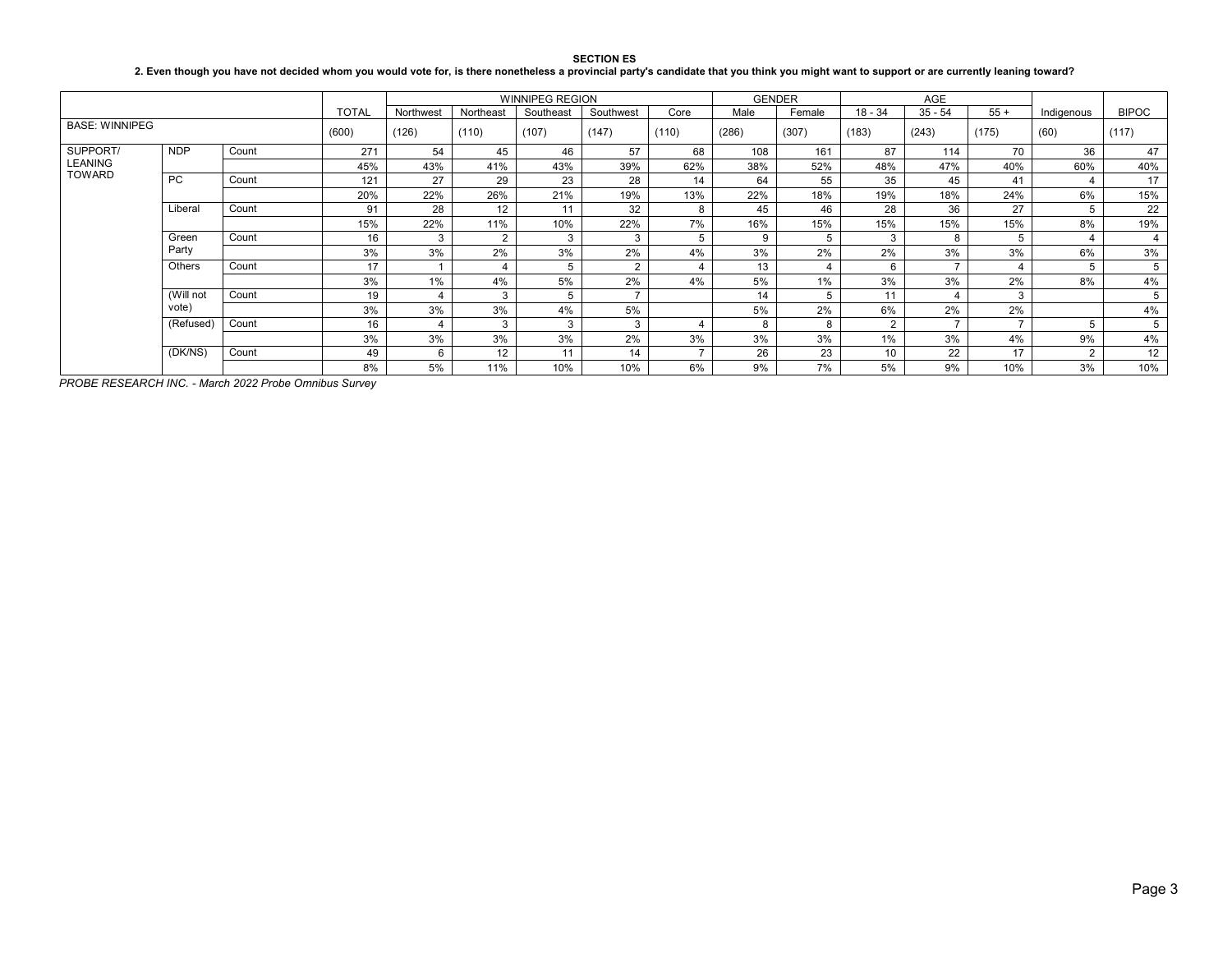#### **SECTION ES 2. Even though you have not decided whom you would vote for, is there nonetheless a provincial party's candidate that you think you might want to support or are currently leaning toward?**

|                                 |            |       |              | <b>VOTED LAST PROV ELECTION</b> |            |                |                |            | <b>EDUCATION</b> |           | CHILDREN <16 AT | <b>HOME</b> | <b>RESIDENCE</b> |                | HOUSEHOLD INCOME |             |                |
|---------------------------------|------------|-------|--------------|---------------------------------|------------|----------------|----------------|------------|------------------|-----------|-----------------|-------------|------------------|----------------|------------------|-------------|----------------|
|                                 |            |       | <b>TOTAL</b> | PC                              | <b>NDP</b> | <b>LIB</b>     | <b>GP</b>      | HS or less | Post-Sec         | Univ Grad | Yes             | No.         | Own              | Rent           | $<$ \$50K        | \$50K-\$99K | $$100K +$      |
| <b>BASE: WINNIPEG</b>           |            |       | (600)        | (171)                           | (211)      | (78)           | (33)           | (70)       | (204)            | (314)     | (162)           | (432)       | (395)            | (163)          | (111)            | (184)       | (225)          |
| SUPPORT/                        | <b>NDP</b> | Count | 271          | 25                              | 192        | 23             | <sub>9</sub>   | 28         | 88               | 152       | 70              | 199         | 167              | 90             | 43               | 82          | 109            |
| <b>LEANING</b><br><b>TOWARD</b> |            |       | 45%          | 15%                             | 91%        | 29%            | 27%            | 39%        | 43%              | 48%       | 43%             | 46%         | 42%              | 55%            | 39%              | 45%         | 48%            |
|                                 | PC.        | Count | 121          | 105                             |            | $\overline{2}$ |                | 15         | 42               | 61        | 36              | 85          | 99               | 20             | 13               | 46          | 49             |
|                                 |            |       | 20%          | 62%                             | 0%         | 2%             |                | 21%        | 21%              | 19%       | 22%             | 20%         | 25%              | 12%            | 12%              | 25%         | 22%            |
|                                 | Liberal    | Count | 91           | 13                              | 8          | 47             | $\overline{2}$ | 6          | 27               | 56        | 24              | 66          | 64               | 23             | 24               | 20          | 35             |
|                                 |            |       | 15%          | 8%                              | 4%         | 61%            | 7%             | 9%         | 13%              | 18%       | 15%             | 15%         | 16%              | 14%            | 22%              | 11%         | 15%            |
|                                 | Green      | Count | 16           | $\Omega$                        |            |                | 13             | 5          |                  |           |                 | 12          | 12               |                |                  | 8           | $2^{\circ}$    |
|                                 | Party      |       | 3%           | 1%                              |            |                | 41%            | 8%         | 2%               | 2%        | 2%              | 3%          | 3%               |                | 3%               | 4%          | 1%             |
|                                 | Others     | Count | 17           |                                 |            | $\Omega$       |                |            | 10               | 6         | 5               | 11          | 5                | 9              |                  |             | 8              |
|                                 |            |       | 3%           | 4%                              | 2%         | 0%             | $1\%$          | $1\%$      | 5%               | 2%        | 3%              | 3%          | $1\%$            | 5%             | 4%               | 2%          | 4%             |
|                                 | (Will not  | Count | 19           |                                 |            |                |                |            |                  |           | 9               | 8           | 9                | $\mathbf{R}$   | 6                | 5           | $\overline{4}$ |
|                                 | vote)      |       | 3%           | 1%                              |            | 2%             |                | 5%         | 3%               | 2%        | 6%              | 2%          | 2%               | 5%             | 5%               | 3%          | 2%             |
|                                 | (Refused)  | Count | 16           | $\overline{2}$                  | $\Omega$   | $\mathcal{D}$  | $\Omega$       | 6          |                  |           |                 | 13          | 9                | $\overline{ }$ | 8                | 2           | 3              |
|                                 |            |       | 3%           | 1%                              | 0%         | 3%             | $1\%$          | 8%         | 3%               | 1%        | 1%              | 3%          | 2%               | 4%             | 7%               | 1%          | 1%             |
|                                 | (DK/NS)    | Count | 49           | 14                              | 6          | $\Omega$       |                | 6          | 21               | 21        | 12              | 37          | 30               |                | 11               | 17          | 15             |
|                                 |            |       | 8%           | 8%                              | 3%         | 3%             | 23%            | 8%         | 10%              | 7%        | 7%              | 9%          | 8%               | 5%             | 10%              | 9%          | 6%             |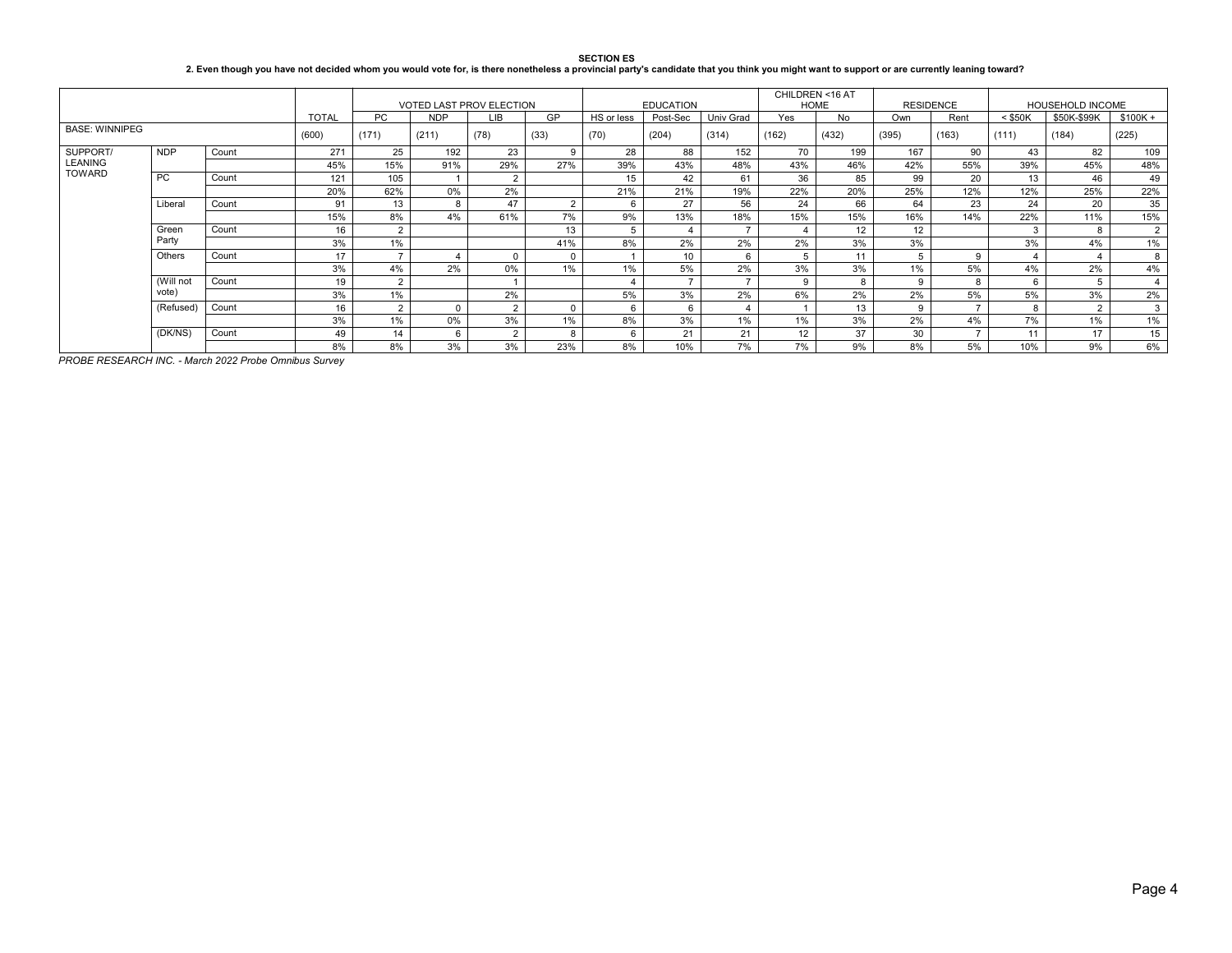## **SECTION ES** 1. If a provincial election were held tomorrow, which party's candidate would you be most likely to support?<br>2. Even though you have not decided whom you would vote for, is there nonetheless a provincial party's candidate

|                             |             |              |           |           | <b>WINNIPEG REGION</b> |           |       | <b>GENDER</b> |        |         | <b>AGE</b> |       |            |              |
|-----------------------------|-------------|--------------|-----------|-----------|------------------------|-----------|-------|---------------|--------|---------|------------|-------|------------|--------------|
|                             |             | <b>TOTAL</b> | Northwest | Northeast | Southeast              | Southwest | Core  | Male          | Female | 18 - 34 | $35 - 54$  | $55+$ | Indigenous | <b>BIPOC</b> |
| <b>BASE: DECIDED VOTERS</b> | (517)       | (112)        | (93)      | (89)      | (123)                  | (100)     | (239) | (272)         | (159)  | (209)   | (148)      | (53)  | (95)       |              |
| <b>DECIDED VOTE/</b>        | <b>NDP</b>  | 52%          | 48%       | 48%       | 52%                    | 47%       | 69%   | 45%           | 59%    | 55%     | 54%        | 47%   | 68%        | 49%          |
| <b>LEANING IN PROV</b>      | <b>PC</b>   | 23%          | 24%       | 31%       | 26%                    | 23%       | 14%   | 27%           | 20%    | 22%     | 21%        | 28%   | 7%         | 18%          |
| <b>ELECTION</b>             | Liberal     | 18%          | 25%       | 13%       | 13%                    | 26%       | 8%    | 19%           | 17%    | 18%     | 17%        | 18%   | 9%         | 23%          |
|                             | Green Party | 3%           | 3%        | 2%        | 3%                     | 3%        | 5%    | 4%            | 2%     | 2%      | 4%         | 4%    | 7%         | 4%           |
|                             | Others      | 3%           | 1%        | 5%        | 6%                     | 2%        | 4%    | 6%            | 2%     | 4%      | 3%         | 3%    | 9%         | 5%           |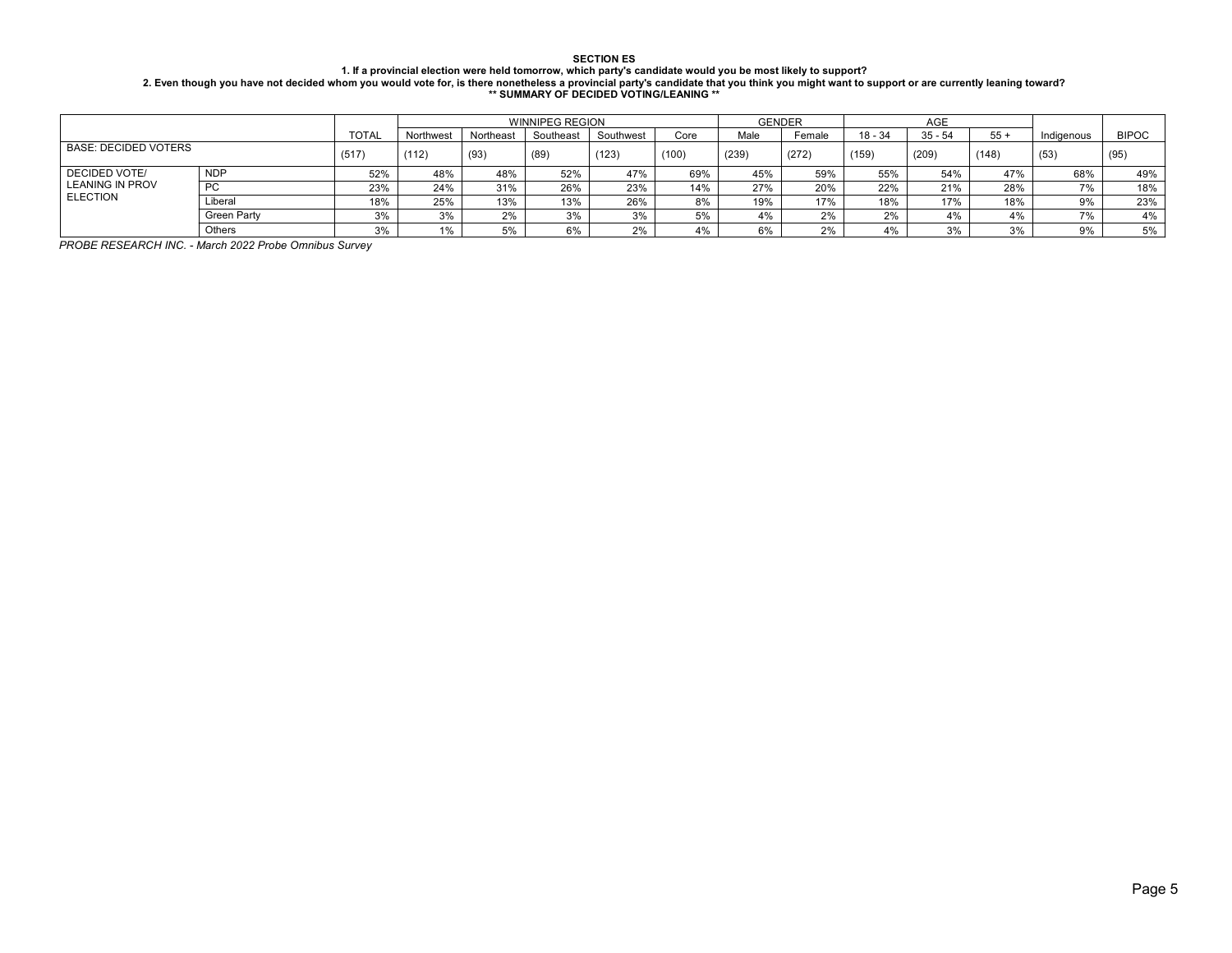# SECTION ESSARG MORES (SECTION UND RESSARGED MANUS VER SECTION UNDER SECTION ESSARGED 15 .<br>2. Even though you have not decided whom you would vote for, is there nonetheless a provincial party's candidate that you think you

|                             |            |              |       | <b>VOTED LAST PROV ELECTION</b> |      |      |            | <b>EDUCATION</b> |           | CHILDREN <16 AT<br><b>HOME</b> |           | <b>RESIDENCE</b> |      | HOUSEHOLD INCOME |             |          |
|-----------------------------|------------|--------------|-------|---------------------------------|------|------|------------|------------------|-----------|--------------------------------|-----------|------------------|------|------------------|-------------|----------|
|                             |            | <b>TOTAL</b> | PC    | <b>NDP</b>                      | LІB  | GP   | HS or less | Post-Sec         | Univ Grad | Yes                            | <b>No</b> | Own              | Rent | < \$50K          | \$50K-\$99K | \$100K + |
| <b>BASE: DECIDED VOTERS</b> | (517)      | (153)        | (205) | (72)                            | (25) | (55) | (171)      | (282)            | (139)     | (374)                          | (347)     | (141)            | (87) | (159)            | (203)       |          |
| <b>DECIDED VOTE/</b>        | <b>NDP</b> | 52%          | 17%   | 93%                             | 32%  | 35%  | 50%        | 52%              | 54%       | 50%                            | 53%       | 48%              | 64%  | 49%              | 51%         | 54%      |
| <b>LEANING IN PROV</b>      | <b>PC</b>  | 23%          | 69%   | 0%                              | 2%   |      | 27%        | 25%              | 22%       | 26%                            | 23%       | 28%              | 14%  | 15%              | 29%         | 24%      |
| <b>ELECTION</b><br>Liberal  |            | 18%          | 9%    | 4%                              | 66%  |      | 12%        | 16%              | 20%       | 17%                            | 18%       | 19%              | 16%  | 28%              | 12%         | 17%      |
| Green Party                 |            | 20/          |       |                                 |      | 54%  | 10%        | 20/              | 3%        | 3%                             | 3%        | 3%               |      | 4%               | 5%          | $1\%$    |
|                             | Others     | 30/          |       | 2%                              | ገ%   |      |            | 6%               | 2%        | 4%                             | 3%        | 2%               | 6%   | 5%               | 3%          | 4%       |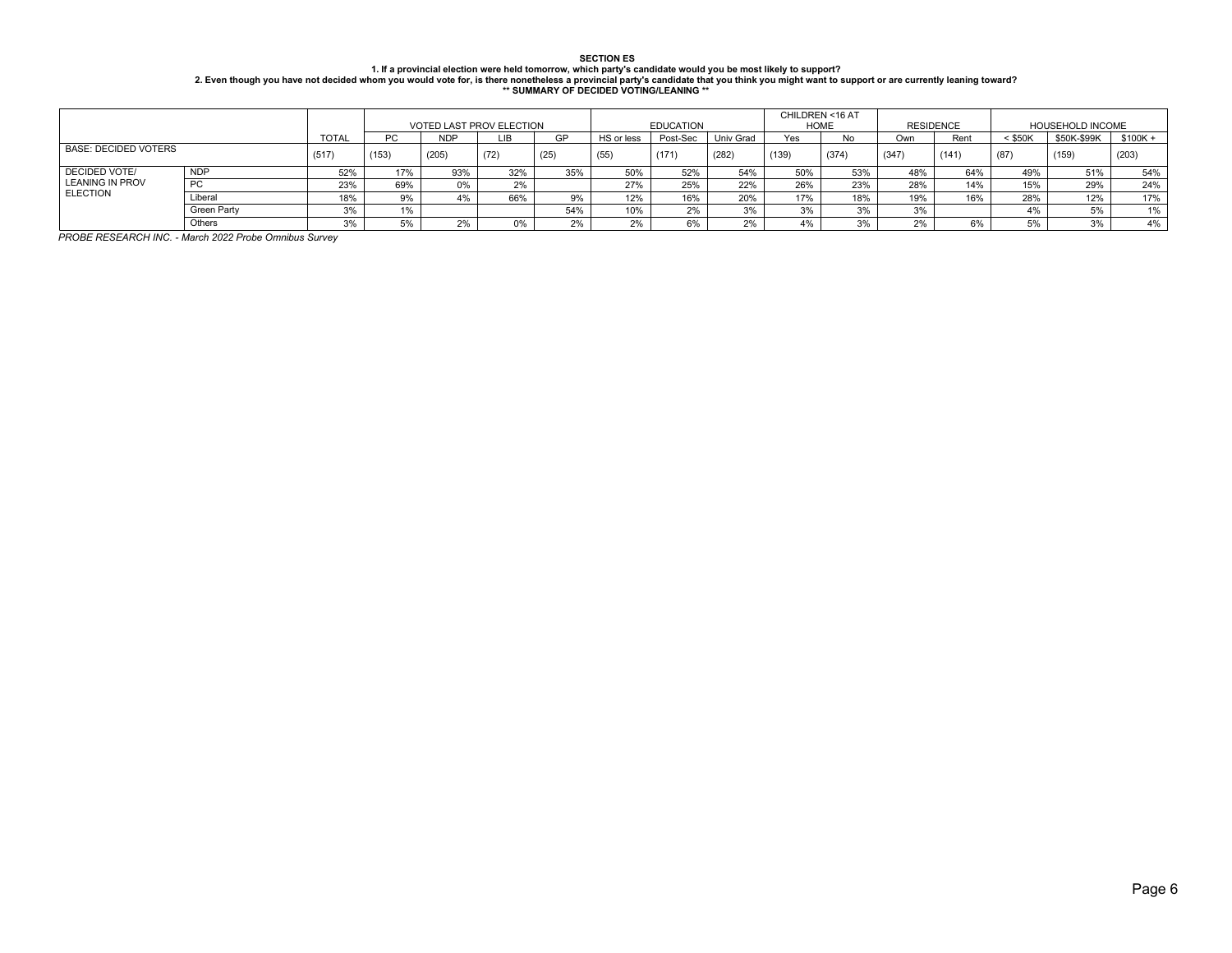| <b>SECTION ES</b>                                                                                                                 |
|-----------------------------------------------------------------------------------------------------------------------------------|
| 3. Thinking back to the last provincial election here in Manitoba, held in September 2019, which party did you yourself vote for? |

|                       |                             |       |              |           |           | <b>WINNIPEG REGION</b> |           |                |       | <b>GENDER</b> |           | AGE            |          |               |              |
|-----------------------|-----------------------------|-------|--------------|-----------|-----------|------------------------|-----------|----------------|-------|---------------|-----------|----------------|----------|---------------|--------------|
|                       |                             |       | <b>TOTAL</b> | Northwest | Northeast | Southeast              | Southwest | Core           | Male  | Female        | $18 - 34$ | $35 - 54$      | $55+$    | Indigenous    | <b>BIPOC</b> |
| <b>BASE: WINNIPEG</b> |                             |       | (600)        | (126)     | (110)     | (107)                  | (147)     | (110)          | (286) | (307)         | (183)     | (243)          | (175)    | (60)          | (117)        |
| <b>VOTED LAST</b>     | PC.                         | Count | 171          | 36        | 48        | 34                     | 39        | 14             | 98    | 72            | 35        | 67             | 68       | 9             | 16           |
| PROV ELECTION         |                             |       | 28%          | 29%       | 43%       | 32%                    | 26%       | 13%            | 34%   | 23%           | 19%       | 28%            | 39%      | 15%           | 14%          |
|                       | <b>NDP</b>                  | Count | 211          | 45        | 32        | 33                     | 43        | 59             | 81    | 129           | 59        | 95             | 57       | 30            | 40           |
|                       |                             |       | 35%          | 35%       | 29%       | 31%                    | 29%       | 53%            | 28%   | 42%           | 32%       | 39%            | 32%      | 51%           | 34%          |
|                       | Liberal                     | Count | 78           | 20        | 5         | 16                     | 31        | 6              | 32    | 46            | 22        | 31             | 25       | 5             | 18           |
|                       |                             |       | 13%          | 16%       | 5%        | 15%                    | 21%       | 5%             | 11%   | 15%           | 12%       | 13%            | 14%      | 9%            | 16%          |
|                       | <b>Green Party</b><br>Count |       | 33           | 6         | 4         | 5                      | 11        | 8              | 21    | 9             | 6         | 17             | 9        | 5             | 5            |
|                       |                             |       | 5%           | 4%        | 3%        | 5%                     | 7%        | 7%             | 7%    | 3%            | 3%        | 7%             | 5%       | 8%            | 4%           |
|                       | Others                      | Count |              |           |           |                        |           |                | 3     |               | 2         | $\overline{2}$ | $\Omega$ |               | $\mathbf 0$  |
|                       |                             |       | 1%           |           | 1%        | $1\%$                  | 1%        | $1\%$          | 1%    | $0\%$         | 1%        | 1%             | 0%       |               | 0%           |
|                       | (Did not                    | Count | 71           | 8         | 16        | 11                     | 16        | 21             | 34    | 36            | 47        | 18             | 6        | $\rightarrow$ | 32           |
|                       | vote)                       |       | 12%          | 6%        | 14%       | 10%                    | 11%       | 19%            | 12%   | 12%           | 26%       | 8%             | 3%       | 11%           | 27%          |
|                       | (DK/NS)                     | Count | 32           | 11        | 5         |                        | 6         | $\overline{2}$ | 17    | 14            | 11        | 11             | 9        | $\Delta$      | 6            |
|                       |                             |       | 5%           | 9%        | 5%        | 7%                     | 4%        | 2%             | 6%    | 5%            | 6%        | 5%             | 5%       | 7%            | 5%           |
| <b>BASE: VOTERS</b>   |                             |       | (497)        | (107)     | (89)      | (89)                   | (124)     | (87)           | (235) | (258)         | (124)     | (213)          | (160)    | (49)          | (80)         |
| <b>VOTED</b>          | <b>PC</b>                   |       | 34%          | 34%       | 53%       | 38%                    | 31%       | 16%            | 42%   | 28%           | 28%       | 32%            | 43%      | 18%           | 21%          |
|                       | <b>NDP</b>                  |       | 42%          | 42%       | 36%       | 37%                    | 35%       | 67%            | 35%   | 50%           | 48%       | 45%            | 35%      | 62%           | 50%          |
|                       | Liberal                     |       | 16%          | 19%       | 6%        | 18%                    | 25%       | 6%             | 14%   | 18%           | 18%       | 15%            | 16%      | 11%           | 23%          |
|                       | Green Party                 |       | 7%           | 5%        | 4%        | 6%                     | 9%        | 9%             | 9%    | 4%            | 5%        | 8%             | 6%       | 9%            | 6%           |
|                       | Others                      |       | 1%           |           | 1%        | $1\%$                  | $1\%$     | $1\%$          | 1%    | $1\%$         | 1%        | 1%             | 0%       |               | 0%           |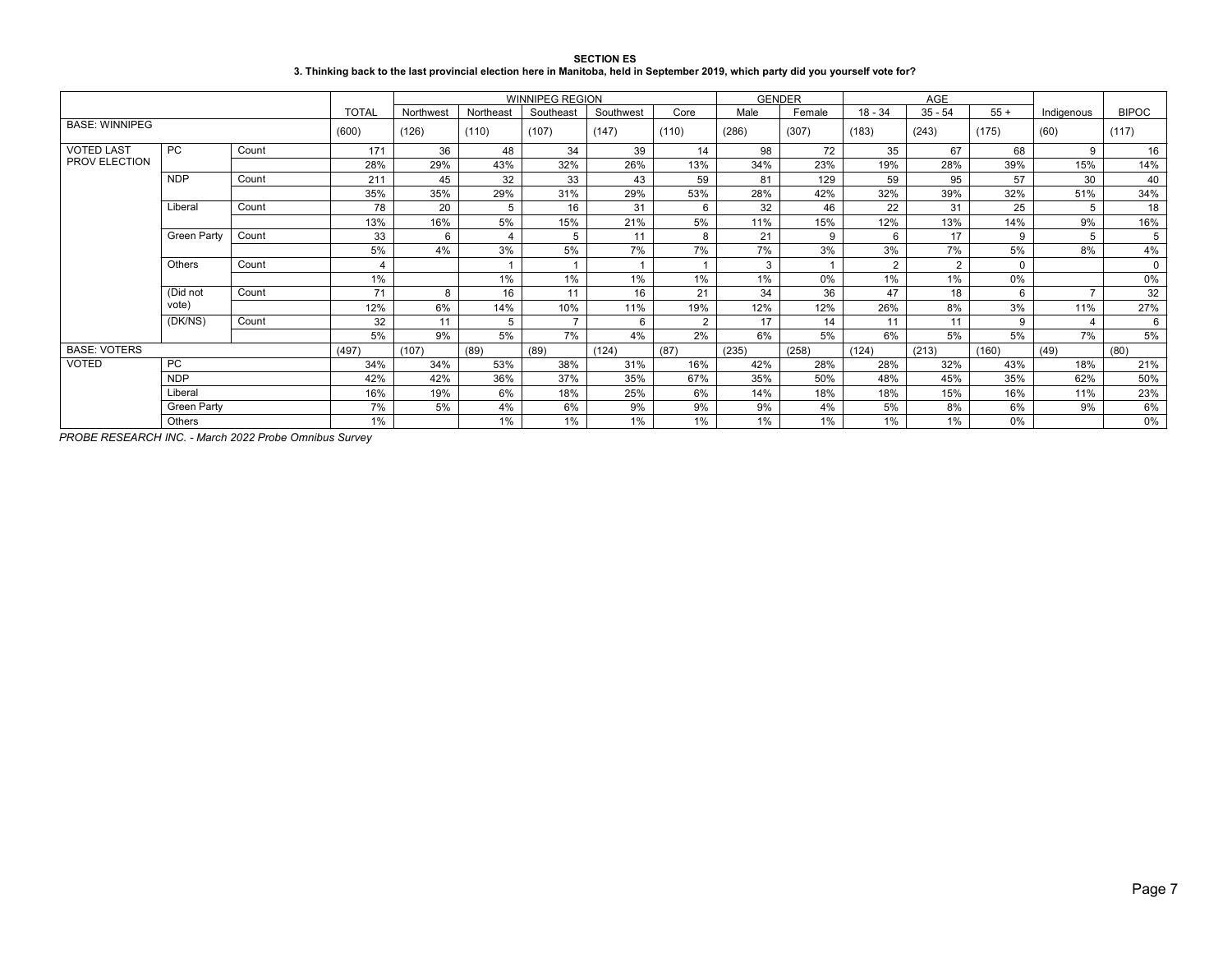| <b>SECTION ES</b>                                                                                                                 |
|-----------------------------------------------------------------------------------------------------------------------------------|
| 3. Thinking back to the last provincial election here in Manitoba, held in September 2019, which party did you yourself vote for? |

|                             |                  |       |              |            |                     |            |                |            |                  |                  | CHILDREN <16 AT<br><b>HOME</b> |                | <b>RESIDENCE</b> |       | HOUSEHOLD INCOME |             |                 |
|-----------------------------|------------------|-------|--------------|------------|---------------------|------------|----------------|------------|------------------|------------------|--------------------------------|----------------|------------------|-------|------------------|-------------|-----------------|
|                             |                  |       |              |            | PROV VOTE INTENTION |            |                |            | <b>EDUCATION</b> |                  |                                |                |                  |       |                  |             |                 |
|                             |                  |       | <b>TOTAL</b> | <b>NDP</b> | PC                  | <b>LIB</b> | (DK)           | HS or less | Post-Sec         | <b>Univ Grad</b> | Yes                            | No.            | Own              | Rent  | $<$ \$50K        | \$50K-\$99K | $$100K +$       |
| <b>BASE: WINNIPEG</b>       |                  |       | (600)        | (271)      | (121)               | (91)       | (49)           | (70)       | (204)            | (314)            | (162)                          | (432)          | (395)            | (163) | (111)            | (184)       | (225)           |
| <b>VOTED LAST</b>           | <b>PC</b>        | Count | 171          | 25         | 105                 | 13         | 14             | 26         | 61               | 81               | 49                             | 120            | 143              | 25    | 19               | 52          | 80              |
| PROV ELECTION               |                  |       | 28%          | 9%         | 87%                 | 15%        | 29%            | 37%        | 30%              | 26%              | 30%                            | 28%            | 36%              | 15%   | 17%              | 28%         | 36%             |
|                             | <b>NDP</b>       | Count | 211          | 192        |                     | 8          | $\epsilon$     | 14         | 66               | 131              | 54                             | 157            | 136              | 62    | 35               | 61          | 84              |
|                             |                  |       | 35%          | 71%        | $1\%$               | 9%         | 12%            | 20%        | 32%              | 42%              | 33%                            | 36%            | 34%              | 38%   | 31%              | 33%         | 37%             |
|                             | Liberal<br>Count |       | 78           | 23         | 2                   | 47         | $\overline{2}$ | 6          | 20               | 50               | 18                             | 58             | 53               | 21    | 15               | 23          | 32              |
|                             |                  |       | 13%          | 8%         | 1%                  | 52%        | 5%             | 9%         | 10%              | 16%              | 11%                            | 14%            | 13%              | 13%   | 13%              | 13%         | 14%             |
| <b>Green Party</b><br>Count |                  | 33    | 9            |            | $\overline{2}$      | 8          | $\rightarrow$  | 9          | 16               | $\overline{7}$   | 26                             | 20             | $\overline{4}$   | g     | 12               | 8           |                 |
|                             |                  |       | 5%           | 3%         |                     | 2%         | 15%            | 10%        | 5%               | 5%               | 4%                             | 6%             | 5%               | 2%    | 8%               | 7%          | 4%              |
|                             | Others           | Count |              |            |                     |            |                |            | 3                | $\Omega$         | $\overline{2}$                 | $\overline{2}$ | $\overline{A}$   | 2     | $\overline{2}$   |             | $\overline{2}$  |
|                             |                  |       | 1%           |            | 0%                  |            |                |            | 2%               | 0%               | 1%                             | 1%             | 0%               | 1%    | 2%               |             | 1%              |
|                             | (Did not         | Count | 71           | 13         | 11                  | 14         | 13             | 11         | 35               | 24               | 24                             | 47             | 22               | 43    | 26               | 29          | 10 <sup>1</sup> |
|                             | vote)            |       | 12%          | 5%         | 9%                  | 15%        | 26%            | 16%        | 17%              | 8%               | 15%                            | 11%            | 6%               | 26%   | 24%              | 16%         | 4%              |
|                             | (DK/NS)          | Count | 32           | 9          | $\overline{2}$      | 6          | 6              |            | 10               | 13               | $\overline{ }$                 | 21             | 20               | 6     |                  | 6           | 8               |
|                             |                  |       | 5%           | 3%         | 1%                  | 7%         | 13%            | 7%         | 5%               | 4%               | 5%                             | 5%             | 5%               | 4%    | 5%               | 3%          | 4%              |
| <b>BASE: VOTERS</b>         |                  |       | (497)        | (249)      | (108)               | (71)       | (30)           | (54)       | (159)            | (278)            | (130)                          | (364)          | (353)            | (114) | (80)             | (149)       | (206)           |
| VOTED                       | <b>PC</b>        |       | 34%          | 10%        | 97%                 | 19%        | 48%            | 48%        | 38%              | 29%              | 38%                            | 33%            | 40%              | 22%   | 24%              | 35%         | 39%             |
|                             | <b>NDP</b>       |       | 42%          | 77%        | 1%                  | 12%        | 19%            | 27%        | 41%              | 47%              | 42%                            | 43%            | 38%              | 55%   | 44%              | 41%         | 41%             |
|                             | Liberal          |       | 16%          | 9%         | 1%                  | 66%        | 8%             | 12%        | 12%              | 18%              | 14%                            | 16%            | 15%              | 18%   | 19%              | 16%         | 16%             |
|                             | Green Party      |       | 7%           | 4%         |                     | 3%         | 25%            | 14%        | 6%               | 6%               | 5%                             | 7%             | 6%               | 3%    | 11%              | 8%          | 4%              |
|                             | Others           |       | 1%           |            | 1%                  |            |                |            | 2%               | 0%               | 1%                             | 1%             | $0\%$            | 2%    | 3%               |             | $1\%$           |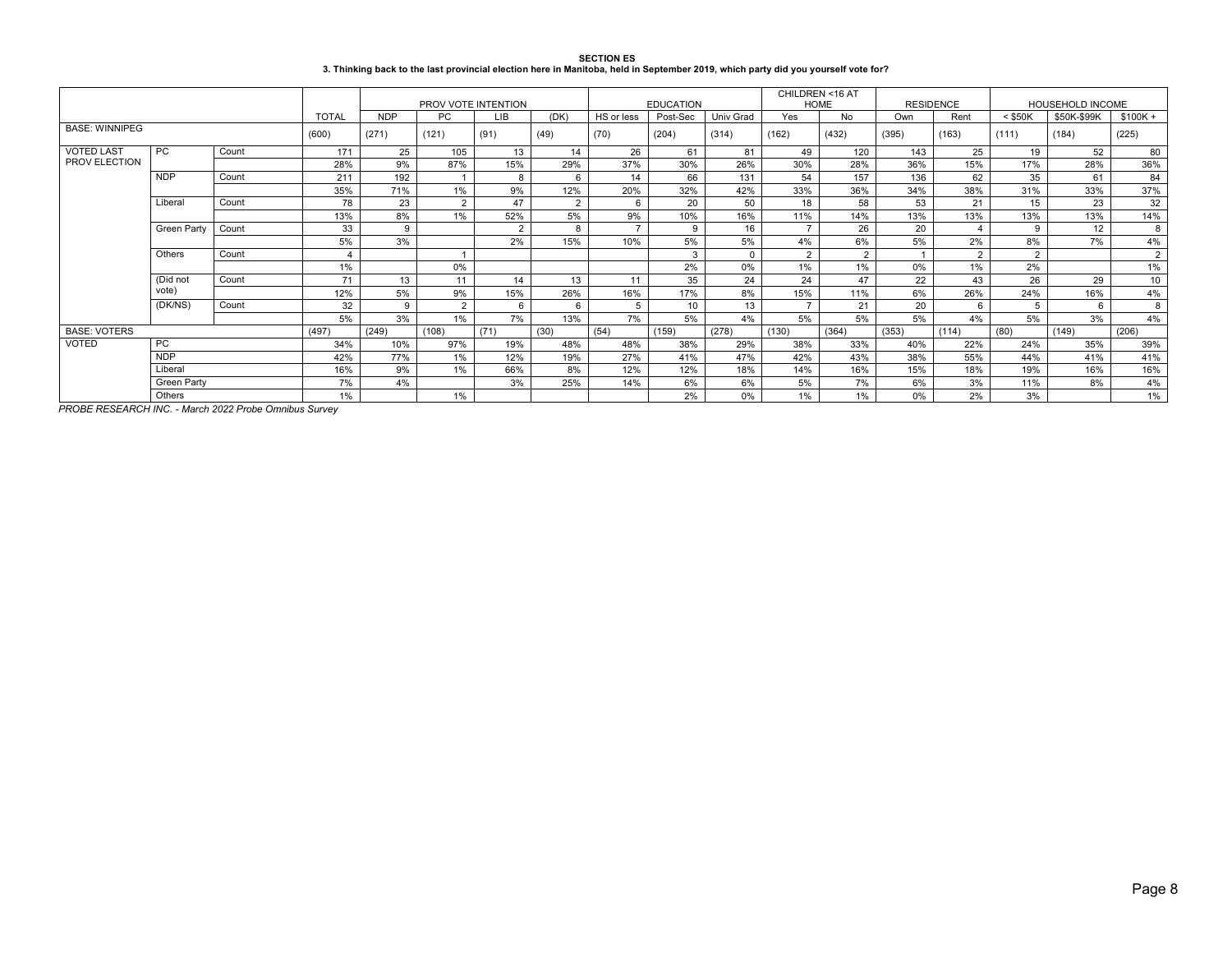#### **SECTION DS Demographics - Region, Gender**

|                       |            |       |                | <b>WINNIPEG REGION</b><br>Southeast<br>Northwest<br>Northeast<br>Southwest<br>Core |       |       |                |       |       | <b>GENDER</b> |           | AGE            |       |
|-----------------------|------------|-------|----------------|------------------------------------------------------------------------------------|-------|-------|----------------|-------|-------|---------------|-----------|----------------|-------|
|                       |            |       | <b>TOTAL</b>   |                                                                                    |       |       |                |       | Male  | Female        | $18 - 34$ | $35 - 54$      | $55+$ |
| <b>BASE: WINNIPEG</b> | Unweighted |       | (600)          | (85)                                                                               | (106) | (145) | (183)          | (81)  | (327) | (267)         | (84)      | (207)          | (309) |
|                       |            |       | (600)          | (126)                                                                              | (110) | (107) | (147)          | (110) | (286) | (307)         | (183)     | (243)          | (175) |
| <b>CITY AREA</b>      | Northwest  | Cases | 126            | 126                                                                                |       |       |                |       | 62    | 64            | 29        | 53             | 43    |
|                       |            |       | 21%            | 100%                                                                               |       |       |                |       | 22%   | 21%           | 16%       | 22%            | 25%   |
|                       | Northeast  | Cases | 110            |                                                                                    | 110   |       |                |       | 53    | 57            | 35        | 47             | 28    |
|                       |            |       |                |                                                                                    | 100%  |       |                |       | 19%   | 19%           | 19%       | 19%            | 16%   |
|                       | Southeast  | Cases | 107            |                                                                                    |       | 107   |                |       | 51    | 56            | 31        | 39             | 37    |
|                       |            |       | 18%            |                                                                                    |       | 100%  |                |       | 18%   | 18%           | 17%       | 16%            | 21%   |
|                       | Southwest  | Cases | 147            |                                                                                    |       |       | 147            |       | 72    | 73            | 38        | 60             | 49    |
|                       |            |       | 24%            |                                                                                    |       |       | 100%           |       | 25%   | 24%           | 21%       | 25%            | 28%   |
|                       | Core       | Cases | 110            |                                                                                    |       |       |                | 110   | 47    | 58            | 50        | 44             | 17    |
|                       |            |       | 18%            |                                                                                    |       |       |                | 100%  | 17%   | 19%           | 27%       | 18%            | 10%   |
| <b>GENDER</b>         | Male       | Count | 286            | 62                                                                                 | 53    | 51    | 72             | 47    | 286   |               | 89        | 122            | 75    |
|                       |            |       | 48%            | 49%                                                                                | 48%   | 48%   | 49%            | 43%   | 100%  |               | 49%       | 50%            | 43%   |
|                       | Female     | Count | 307            | 64                                                                                 | 57    | 56    | 73             | 58    |       | 307           | 91        | 118            | 98    |
|                       |            |       | 51%            |                                                                                    | 52%   | 52%   | 50%            | 53%   |       | 100%          | 50%       | 49%            | 56%   |
|                       | Other      | Count | $\overline{ }$ |                                                                                    |       |       | $\overline{2}$ |       |       |               | 3         | $\overline{2}$ |       |
|                       |            | 1%    |                |                                                                                    |       |       | 1%             | 5%    |       |               | 2%        | 1%             | 1%    |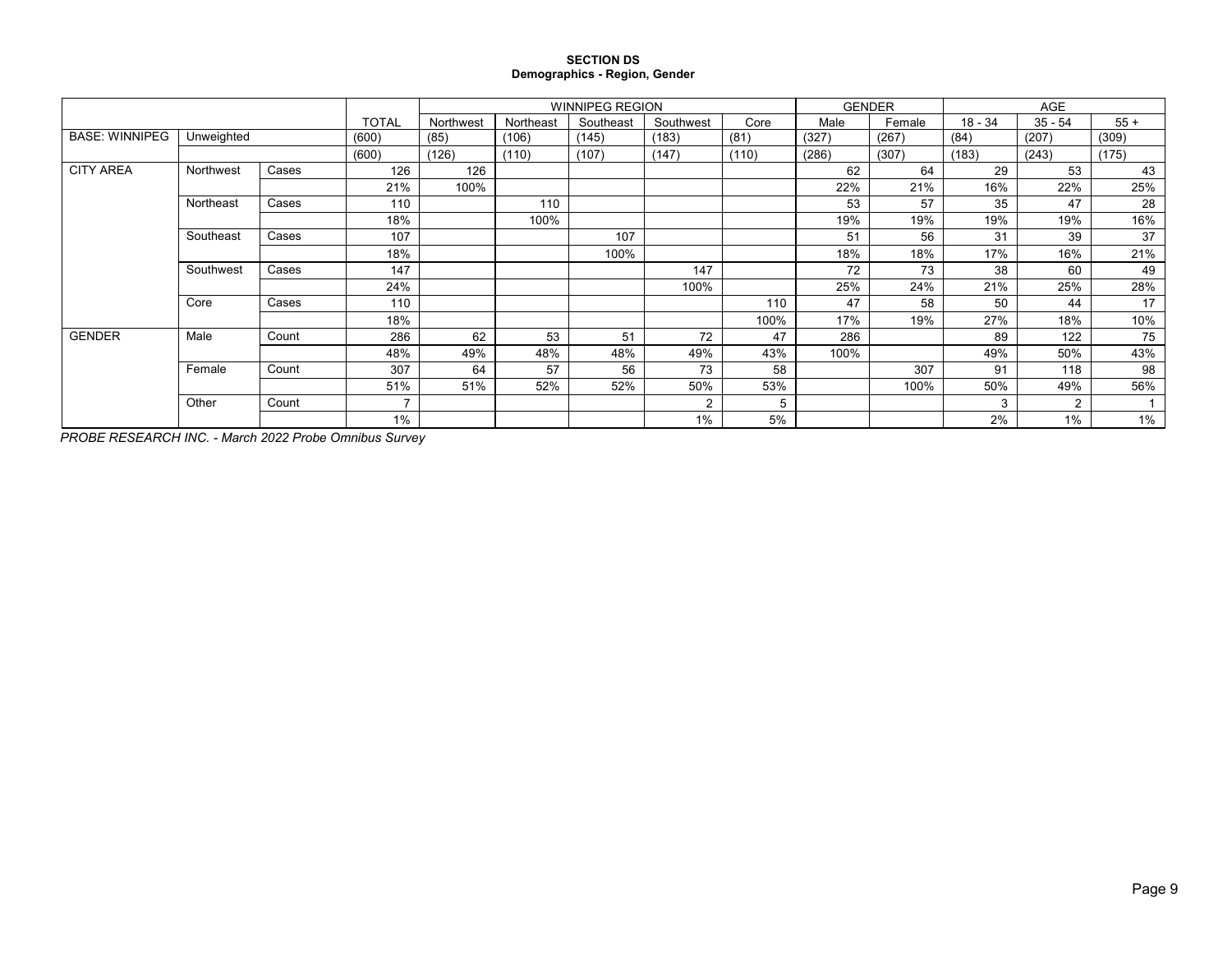#### **SECTION DS Demographics - Region, Gender**

|                       |            |       |              |            | <b>EDUCATION</b> |                  |                | CHILDREN <16 AT<br><b>HOME</b> | <b>RESIDENCE</b> |       | <b>HOUSEHOLD INCOME</b> |             |           |
|-----------------------|------------|-------|--------------|------------|------------------|------------------|----------------|--------------------------------|------------------|-------|-------------------------|-------------|-----------|
|                       |            |       | <b>TOTAL</b> | HS or less | Post-Sec         | <b>Univ Grad</b> | Yes            | No                             | Own              | Rent  | $<$ \$50K               | \$50K-\$99K | $$100K +$ |
| <b>BASE: WINNIPEG</b> | Unweighted |       | (600)        | (69)       | (200)            | (317)            | (143)          | (451)                          | (447)            | (124) | (100)                   | (191)       | (230)     |
|                       |            |       | (600)        | (70)       | (204)            | (314)            | (162)          | (432)                          | (395)            | (163) | (111)                   | (184)       | (225)     |
| <b>CITY AREA</b>      | Northwest  | Cases | 126          | 14         | 53               | 56               | 38             | 84                             | 98               | 17    | 21                      | 43          | 40        |
|                       |            |       | 21%          | 20%        | 26%              | 18%              | 24%            | 19%                            | 25%              | 11%   | 19%                     | 23%         | 18%       |
|                       | Northeast  | Cases | 110          | 25         | 41               | 43               | 28             | 81                             | 76               | 25    | 15                      | 35          | 49        |
|                       |            |       | 18%          | 36%        | 20%              | 14%              | 17%            | 19%                            | 19%              | 15%   | 14%                     | 19%         | 22%       |
|                       | Southeast  | Cases | 107          | 13         | 39               | 50               | 30             | 75                             | 76               | 24    | 13                      | 30          | 45        |
|                       |            |       | 18%          | 18%        | 19%              | 16%              | 19%            | 17%                            | 19%              | 15%   | 11%                     | 16%         | 20%       |
|                       | Southwest  | Cases | 147          | 8          | 34               | 101              | 43             | 103                            | 93               | 43    | 29                      | 37          | 63        |
|                       |            |       | 24%          | 11%        | 17%              | 32%              | 27%            | 24%                            | 23%              | 26%   | 26%                     | 20%         | 28%       |
|                       | Core       | Cases | 110          | 10         | 37               | 64               | 22             | 88                             | 53               | 54    | 33                      | 38          | 27        |
|                       |            |       | 18%          | 14%        | 18%              | 20%              | 14%            | 20%                            | 13%              | 33%   | 30%                     | 21%         | 12%       |
| <b>GENDER</b>         | Male       | Count | 286          | 39         | 109              | 131              | 87             | 194                            | 190              | 73    | 57                      | 82          | 114       |
|                       |            |       | 48%          | 56%        | 54%              | 42%              | 54%            | 45%                            | 48%              | 45%   | 51%                     | 45%         | 51%       |
|                       | Female     | Count | 307          | 29         | 94               | 178              | 73             | 233                            | 202              | 87    | 51                      | 101         | 110       |
|                       |            |       | 51%          | 42%        | 46%              | 57%              | 45%            | 54%                            | 51%              | 53%   | 46%                     | 55%         | 49%       |
|                       | Other      | Count |              |            |                  | 5                | $\overline{2}$ | 5                              | 3                | 3     | 4                       |             |           |
|                       |            |       | 1%           | 2%         | 0%               | 2%               | 1%             | 1%                             | 1%               | 2%    | 3%                      | 0%          |           |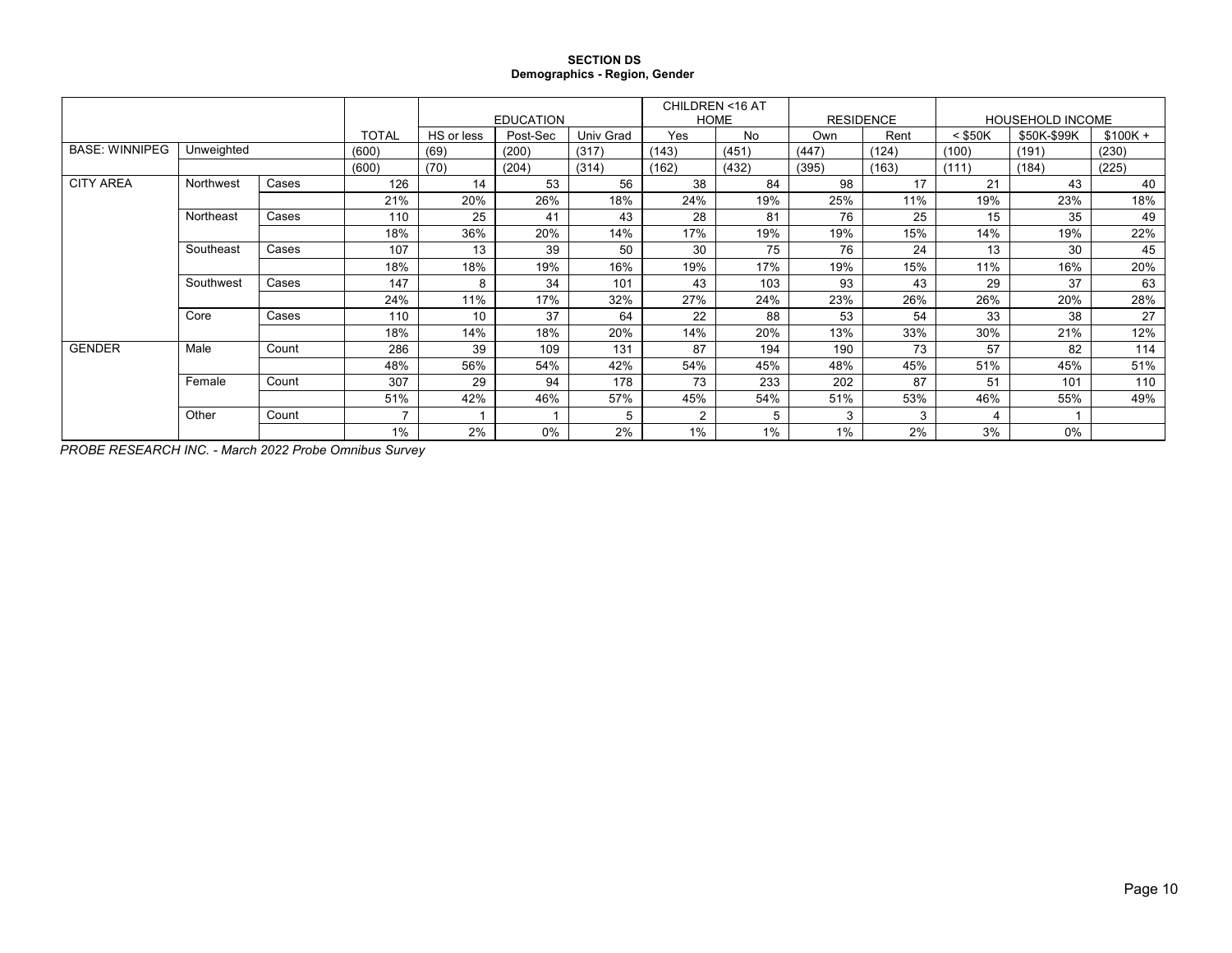#### **SECTION DS Demographics - Region, Gender**

|                       |            |       |              |                |           | PROV VOTE INTENTION |                |                          |           |            | <b>VOTED LAST PROV ELECTION</b> |      |            |              |
|-----------------------|------------|-------|--------------|----------------|-----------|---------------------|----------------|--------------------------|-----------|------------|---------------------------------|------|------------|--------------|
|                       |            |       | <b>TOTAL</b> | <b>NDP</b>     | <b>PC</b> | <b>LIB</b>          | GP             | (DK)                     | <b>PC</b> | <b>NDP</b> | <b>LIB</b>                      | GP   | Indigenous | <b>BIPOC</b> |
| <b>BASE: WINNIPEG</b> | Unweighted |       | (600)        | (249)          | (128)     | (99)                | (15)           | (55)                     | (193)     | (192)      | (101)                           | (28) | (51)       | (94)         |
|                       |            |       | (600)        | (271)          | (121)     | (91)                | (16)           | (49)                     | (171)     | (211)      | (78)                            | (33) | (60)       | (117)        |
| <b>CITY AREA</b>      | Northwest  | Cases | 126          | 54             | 27        | 28                  | 3              | 6                        | 36        | 45         | 20                              | 6    | 13         | 30           |
|                       |            |       | 21%          | 20%            | 22%       | 30%                 | 19%            | 12%                      | 21%       | 21%        | 26%                             | 17%  | 22%        | 25%          |
|                       | Northeast  | Cases | 110          | 45             | 29        | 12                  | $\overline{2}$ | 12                       | 48        | 32         | 5                               |      | 18         | 24           |
|                       |            |       | 18%          | 17%            | 24%       | 13%                 | 13%            | 24%                      | 28%       | 15%        | 7%                              | 11%  | 30%        | 20%          |
|                       | Southeast  | Cases | 107          | 46             | 23        | 11                  | 3              | 11                       | 34        | 33         | 16                              | 5    | 9          | 19           |
|                       |            |       | 18%          | 17%            | 19%       | 12%                 | 19%            | 22%                      | 20%       | 16%        | 20%                             | 16%  | 15%        | 16%          |
|                       | Southwest  | Cases | 147          | 57             | 28        | 32                  | 3              | 14                       | 39        | 43         | 31                              | 11   | 12         | 28           |
|                       |            |       | 24%          | 21%            | 23%       | 35%                 | 20%            | 29%                      | 23%       | 20%        | 40%                             | 32%  | 20%        | 24%          |
|                       | Core       | Cases | 110          | 68             | 14        | 8                   | 5              | $\overline{\phantom{a}}$ | 14        | 59         | 6                               | 8    | 8          | 17           |
|                       |            |       | 18%          | 25%            | 12%       | 9%                  | 29%            | 14%                      | 8%        | 28%        | 7%                              | 24%  | 13%        | 14%          |
| <b>GENDER</b>         | Male       | Count | 286          | 108            | 64        | 45                  | 9              | 26                       | 98        | 81         | 32                              | 21   | 25         | 56           |
|                       |            |       | 48%          | 40%            | 53%       | 49%                 | 53%            | 52%                      | 57%       | 39%        | 41%                             | 63%  | 42%        | 48%          |
|                       | Female     | Count | 307          | 161            | 55        | 46                  | 5              | 23                       | 72        | 129        | 46                              | 9    | 34         | 60           |
|                       |            |       | 51%          | 59%            | 46%       | 51%                 | 32%            | 46%                      | 42%       | 61%        | 59%                             | 29%  | 57%        | 51%          |
|                       | Other      | Count |              | $\overline{2}$ |           |                     | 2              |                          |           |            |                                 | 3    |            |              |
|                       |            |       | 1%           | 1%             | 1%        |                     | 15%            | 2%                       | 1%        | 0%         |                                 | 8%   | 1%         | 1%           |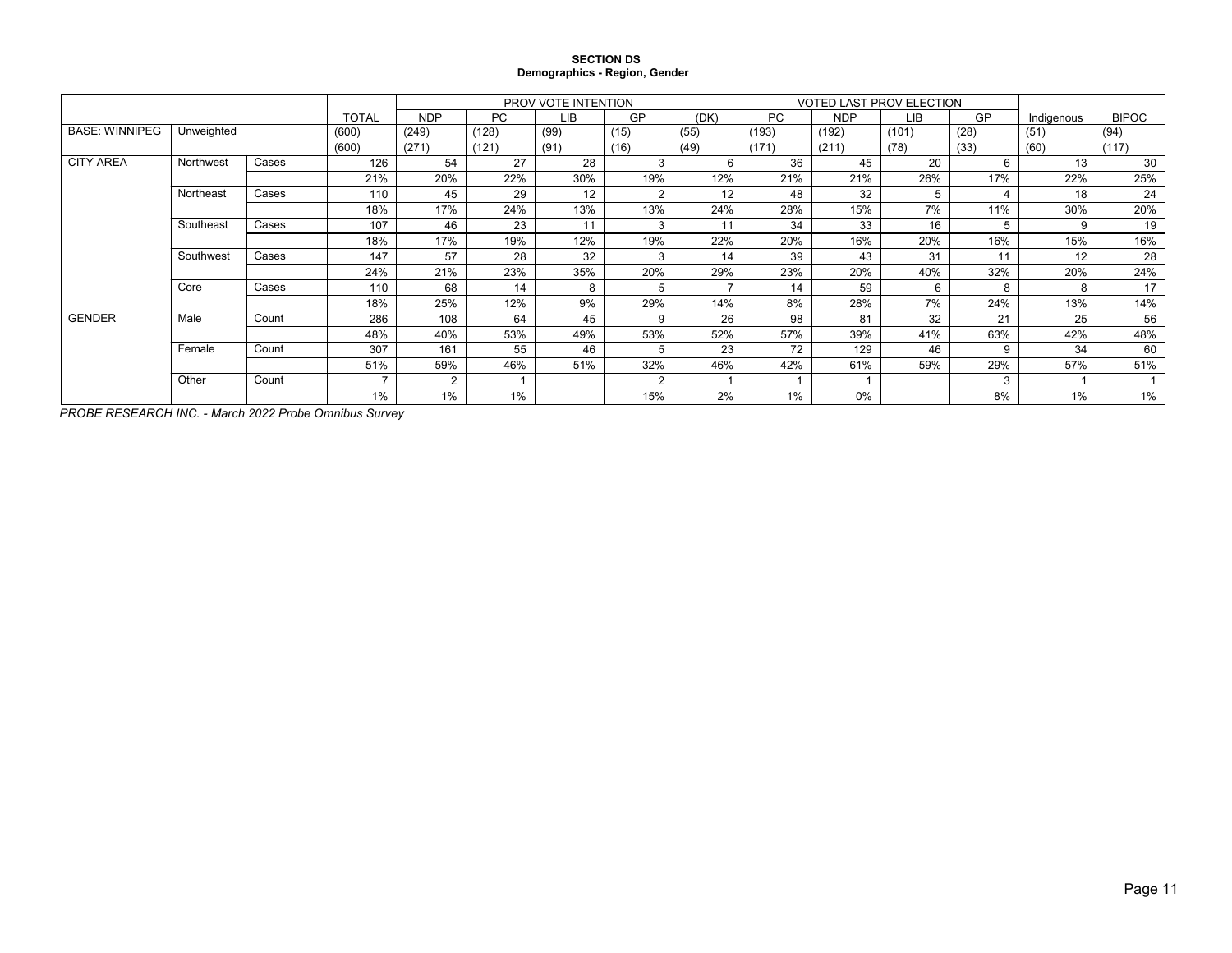|                                                                 | <b>SECTION DS</b> |  |
|-----------------------------------------------------------------|-------------------|--|
| Demographics - Education, Children At Home, Residence Ownership |                   |  |

|                       |                       |       |                |                |                | <b>WINNIPEG REGION</b> |                |                |       | <b>GENDER</b>  |                | AGE            |                |
|-----------------------|-----------------------|-------|----------------|----------------|----------------|------------------------|----------------|----------------|-------|----------------|----------------|----------------|----------------|
|                       |                       |       | <b>TOTAL</b>   | Northwest      | Northeast      | Southeast              | Southwest      | Core           | Male  | Female         | $18 - 34$      | $35 - 54$      | $55 +$         |
| <b>BASE: WINNIPEG</b> |                       |       | (600)          | (126)          | (110)          | (107)                  | (147)          | (110)          | (286) | (307)          | (183)          | (243)          | (175)          |
| <b>EDUCATION</b>      | Grade school/ Some    | Count | 12             | $\overline{4}$ | $\mathbf{1}$   | 5                      | $\mathbf{1}$   | $\mathbf 0$    | 8     | $\overline{4}$ | $\overline{4}$ | 2              | 6              |
|                       | high school           |       | 2%             | 3%             | $1\%$          | 5%                     | 1%             | $0\%$          | 3%    | 1%             | 2%             | 1%             | 4%             |
|                       | Completed high school | Count | 58             | 10             | 24             | 8                      | 6              | 9              | 31    | 25             | 25             | 12             | 20             |
|                       |                       |       | 10%            | 8%             | 22%            | 7%                     | 4%             | 8%             | 11%   | 8%             | 14%            | 5%             | 12%            |
|                       | Some apprenticeship/  | Count | 17             | 3              | $\mathbf{1}$   | 6                      | $\mathbf{1}$   | $\overline{7}$ | 12    | 5              | 11             | 3              | 3              |
|                       | trades training       |       | 3%             | 2%             | 1%             | 5%                     | 0%             | 6%             | 4%    | 2%             | 6%             | 1%             | 2%             |
|                       | Journey-Person        | Count | 11             | 5              | $\overline{2}$ | 3                      | $\overline{1}$ |                | 11    |                |                | $\overline{7}$ | $\overline{4}$ |
|                       | certificate           |       | 2%             | 4%             | 2%             | 3%                     | 1%             |                | 4%    | 0%             |                | 3%             | 2%             |
|                       | Some community        | Count | 20             | 3              | 8              | 3                      | 3              | $\overline{2}$ | 9     | 11             | 3              | 11             | 6              |
|                       | college               |       | 3%             | 3%             | 7%             | 3%                     | 2%             | 2%             | 3%    | 4%             | $1\%$          | 5%             | 4%             |
|                       | Completed community   | Count | 85             | 29             | 14             | 16                     | 14             | 13             | 36    | 49             | 20             | 35             | 30             |
|                       | college diploma       |       | 14%            | 23%            | 12%            | 15%                    | 10%            | 12%            | 13%   | 16%            | 11%            | 15%            | 17%            |
|                       | Some university       | Count | 70             | 13             | 16             | 12                     | 15             | 15             | 41    | 27             | 32             | 18             | 20             |
|                       |                       |       | 12%            | 10%            | 14%            | 11%                    | 10%            | 13%            | 14%   | 9%             | 17%            | 8%             | 11%            |
|                       | Completed university  | Count | 175            | 34             | 28             | 31                     | 49             | 33             | 68    | 105            | 56             | 78             | 41             |
|                       | undergrad             |       | 29%            | 27%            | 25%            | 29%                    | 33%            | 30%            | 24%   | 34%            | 30%            | 32%            | 24%            |
|                       | Completed grad/       | Count | 139            | 22             | 16             | 19                     | 52             | 30             | 63    | 73             | 27             | 73             | 40             |
|                       | professional degree   |       | 23%            | 18%            | 14%            | 18%                    | 36%            | 27%            | 22%   | 24%            | 15%            | 30%            | 23%            |
|                       | (Refused/NS)          | Count | 12             | 3              | $\mathbf{1}$   | $\overline{4}$         | $\overline{4}$ |                | 6     | 6              | 5              | $\overline{4}$ | $\mathbf{3}$   |
|                       |                       |       | 2%             | $2\%$          | 1%             | 4%                     | 3%             |                | 2%    | 2%             | 3%             | 2%             | $2\%$          |
| <b>CHILDREN</b>       | Yes                   | Count | 162            | 38             | 28             | 30                     | 43             | 22             | 87    | 73             | 17             | 135            | 10             |
| UNDER 16 AT           |                       |       | 27%            | 30%            | 25%            | 28%                    | 29%            | 20%            | 30%   | 24%            | 9%             | 56%            | 5%             |
| <b>HOME</b>           | <b>No</b>             | Count | 432            | 84             | 81             | 75                     | 103            | 88             | 194   | 233            | 164            | 103            | 164            |
|                       |                       |       | 72%            | 67%            | 73%            | 70%                    | 70%            | 80%            | 68%   | 76%            | 90%            | 43%            | 94%            |
|                       | (Refused/NS)          | Count | $\overline{7}$ | 3              | $\overline{1}$ | $\overline{2}$         | $\Omega$       |                | 5     | -1             | $\overline{2}$ | 5              | $\overline{1}$ |
|                       |                       |       | 1%             | 3%             | 1%             | 2%                     | 0%             |                | 2%    | 0%             | 1%             | 2%             | $0\%$          |
| <b>CURRENT</b>        | Own                   | Count | 395            | 98             | 76             | 76                     | 93             | 53             | 190   | 202            | 61             | 188            | 146            |
| <b>RESIDENCE</b>      |                       |       | 66%            | 78%            | 69%            | 71%                    | 63%            | 48%            | 66%   | 66%            | 33%            | 77%            | 84%            |
|                       | Rent                  | Count | 163            | 17             | 25             | 24                     | 43             | 54             | 73    | 87             | 97             | 45             | 21             |
|                       |                       |       | 27%            | 14%            | 22%            | 23%                    | 29%            | 49%            | 26%   | 28%            | 53%            | 19%            | 12%            |
|                       | Other                 | Count | 20             | 5              | $\overline{7}$ | $\overline{2}$         | $\overline{4}$ | 2              | 12    | 9              | 13             | $\overline{7}$ | $\overline{1}$ |
|                       |                       |       | 3%             | 4%             | 7%             | 2%                     | 3%             | 2%             | 4%    | 3%             | 7%             | 3%             | $0\%$          |
|                       | (Refused/NS)          | Count | 21             | 6              | $\overline{2}$ | $\overline{4}$         | 8              | $\overline{1}$ | 11    | 9              | 12             | 3              | $\overline{7}$ |
|                       |                       |       | 4%             | 4%             | 2%             | 4%                     | 5%             | 1%             | 4%    | 3%             | 6%             | 1%             | 4%             |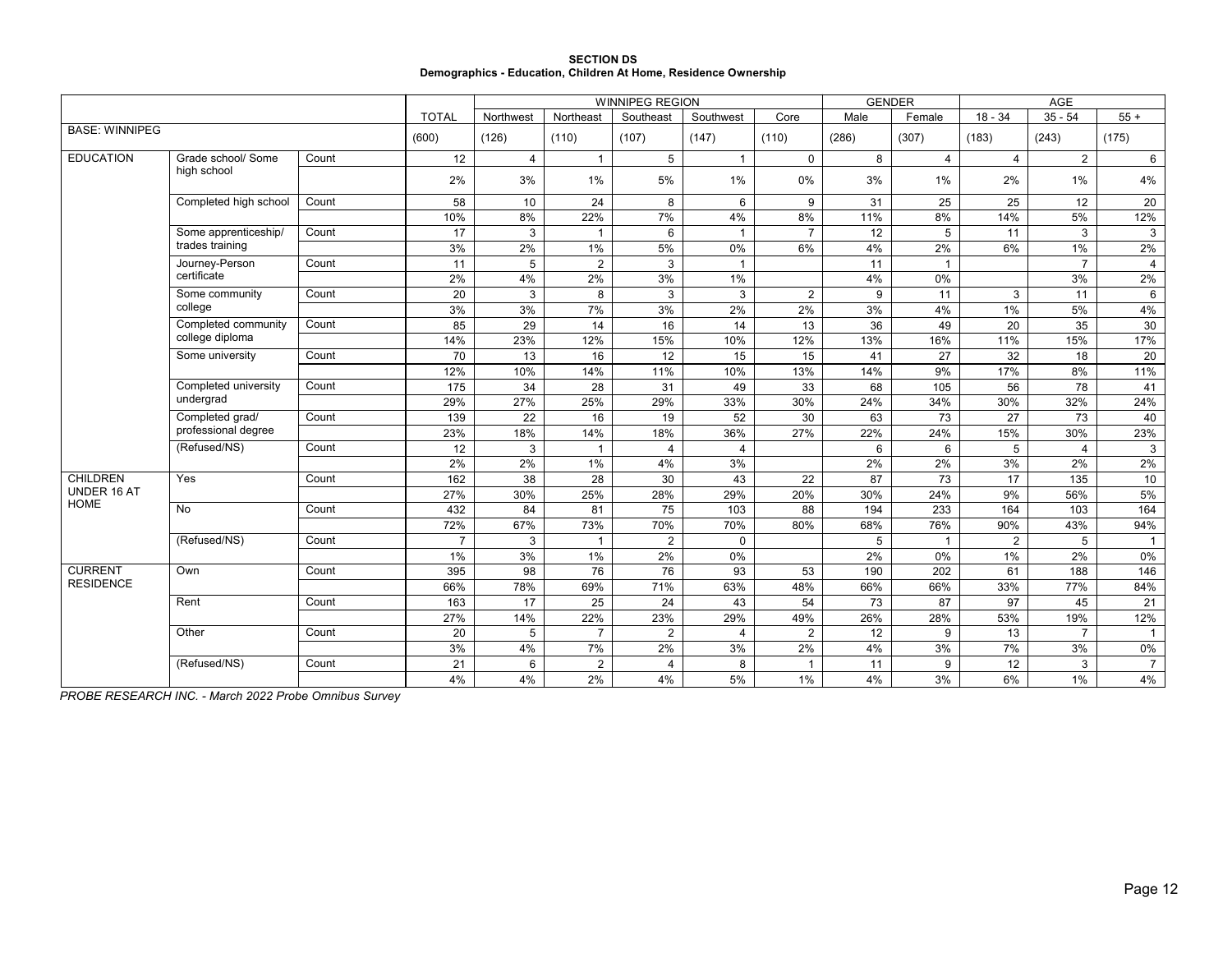|                                                                 | <b>SECTION DS</b> |  |
|-----------------------------------------------------------------|-------------------|--|
| Demographics - Education, Children At Home, Residence Ownership |                   |  |

|                            |                       |       |                  |                 | <b>EDUCATION</b> |                  |                | CHILDREN <16 AT<br><b>HOME</b> |                | <b>RESIDENCE</b> |                 | <b>HOUSEHOLD INCOME</b> |                 |
|----------------------------|-----------------------|-------|------------------|-----------------|------------------|------------------|----------------|--------------------------------|----------------|------------------|-----------------|-------------------------|-----------------|
|                            |                       |       | <b>TOTAL</b>     | HS or less      | Post-Sec         | Univ Grad        | Yes            | No                             | Own            | Rent             | $<$ \$50K       | \$50K-\$99K             | $$100K +$       |
| <b>BASE: WINNIPEG</b>      |                       |       | (600)            | (70)            | (204)            | (314)            | (162)          | (432)                          | (395)          | (163)            | (111)           | (184)                   | (225)           |
| <b>EDUCATION</b>           | Grade school/ Some    | Count | 12               | 12              |                  |                  | $\overline{1}$ | 10                             | 5              | 6                | 5               | 5                       |                 |
|                            | high school           |       | 2%               | 18%             |                  |                  | $0\%$          | 2%                             | 1%             | 4%               | 4%              | 2%                      |                 |
|                            | Completed high school | Count | 58               | 58              |                  |                  | 3              | 54                             | 31             | 18               | 15              | 24                      | 10              |
|                            |                       |       | 10%              | 82%             |                  |                  | 2%             | 13%                            | $8\%$          | 11%              | 14%             | 13%                     | 4%              |
|                            | Some apprenticeship/  | Count | $\overline{17}$  |                 | 17               |                  | $\overline{1}$ | $\overline{16}$                | 6              | $\overline{7}$   | 9               | 3                       | $\overline{5}$  |
|                            | trades training       |       | 3%               |                 | 8%               |                  | 1%             | 4%                             | 2%             | 4%               | 8%              | 2%                      | 2%              |
|                            | Journey-Person        | Count | 11               |                 | 11               |                  | 3              | 8                              | $\overline{7}$ | $\mathbf{3}$     | $\mathbf{1}$    | $\overline{4}$          | $5\phantom{.0}$ |
|                            | certificate           |       | 2%               |                 | 6%               |                  | 2%             | 2%                             | 2%             | 2%               | 1%              | 2%                      | 2%              |
|                            | Some community        | Count | 20               |                 | 20               |                  | 6              | 13                             | 12             | $\overline{7}$   | 6               | 6                       | $5\phantom{.0}$ |
|                            | college               |       | 3%               |                 | 10%              |                  | 3%             | 3%                             | 3%             | 4%               | 6%              | 3%                      | 2%              |
|                            | Completed community   | Count | 85               |                 | 85               |                  | 32             | 53                             | 64             | 16               | 13              | 36                      | $\overline{26}$ |
|                            | college diploma       |       | 14%              |                 | 42%              |                  | 20%            | 12%                            | 16%            | 10%              | 12%             | 19%                     | 11%             |
|                            | Some university       | Count | 70               |                 | 70               |                  | 14             | 56                             | 39             | 23               | 18              | 18                      | 20              |
|                            |                       |       | 12%              |                 | 34%              |                  | 9%             | 13%                            | 10%            | 14%              | 16%             | 10%                     | 9%              |
|                            | Completed university  | Count | $\overline{175}$ |                 |                  | 175              | 48             | 127                            | 123            | 48               | $\overline{25}$ | 59                      | 78              |
|                            | undergrad             |       | 29%              |                 |                  | 56%              | 29%            | 29%                            | 31%            | 30%              | 22%             | 32%                     | 35%             |
|                            | Completed grad/       | Count | 139              |                 |                  | 139              | 52             | 87                             | 105            | 31               | 18              | 29                      | 75              |
|                            | professional degree   |       | 23%              |                 |                  | 44%              | 32%            | 20%                            | 26%            | 19%              | 16%             | 16%                     | 33%             |
|                            | (Refused/NS)          | Count | 12               |                 |                  |                  | $\overline{2}$ | 8                              | 3              | 6                | $\overline{2}$  | $\Omega$                | $\overline{1}$  |
|                            |                       |       | 2%               |                 |                  |                  | $1\%$          | 2%                             | 1%             | 3%               | $2\%$           | 0%                      | $1\%$           |
| <b>CHILDREN</b>            | Yes                   | Count | 162              | $\overline{4}$  | 56               | 100              | 162            |                                | 135            | 20               | 14              | 33                      | 98              |
| UNDER 16 AT<br><b>HOME</b> |                       |       | 27%              | 5%              | 28%              | 32%              | 100%           |                                | 34%            | 12%              | 13%             | 18%                     | 44%             |
|                            | <b>No</b>             | Count | 432              | 64              | 145              | 214              |                | 432                            | 259            | 140              | 96              | 150                     | 126             |
|                            |                       |       | 72%              | 92%             | 71%              | 68%              |                | 100%                           | 65%            | 86%              | 86%             | 82%                     | 56%             |
|                            | (Refused/NS)          | Count | $\overline{7}$   | $\overline{2}$  | $\overline{2}$   |                  |                |                                | 2              | 3                | $\overline{2}$  | $\mathbf 0$             |                 |
|                            |                       |       | 1%               | 3%              | 1%               |                  |                |                                | 0%             | 2%               | 2%              | 0%                      |                 |
| <b>CURRENT</b>             | Own                   | Count | 395              | $\overline{36}$ | 128              | $\overline{228}$ | 135            | 259                            | 395            |                  | $\overline{33}$ | $\overline{126}$        | 188             |
| <b>RESIDENCE</b>           |                       |       | 66%              | 51%             | 63%              | 72%              | 83%            | 60%                            | 100%           |                  | 30%             | 68%                     | 84%             |
|                            | Rent                  | Count | 163              | 23              | 55               | 79               | 20             | 140                            |                | 163              | 71              | 52                      | 26              |
|                            |                       |       | 27%              | 33%             | 27%              | 25%              | 12%            | 32%                            |                | 100%             | 63%             | 28%                     | 12%             |
|                            | Other                 | Count | 20               | 5               | 12               | 4                | $\overline{4}$ | 16                             |                |                  | $\overline{4}$  | $\overline{2}$          | 10              |
|                            |                       |       | 3%               | 7%              | 6%               | 1%               | 3%             | 4%                             |                |                  | 4%              | 1%                      | 4%              |
|                            | (Refused/NS)          | Count | 21               | 6               | 9                | 3                | 3              | 17                             |                |                  | 3               | $\overline{4}$          | $\overline{1}$  |
|                            |                       |       | 4%               | 8%              | 4%               | 1%               | 2%             | 4%                             |                |                  | 3%              | 2%                      | $0\%$           |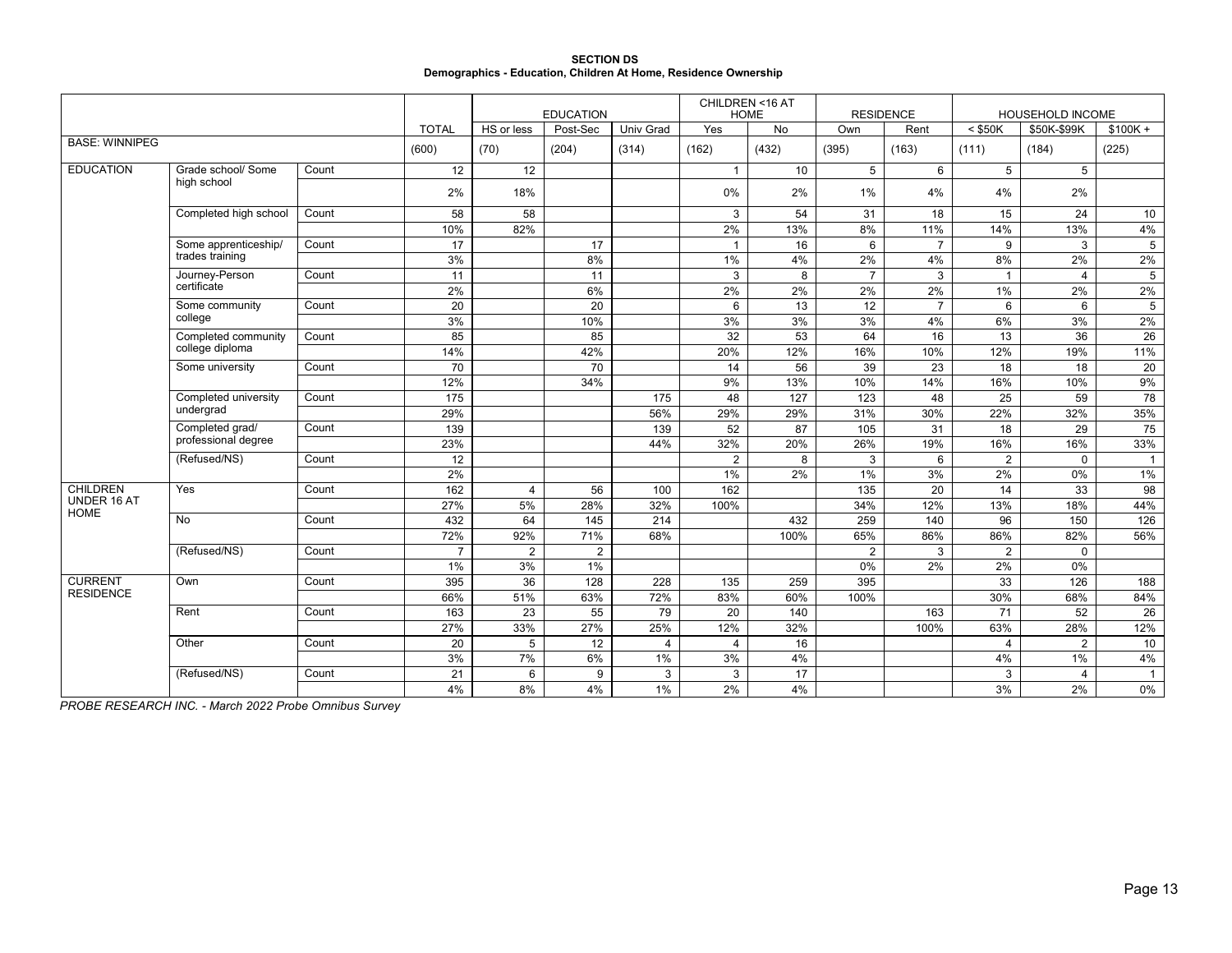| <b>SECTION DS</b>                                               |  |
|-----------------------------------------------------------------|--|
| Demographics - Education, Children At Home, Residence Ownership |  |

|                            |                       |       |                |                 |                | PROV VOTE INTENTION |                |                |                |                | VOTED LAST PROV ELECTION |                       |                |                |
|----------------------------|-----------------------|-------|----------------|-----------------|----------------|---------------------|----------------|----------------|----------------|----------------|--------------------------|-----------------------|----------------|----------------|
|                            |                       |       | <b>TOTAL</b>   | <b>NDP</b>      | <b>PC</b>      | <b>LIB</b>          | GP             | (DK)           | <b>PC</b>      | <b>NDP</b>     | <b>LIB</b>               | GP                    | Indigenous     | <b>BIPOC</b>   |
| <b>BASE: WINNIPEG</b>      |                       |       | (600)          | (271)           | (121)          | (91)                | (16)           | (49)           | (171)          | (211)          | (78)                     | (33)                  | (60)           | (117)          |
| <b>EDUCATION</b>           | Grade school/ Some    | Count | 12             | 3               | $\overline{2}$ |                     | $\overline{2}$ | $\overline{1}$ | $\overline{4}$ | $\overline{1}$ | $\overline{1}$           | $\overline{2}$        | 5              | $\overline{7}$ |
|                            | high school           |       | 2%             | 1%              | 2%             |                     | 12%            | 2%             | 2%             | 1%             | 1%                       | 6%                    | 8%             | 6%             |
|                            | Completed high school | Count | 58             | $\overline{25}$ | 13             | 6                   | 3              | 5              | 22             | 13             | 6                        | 5                     | 10             | 15             |
|                            |                       |       | 10%            | 9%              | 10%            | 7%                  | 20%            | 9%             | 13%            | 6%             | 7%                       | 16%                   | 17%            | 13%            |
|                            | Some apprenticeship/  | Count | 17             | 3               | 2              | 4                   | $\Omega$       | 5              | $\overline{4}$ | 5              |                          | $\mathbf 0$           | 2              | $\overline{2}$ |
|                            | trades training       |       | 3%             | $1\%$           | $1\%$          | 4%                  | 3%             | 11%            | 2%             | 2%             |                          | 1%                    | 4%             | 2%             |
|                            | Journey-Person        | Count | 11             | 3               | 5              | $\mathbf{1}$        |                | $\overline{2}$ | 6              | 3              | $\mathbf{1}$             | 2                     |                | $\sim$         |
|                            | certificate           |       | 2%             | 1%              | 4%             | $1\%$               |                | 3%             | 3%             | 1%             | 2%                       | 5%                    |                | 1%             |
|                            | Some community        | Count | 20             | 6               | 8              | 6                   |                | $\overline{1}$ | 11             | 5              | $\mathbf{1}$             |                       | $\mathbf{1}$   | $\overline{1}$ |
|                            | college               |       | 3%             | 2%              | 6%             | 6%                  |                | 2%             | 7%             | 2%             | 2%                       |                       | 2%             | 1%             |
|                            | Completed community   | Count | 85             | 40              | 14             | 11                  | $\overline{2}$ | 9              | 24             | 32             | 9                        | 3                     | 6              | 18             |
|                            | college diploma       |       | 14%            | 15%             | 11%            | 12%                 | 11%            | 17%            | 14%            | 15%            | 11%                      | 8%                    | 9%             | 15%            |
|                            | Some university       | Count | 70             | 36              | 14             | 5                   | 2              | 4              | 16             | 21             | 9                        | 5                     | 11             | 17             |
|                            |                       |       | 12%            | 13%             | 11%            | 6%                  | 10%            | 8%             | 10%            | 10%            | 11%                      | 15%                   | 18%            | 14%            |
|                            | Completed university  | Count | 175            | 86              | 36             | 25                  | $\overline{4}$ | 15             | 49             | 70             | 29                       | 12                    | 14             | 34             |
|                            | undergrad             |       | 29%            | 32%             | 30%            | 27%                 | 23%            | 31%            | 29%            | 33%            | 37%                      | 37%                   | 23%            | 29%            |
|                            | Completed grad/       | Count | 139            | 66              | 25             | 31                  | 3              | 6              | 32             | 61             | 21                       | $\boldsymbol{\Delta}$ | 11             | 20             |
|                            | professional degree   |       | 23%            | 24%             | 21%            | 34%                 | 20%            | 13%            | 19%            | 29%            | 27%                      | 12%                   | 18%            | 17%            |
|                            | (Refused/NS)          | Count | 12             | 3               | 3              | $\overline{2}$      |                | $\overline{2}$ | $\overline{4}$ | $\mathbf 0$    | $\overline{2}$           |                       |                | $\overline{2}$ |
|                            |                       |       | 2%             | 1%              | 3%             | 2%                  |                | 3%             | 2%             | 0%             | 3%                       |                       |                | $1\%$          |
| <b>CHILDREN</b>            | Yes                   | Count | 162            | 70              | 36             | 24                  | $\overline{4}$ | 12             | 49             | 54             | 18                       | $\overline{7}$        | 10             | 32             |
| UNDER 16 AT<br><b>HOME</b> |                       |       | 27%            | 26%             | 30%            | 26%                 | 24%            | 24%            | 29%            | 26%            | 23%                      | 22%                   | 16%            | 28%            |
|                            | <b>No</b>             | Count | 432            | 199             | 85             | 66                  | 12             | 37             | 120            | 157            | 58                       | 26                    | 48             | 82             |
|                            |                       |       | 72%            | 74%             | 70%            | 72%                 | 76%            | 76%            | 70%            | 74%            | 75%                      | 78%                   | 80%            | 70%            |
|                            | (Refused/NS)          | Count | $\overline{7}$ | 2               |                | $\overline{1}$      |                |                | $\overline{2}$ | $\mathbf{0}$   | $\overline{1}$           |                       | $\overline{2}$ | $\overline{2}$ |
|                            |                       |       | $1\%$          | $1\%$           |                | 2%                  |                |                | 1%             | 0%             | 2%                       |                       | 3%             | 2%             |
| <b>CURRENT</b>             | Own                   | Count | 395            | 167             | 99             | 64                  | 12             | 30             | 143            | 136            | 53                       | 20                    | 21             | 50             |
| <b>RESIDENCE</b>           |                       |       | 66%            | 62%             | 82%            | 70%                 | 73%            | 61%            | 84%            | 64%            | 68%                      | 62%                   | 34%            | 43%            |
|                            | Rent                  | Count | 163            | 90              | 20             | 23                  |                | $\overline{7}$ | 25             | 62             | 21                       | $\overline{4}$        | 33             | 56             |
|                            |                       |       | 27%            | 33%             | 16%            | 25%                 |                | 15%            | 15%            | 29%            | 26%                      | 12%                   | 55%            | 48%            |
|                            | Other                 | Count | 20             | 3               | $\overline{1}$ | 4                   | $\mathbf{1}$   | 8              | $\overline{1}$ | 3              | $\overline{4}$           | 5                     | 2              | $\overline{7}$ |
|                            |                       |       | 3%             | $1\%$           | 1%             | 5%                  | 8%             | 16%            | 1%             | 1%             | 5%                       | 16%                   | 4%             | 6%             |
|                            | (Refused/NS)          | Count | 21             | 10              | $\overline{1}$ |                     | 3              | $\overline{4}$ | $\overline{2}$ | 10             |                          | 3                     | $\overline{4}$ | 5              |
|                            |                       |       | 4%             | 4%              | 1%             |                     | 19%            | 7%             | $1\%$          | 5%             |                          | 10%                   | 7%             | 4%             |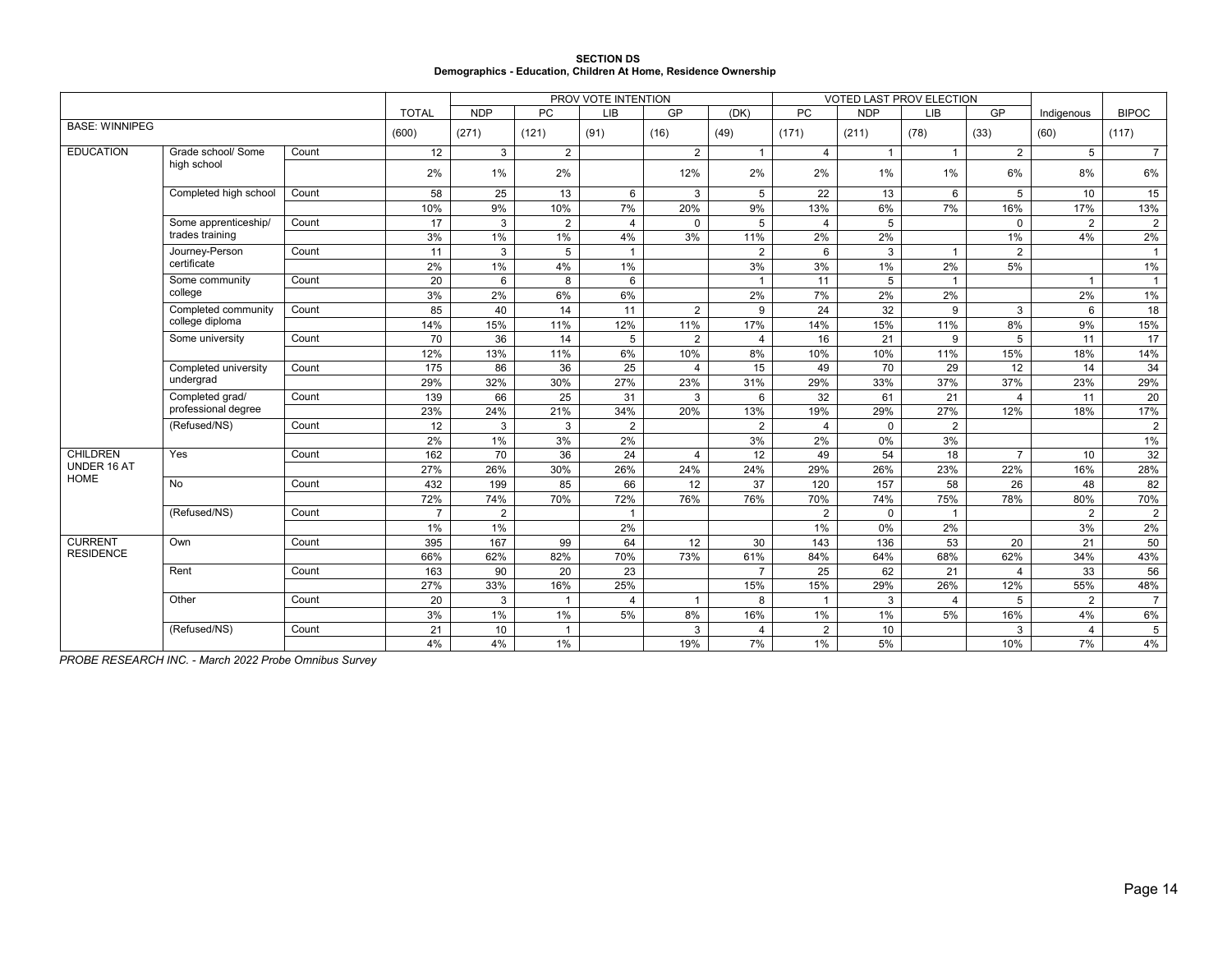#### **SECTION DS Demographics - Age, Family Income**

|                       |              |       |       | <b>WINNIPEG REGION</b><br><b>TOTAL</b><br>Northeast<br>Southeast<br>Southwest<br>Northwest<br>Core |                |                |                |       | <b>GENDER</b> |        | AGE            |                |                 |
|-----------------------|--------------|-------|-------|----------------------------------------------------------------------------------------------------|----------------|----------------|----------------|-------|---------------|--------|----------------|----------------|-----------------|
|                       |              |       |       |                                                                                                    |                |                |                |       | Male          | Female | $18 - 34$      | $35 - 54$      | $55+$           |
| <b>BASE: WINNIPEG</b> |              |       | (600) | (126)                                                                                              | (110)          | (107)          | (147)          | (110) | (286)         | (307)  | (183)          | (243)          | (175)           |
| AGE                   | 18 to 34     | Count | 183   | 29                                                                                                 | 35             | 31             | 38             | 50    | 89            | 91     | 183            |                |                 |
|                       |              |       | 30%   | 23%                                                                                                | 32%            | 29%            | 26%            | 45%   | 31%           | 29%    | 100%           |                |                 |
|                       | 35 to 44     | Count | 127   | 33                                                                                                 | 22             | 23             | 27             | 21    | 60            | 66     |                | 127            |                 |
|                       |              |       | 21%   | 26%                                                                                                | 20%            | 22%            | 19%            | 19%   | 21%           | 22%    |                | 52%            |                 |
|                       | 45 to 54     | Count | 115   | 20                                                                                                 | 25             | 16             | 32             | 23    | 62            | 52     |                | 115            |                 |
|                       |              |       | 19%   | 16%                                                                                                | 22%            | 15%            | 22%            | 21%   | 22%           | 17%    |                | 48%            |                 |
|                       | 55 to 64     | Count | 76    | 21                                                                                                 | 14             | 14             | 18             | 9     | 27            | 50     |                |                | 76              |
|                       |              |       | 13%   | 17%                                                                                                | 13%            | 13%            | 12%            | 8%    | 9%            | 16%    |                |                | 44%             |
|                       | 65 and older | Count | 98    | 22                                                                                                 | 14             | 23             | 32             | 8     | 48            | 49     |                |                | 98              |
|                       |              |       | 16%   | 17%                                                                                                | 12%            | 21%            | 22%            | 7%    | 17%           | 16%    |                |                | 56%             |
| HOUSEHOLD             | Less than    | Count | 8     | $\overline{2}$                                                                                     | 3              | 2              | $\overline{2}$ |       | 5             | 3      | 4              | 3              | $\overline{1}$  |
| <b>INCOME</b>         | \$10,000     |       | 1%    | 2%                                                                                                 | 2%             | 1%             | 1%             |       | 2%            | 1%     | 2%             | $1\%$          | 1%              |
|                       | \$10,000 to  | Count | 33    | 5                                                                                                  | $\overline{2}$ | 4              | 11             | 10    | 17            | 13     | 9              | 11             | 12              |
|                       | \$29.999     |       | 5%    | 4%                                                                                                 | 2%             | 4%             | 7%             | 9%    | 6%            | 4%     | 5%             | 4%             | 7%              |
|                       | \$30,000 to  | Count | 71    | 14                                                                                                 | 10             | $\overline{7}$ | 17             | 23    | 35            | 34     | 38             | 12             | 20              |
|                       | \$49,999     |       | 12%   | 11%                                                                                                | 9%             | 7%             | 11%            | 21%   | 12%           | 11%    | 21%            | 5%             | 11%             |
|                       | \$50,000 to  | Count | 46    | 13                                                                                                 | 4              | 4              | 6              | 19    | 19            | 28     | 21             | 16             | 10              |
|                       | \$59,999     |       | 8%    | 10%                                                                                                | 4%             | 3%             | 4%             | 17%   | 7%            | 9%     | 11%            | 7%             | $5\%$           |
|                       | \$60,000 to  | Count | 21    | $\overline{1}$                                                                                     | 4              | 6              | 6              | 4     | 9             | 12     | $\overline{4}$ | $\overline{7}$ | 10              |
|                       | \$69.999     |       | 3%    | 1%                                                                                                 | 4%             | 5%             | 4%             | 4%    | 3%            | 4%     | 2%             | 3%             | 5%              |
|                       | \$70,000 to  | Count | 47    | 15                                                                                                 | 10             | 6              | 10             | 6     | 21            | 26     | 9              | 18             | $\overline{20}$ |
|                       | \$79,999     |       | 8%    | 12%                                                                                                | 9%             | 5%             | 7%             | 6%    | 7%            | 9%     | 5%             | 7%             | 12%             |
|                       | \$80,000 to  | Count | 70    | 14                                                                                                 | 17             | 15             | 15             | 9     | 34            | 35     | 21             | 29             | 20              |
|                       | \$99,999     |       | 12%   | 11%                                                                                                | 16%            | 14%            | 10%            | 8%    | 12%           | 11%    | 11%            | 12%            | 11%             |
|                       | \$100,000 to | Count | 116   | 28                                                                                                 | 26             | 23             | 29             | 10    | 58            | 58     | 23             | 64             | 28              |
|                       | \$149,999    |       | 19%   | 22%                                                                                                | 23%            | 21%            | 20%            | 9%    | 20%           | 19%    | 13%            | 26%            | 16%             |
|                       | \$150,000 or | Count | 109   | 13                                                                                                 | 24             | 23             | 33             | 17    | 57            | 53     | 25             | 61             | 23              |
|                       | more         |       | 18%   | 10%                                                                                                | 21%            | 21%            | 23%            | 15%   | 20%           | 17%    | 14%            | 25%            | 13%             |
|                       | (Refused/NS) | Count | 80    | 21                                                                                                 | 11             | 19             | 18             | 12    | 32            | 46     | 28             | 21             | 31              |
|                       |              |       | 13%   | 17%                                                                                                | 10%            | 18%            | 12%            | 11%   | 11%           | 15%    | 15%            | 9%             | 18%             |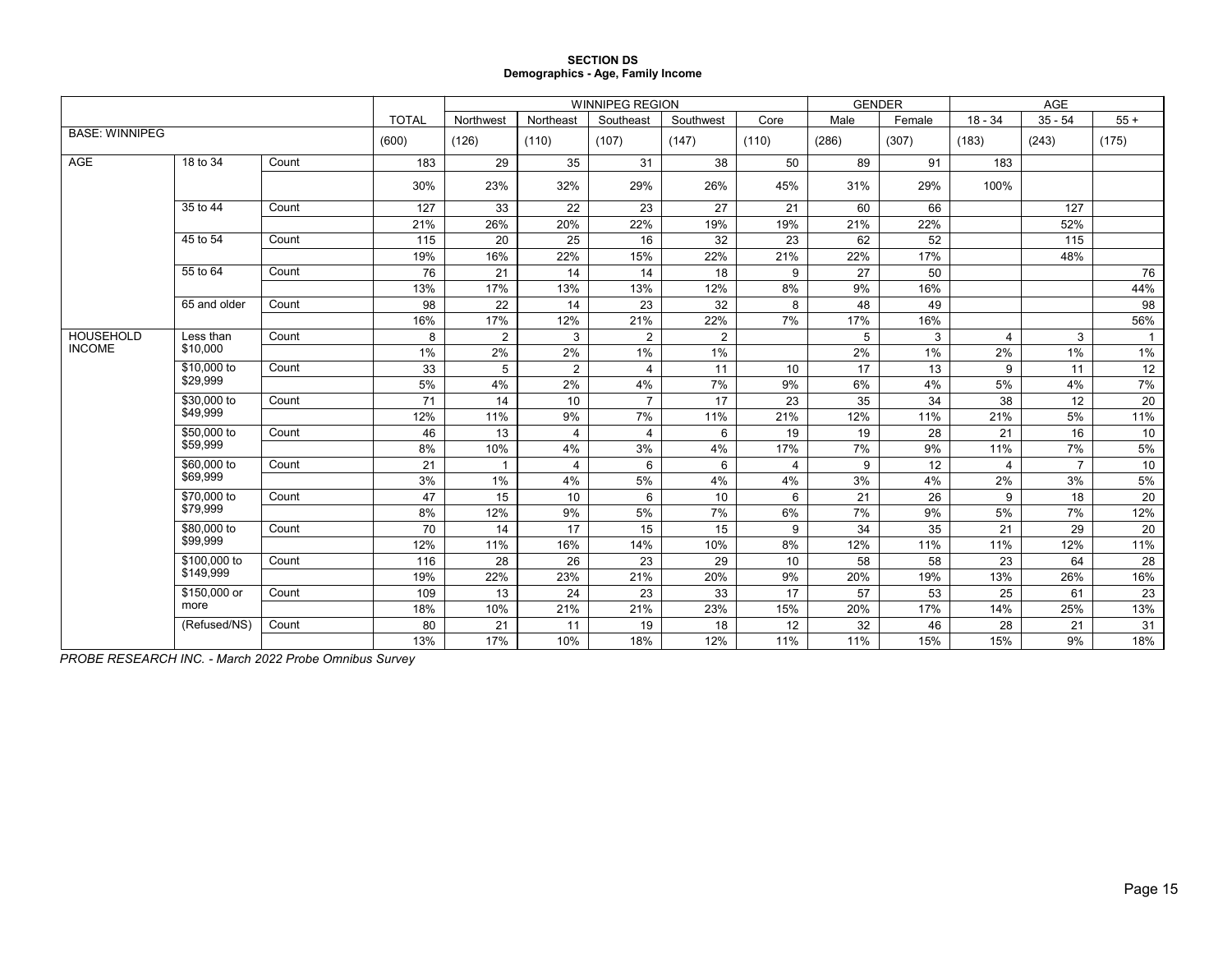#### **SECTION DS Demographics - Age, Family Income**

|                       |              |       |              |                | <b>EDUCATION</b> |           | CHILDREN <16 AT | <b>HOME</b> | <b>RESIDENCE</b> |                |           | HOUSEHOLD INCOME |           |
|-----------------------|--------------|-------|--------------|----------------|------------------|-----------|-----------------|-------------|------------------|----------------|-----------|------------------|-----------|
|                       |              |       | <b>TOTAL</b> | HS or less     | Post-Sec         | Univ Grad | Yes             | <b>No</b>   | Own              | Rent           | $<$ \$50K | \$50K-\$99K      | $$100K +$ |
| <b>BASE: WINNIPEG</b> |              |       | (600)        | (70)           | (204)            | (314)     | (162)           | (432)       | (395)            | (163)          | (111)     | (184)            | (225)     |
| <b>AGE</b>            | 18 to 34     | Count | 183          | 30             | 66               | 82        | 17              | 164         | 61               | 97             | 52        | 55               | 49        |
|                       |              |       | 30%          | 42%            | 32%              | 26%       | 11%             | 38%         | 15%              | 59%            | 47%       | 30%              | 22%       |
|                       | 35 to 44     | Count | 127          | 9              | 33               | 84        | 83              | 41          | 97               | 28             | 15        | 31               | 74        |
|                       |              |       | 21%          | 13%            | 16%              | 27%       | 52%             | 9%          | 24%              | 17%            | 14%       | 17%              | 33%       |
|                       | 45 to 54     | Count | 115          | 5              | 42               | 66        | 52              | 62          | 91               | 18             | 11        | 39               | 52        |
|                       |              |       | 19%          | 7%             | 21%              | 21%       | 32%             | 14%         | 23%              | 11%            | 9%        | 21%              | 23%       |
|                       | 55 to 64     | Count | 76           | 13             | 28               | 34        | 5               | 70          | 63               | 8              | 12        | 21               | 28        |
|                       |              |       | 13%          | 18%            | 14%              | 11%       | 3%              | 16%         | 16%              | 5%             | 11%       | 11%              | 12%       |
|                       | 65 and older | Count | 98           | 14             | 36               | 48        | 4               | 94          | 83               | 13             | 21        | 38               | 23        |
|                       |              |       | 16%          | 20%            | 18%              | 15%       | 3%              | 22%         | 21%              | 8%             | 19%       | 21%              | 10%       |
| <b>HOUSEHOLD</b>      | Less than    | Count | 8            | $\overline{2}$ | $\overline{4}$   |           | $\overline{4}$  | 3           | $\mathbf{1}$     | $\overline{7}$ | 8         |                  |           |
| <b>INCOME</b>         | \$10,000     |       | 1%           | 3%             | 2%               |           | 2%              | 1%          | 0%               | 5%             | 7%        |                  |           |
|                       | \$10,000 to  | Count | 33           | 9              | 13               | 10        | 4               | 29          | $\overline{7}$   | 22             | 33        |                  |           |
|                       | \$29,999     |       | 5%           | 13%            | 6%               | 3%        | 2%              | 7%          | 2%               | 14%            | 29%       |                  |           |
|                       | \$30,000 to  | Count | 71           | 8              | 30               | 32        | 6               | 64          | 25               | 41             | 71        |                  |           |
|                       | \$49,999     |       | 12%          | 12%            | 15%              | 10%       | 4%              | 15%         | 6%               | 25%            | 63%       |                  |           |
|                       | \$50,000 to  | Count | 46           | 2              | 23               | 21        | $\overline{7}$  | 39          | 27               | 16             |           | 46               |           |
|                       | \$59,999     |       | 8%           | 2%             | 11%              | 7%        | 4%              | 9%          | 7%               | 10%            |           | 25%              |           |
|                       | \$60,000 to  | Count | 21           | $\overline{7}$ | $\overline{7}$   | 6         | 4               | 16          | 14               | $\overline{7}$ |           | 21               |           |
|                       | \$69.999     |       | 3%           | 10%            | 4%               | 2%        | 3%              | 4%          | 3%               | 4%             |           | 11%              |           |
|                       | \$70,000 to  | Count | 47           | 5              | 16               | 26        | 8               | 39          | 38               | 9              |           | 47               |           |
|                       | \$79,999     |       | 8%           | 8%             | 8%               | 8%        | 5%              | 9%          | 10%              | 6%             |           | 26%              |           |
|                       | \$80,000 to  | Count | 70           | 15             | 20               | 35        | 14              | 56          | 47               | 19             |           | 70               |           |
|                       | \$99.999     |       | 12%          | 21%            | 10%              | 11%       | 8%              | 13%         | 12%              | 12%            |           | 38%              |           |
|                       | \$100,000 to | Count | 116          | $\overline{7}$ | 35               | 73        | 46              | 70          | 96               | 15             |           |                  | 116       |
|                       | \$149,999    |       | 19%          | 11%            | 17%              | 23%       | 28%             | 16%         | 24%              | 9%             |           |                  | 51%       |
|                       | \$150,000 or | Count | 109          | 2              | 26               | 80        | 52              | 57          | 93               | 11             |           |                  | 109       |
|                       | more         |       | 18%          | 3%             | 13%              | 25%       | 32%             | 13%         | 23%              | 7%             |           |                  | 49%       |
|                       | (Refused/NS) | Count | 80           | 12             | 29               | 31        | 16              | 60          | 48               | 15             |           |                  |           |
|                       |              |       | 13%          | 17%            | 14%              | 10%       | 10%             | 14%         | 12%              | 9%             |           |                  |           |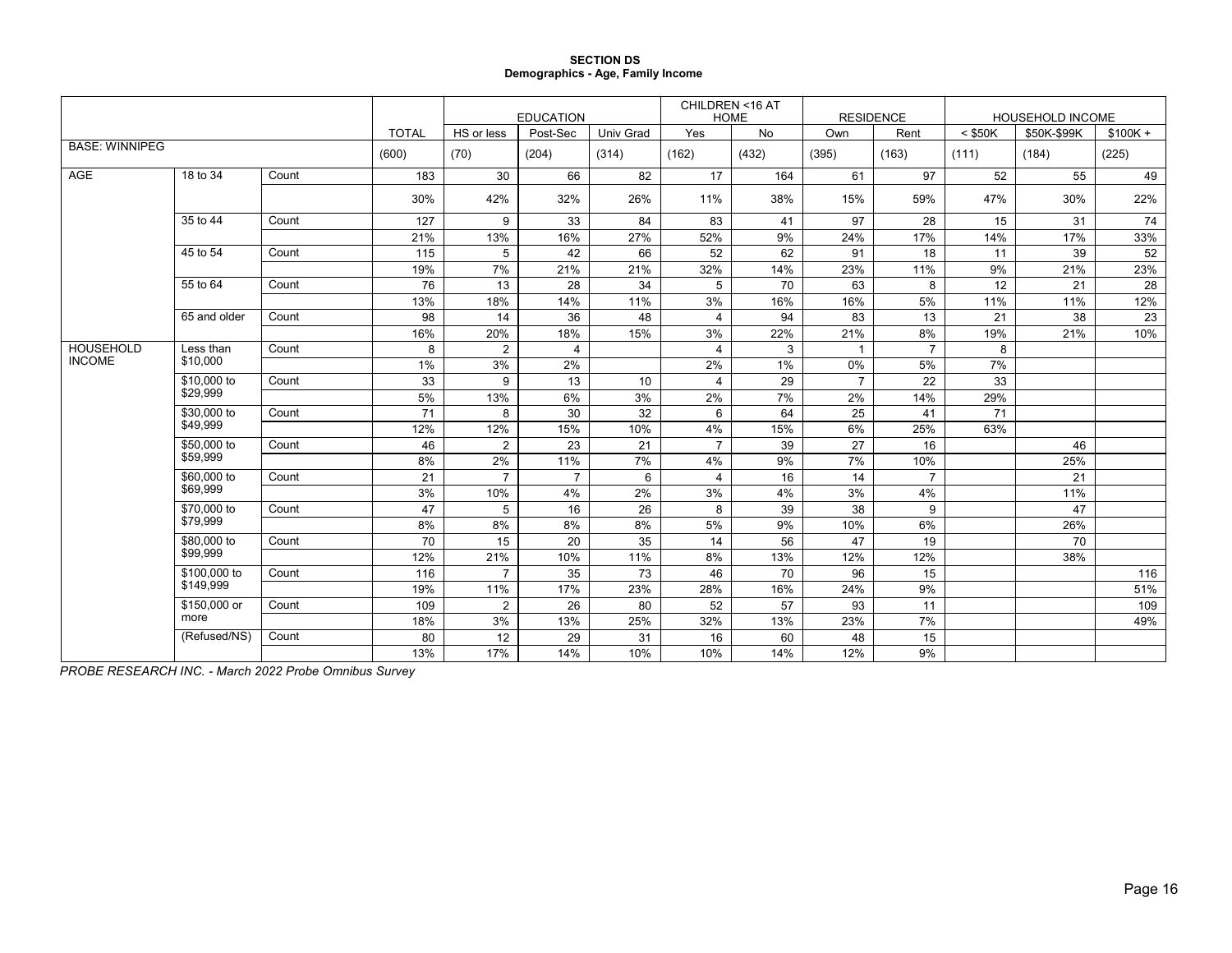#### **SECTION DS Demographics - Age, Family Income**

|                       |              |       |              |                |           | PROV VOTE INTENTION |                |                |       | VOTED LAST PROV ELECTION |      |                |                |                |
|-----------------------|--------------|-------|--------------|----------------|-----------|---------------------|----------------|----------------|-------|--------------------------|------|----------------|----------------|----------------|
|                       |              |       | <b>TOTAL</b> | <b>NDP</b>     | <b>PC</b> | <b>LIB</b>          | GP             | (DK)           | PC    | <b>NDP</b>               | LIB  | GP             | Indigenous     | <b>BIPOC</b>   |
| <b>BASE: WINNIPEG</b> |              |       | (600)        | (271)          | (121)     | (91)                | (16)           | (49)           | (171) | (211)                    | (78) | (33)           | (60)           | (117)          |
| AGE                   | 18 to 34     | Count | 183          | 87             | 35        | 28                  | 3              | 10             | 35    | 59                       | 22   | 6              | 24             | 54             |
|                       |              |       | 30%          | 32%            | 29%       | 31%                 | 19%            | 20%            | 21%   | 28%                      | 28%  | 19%            | 40%            | 46%            |
|                       | 35 to 44     | Count | 127          | 64             | 23        | 18                  | 3              | 9              | 30    | 55                       | 17   | 5              | 12             | 29             |
|                       |              |       | 21%          | 24%            | 19%       | 20%                 | 17%            | 18%            | 18%   | 26%                      | 22%  | 17%            | 19%            | 25%            |
|                       | 45 to 54     | Count | 115          | 49             | 22        | 18                  | 5              | 14             | 37    | 40                       | 14   | 12             | 10             | 16             |
|                       |              |       | 19%          | 18%            | 18%       | 20%                 | 31%            | 28%            | 22%   | 19%                      | 18%  | 36%            | 16%            | 13%            |
|                       | 55 to 64     | Count | 76           | 30             | 20        | 10                  | 2              | 10             | 33    | 22                       | 8    | $\overline{4}$ | 9              | 11             |
|                       |              |       | 13%          | 11%            | 16%       | 11%                 | 10%            | 20%            | 19%   | 11%                      | 10%  | 11%            | 15%            | 9%             |
|                       | 65 and older | Count | 98           | 40             | 22        | 17                  | 4              | $\overline{7}$ | 35    | 34                       | 17   | 6              | 6              | 8              |
|                       |              |       | 16%          | 15%            | 18%       | 18%                 | 23%            | 14%            | 21%   | 16%                      | 22%  | 18%            | 10%            | 6%             |
| <b>HOUSEHOLD</b>      | Less than    | Count | 8            | $\overline{1}$ |           | 3                   |                | $\overline{2}$ |       |                          | -1   |                | 3              | $\overline{5}$ |
| <b>INCOME</b>         | \$10,000     |       | $1\%$        | 0%             |           | 3%                  |                | 3%             |       |                          | 1%   |                | 4%             | 4%             |
|                       | \$10,000 to  | Count | 33           | 11             | 4         | 6                   | 3              | 4              | 5     | 8                        | 6    | 6              | $\overline{4}$ | 9              |
|                       | \$29,999     |       | 5%           | 4%             | 3%        | 7%                  | 19%            | 9%             | 3%    | 4%                       | 8%   | 20%            | 7%             | 8%             |
|                       | \$30,000 to  | Count | 71           | 32             | 9         | 15                  |                | 5              | 14    | 27                       | 8    | $\overline{2}$ | 13             | 22             |
|                       | \$49,999     |       | 12%          | 12%            | 8%        | 16%                 |                | 10%            | 8%    | 13%                      | 10%  | 7%             | 21%            | 19%            |
|                       | \$50,000 to  | Count | 46           | 17             | 19        | 3                   | $\overline{2}$ | 4              | 12    | 13                       | 3    | $\overline{2}$ |                | 8              |
|                       | \$59,999     |       | 8%           | 6%             | 16%       | 4%                  | 14%            | 7%             | 7%    | 6%                       | 4%   | 7%             |                | 7%             |
|                       | \$60,000 to  | Count | 21           | 9              | 3         | 2                   | $\overline{1}$ | 3              | 6     | 5                        | 4    | $\mathbf{1}$   | $\overline{4}$ | 8              |
|                       | \$69,999     |       | 3%           | 3%             | 2%        | 2%                  | 4%             | 6%             | 3%    | 3%                       | 6%   | 4%             | 7%             | 7%             |
|                       | \$70,000 to  | Count | 47           | 21             | 5         | 9                   | 3              | 5              | 9     | 20                       | 8    | $\overline{4}$ | 5              | $9\,$          |
|                       | \$79,999     |       | 8%           | 8%             | 4%        | 9%                  | 16%            | 10%            | 5%    | 9%                       | 10%  | 12%            | 9%             | 8%             |
|                       | \$80,000 to  | Count | 70           | 35             | 19        | 6                   | 2              | 6              | 26    | 22                       | 8    | 5              | 11             | 15             |
|                       | \$99,999     |       | 12%          | 13%            | 16%       | 7%                  | 15%            | 12%            | 15%   | 11%                      | 11%  | 14%            | 19%            | 12%            |
|                       | \$100,000 to | Count | 116          | 54             | 25        | 16                  | $\mathbf{1}$   | 9              | 40    | 45                       | 15   | 3              | 11             | 23             |
|                       | \$149.999    |       | 19%          | 20%            | 20%       | 17%                 | 7%             | 18%            | 23%   | 21%                      | 20%  | 10%            | 19%            | 20%            |
|                       | \$150,000 or | Count | 109          | 55             | 24        | 19                  | $\mathbf{1}$   | 6              | 40    | 39                       | 17   | 5              | 3              | 5              |
|                       | more         |       | 18%          | 20%            | 20%       | 21%                 | 6%             | 12%            | 24%   | 18%                      | 21%  | 15%            | 6%             | 5%             |
|                       | (Refused/NS) | Count | 80           | 37             | 13        | 13                  | 3              | $\overline{7}$ | 19    | 31                       | 8    | $\overline{4}$ | 5              | 12             |
|                       |              |       | 13%          | 14%            | 11%       | 14%                 | 19%            | 14%            | 11%   | 15%                      | 10%  | 11%            | 9%             | 11%            |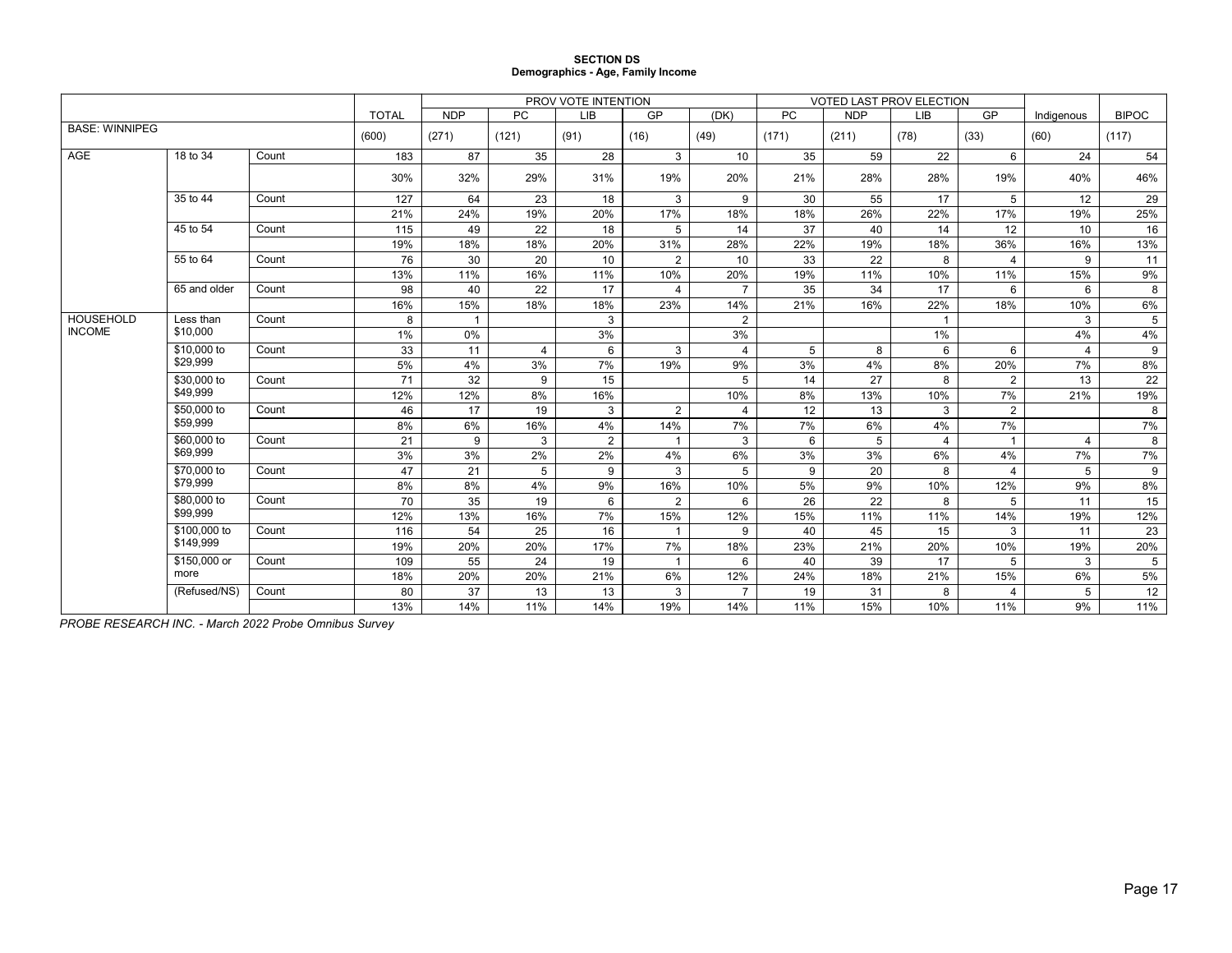| <b>SECTION DS</b>                                                                    |
|--------------------------------------------------------------------------------------|
| Demographics - Indigenous Manitoban, Person of Colour, Self & Parents Born In Canada |

|                             |                      |       |                | <b>WINNIPEG REGION</b> |                |                |                |                |                | <b>GENDER</b> |                |                |                |
|-----------------------------|----------------------|-------|----------------|------------------------|----------------|----------------|----------------|----------------|----------------|---------------|----------------|----------------|----------------|
|                             |                      |       | <b>TOTAL</b>   | Northwest              | Northeast      | Southeast      | Southwest      | Core           | Male           | Female        | $18 - 34$      | $35 - 54$      | $55+$          |
| <b>BASE: WINNIPEG</b>       |                      |       | (600)          | (126)                  | (110)          | (107)          | (147)          | (110)          | (286)          | (307)         | (183)          | (243)          | (175)          |
| <b>IDENTIFY AS</b>          | (Net) YES            | Cases | 60             | 13                     | 18             | 9              | 12             | 8              | 25             | 34            | 24             | 21             | 14             |
| <b>INDIGENOUS</b>           |                      |       | 10%            | 11%                    | 16%            | 8%             | 8%             | 7%             | 9%             | 11%           | 13%            | 9%             | 8%             |
|                             | <b>First Nations</b> | Cases | 22             | 9                      | 3              | 3              | $\overline{4}$ | $\overline{2}$ | 12             | 10            | 12             | $\overline{7}$ | $\overline{4}$ |
|                             |                      |       | 4%             | 7%                     | 3%             | 3%             | 3%             | 2%             | 4%             | 3%            | 6%             | 3%             | 2%             |
|                             | Métis                | Cases | 37             | $\overline{4}$         | 15             | 5              | $\overline{7}$ | 6              | 12             | 24            | 12             | 14             | 11             |
|                             |                      |       | 6%             | 3%                     | 13%            | 5%             | 4%             | 5%             | 4%             | 8%            | 7%             | 6%             | 6%             |
|                             | Multiple             | Cases |                |                        |                |                | $\overline{1}$ |                | $\overline{1}$ |               |                | $\mathbf{1}$   |                |
|                             |                      |       | 0%             |                        |                |                | 1%             |                | 0%             |               |                | 0%             |                |
|                             | No/ Not indigenous   | Cases | 505            | 106                    | 86             | 92             | 129            | 93             | 237            | 265           | 152            | 202            | 151            |
|                             |                      |       | 84%            | 84%                    | 78%            | 86%            | 88%            | 84%            | 83%            | 86%           | 83%            | 83%            | 86%            |
|                             | (Refused/NS)         | Cases | 35             | 6                      | $\overline{7}$ | 6              | 6              | 10             | 24             | 9             | $\overline{7}$ | 19             | 9              |
|                             |                      |       | 6%             | 5%                     | 6%             | 6%             | 4%             | 9%             | 8%             | 3%            | 4%             | 8%             | 5%             |
| <b>BASE: NON-INDIGENOUS</b> |                      |       | (540)          | (113)                  | (93)           | (98)           | (135)          | (102)          | (261)          | (273)         | (159)          | (221)          | (160)          |
| PERSON OF COLOUR            | Yes                  | Count | 57             | 16                     | 6              | 10             | 16             | 9              | 31             | 26            | 30             | 23             | $\overline{4}$ |
|                             |                      |       | 11%            | 15%                    | 6%             | 10%            | 12%            | 9%             | 12%            | 9%            | 19%            | 10%            | 2%             |
|                             | No                   | Count | 462            | 90                     | 82             | 85             | 114            | 92             | 214            | 243           | 124            | 188            | 151            |
|                             |                      |       | 86%            | 80%                    | 88%            | 86%            | 84%            | 90%            | 82%            | 89%           | 78%            | 85%            | 94%            |
|                             | (Refused/NS)         | Count | 21             | 6                      | 5              | $\overline{4}$ | 5              | $\overline{1}$ | 16             | 5             | 5              | 10             | 6              |
|                             |                      |       | 4%             | 5%                     | 5%             | 4%             | 4%             | $1\%$          | 6%             | 2%            | 3%             | 5%             | 3%             |
| <b>BASE: WINNIPEG</b>       |                      |       | (600)          | (126)                  | (110)          | (107)          | (147)          | (110)          | (286)          | (307)         | (183)          | (243)          | (175)          |
| <b>BORN IN CANADA</b>       | Yes                  | Count | 514            | 110                    | 96             | 93             | 120            | 95             | 236            | 271           | 148            | 205            | 161            |
|                             |                      |       | 86%            | 88%                    | 87%            | 87%            | 82%            | 86%            | 83%            | 88%           | 81%            | 84%            | 92%            |
|                             | No                   | Count | 78             | 12                     | 13             | 13             | 27             | 13             | 42             | 37            | 28             | 37             | 14             |
|                             |                      |       | 13%            | 10%                    | 12%            | 12%            | 18%            | 12%            | 15%            | 12%           | 15%            | 15%            | 8%             |
|                             | (Refused/NS)         | Count | 8              | 3                      | $\overline{1}$ | $\overline{2}$ |                | 2              | 8              |               | $\overline{7}$ | $\overline{1}$ |                |
|                             |                      |       | 1%             | 2%                     | 1%             | 1%             |                | 2%             | 3%             |               | 4%             | 1%             |                |
| <b>BASE: BORN IN CANADA</b> |                      |       | (514)          | (110)                  | (96)           | (93)           | (120)          | (95)           | (236)          | (271)         | (148)          | (205)          | (161)          |
| PARENTS BORN IN             | <b>Both</b>          | Count | 407            | 81                     | 80             | 76             | 93             | 77             | 188            | 213           | 125            | 159            | 122            |
| CANADA                      |                      |       | 79%            | 74%                    | 83%            | 82%            | 78%            | 81%            | 80%            | 79%           | 84%            | 78%            | 76%            |
|                             | One                  | Count | 74             | 16                     | 12             | 10             | 19             | 16             | 29             | 43            | 15             | 33             | 25             |
|                             |                      |       | 14%            | 14%                    | 13%            | 11%            | 16%            | 17%            | 12%            | 16%           | 10%            | 16%            | 16%            |
|                             | Neither              | Count | 31             | 13                     | 3              | $\overline{7}$ | $\overline{7}$ | $\overline{1}$ | 18             | 13            | 8              | 11             | 12             |
|                             |                      |       | 6%             | 12%                    | 3%             | 7%             | 5%             | 1%             | 8%             | 5%            | 5%             | 5%             | 8%             |
|                             | (Refused/NS)         | Count | $\overline{2}$ |                        | $\overline{1}$ |                | $\mathbf 1$    |                | $\mathbf{1}$   |               |                | $\mathbf 1$    | $\mathbf{1}$   |
|                             |                      |       | 0%             |                        | $1\%$          |                | 1%             |                | 1%             | 0%            |                | 1%             | 0%             |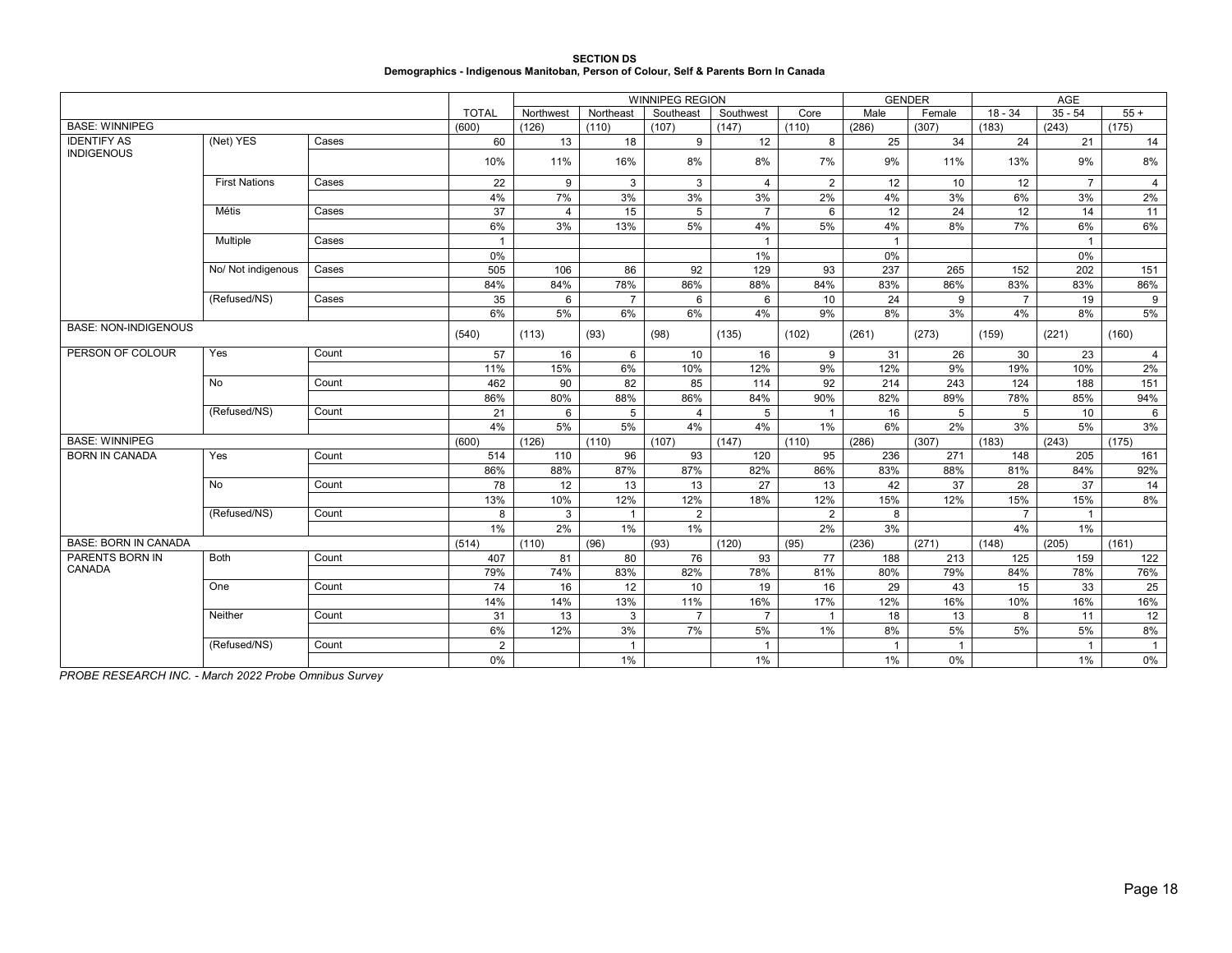## **SECTION DS Demographics - Indigenous Manitoban, Self & Parents Born In Canada**

|                             |                      |       |                |                |                              |              | CHILDREN <16 AT<br><b>HOME</b> |                | <b>RESIDENCE</b> |                |                |                                 |                |
|-----------------------------|----------------------|-------|----------------|----------------|------------------------------|--------------|--------------------------------|----------------|------------------|----------------|----------------|---------------------------------|----------------|
|                             |                      |       | <b>TOTAL</b>   | HS or less     | <b>EDUCATION</b><br>Post-Sec | Univ Grad    | Yes                            | No             | Own              | Rent           | $<$ \$50K      | HOUSEHOLD INCOME<br>\$50K-\$99K | $$100K +$      |
| <b>BASE: WINNIPEG</b>       |                      |       | (600)          | (70)           | (204)                        | (314)        | (162)                          | (432)          | (395)            | (163)          | (111)          | (184)                           | (225)          |
| <b>IDENTIFY AS</b>          | (Net) YES            | Cases | 60             | 15             | 20                           | 25           | 10                             | 48             | 21               | 33             | 19             | 21                              | 15             |
| <b>INDIGENOUS</b>           |                      |       | 10%            | 22%            | 10%                          | 8%           | 6%                             | 11%            | 5%               | 20%            | 17%            | 11%                             | 7%             |
|                             | <b>First Nations</b> | Cases | 22             | 8              | $\overline{4}$               | 9            | 2                              | 18             | 3                | 15             | 12             | $\overline{4}$                  | $\overline{1}$ |
|                             |                      |       | 4%             | 12%            | 2%                           | 3%           | 1%                             | 4%             | 1%               | 9%             | 11%            | 2%                              | 1%             |
|                             | Métis                | Cases | 37             | $\overline{7}$ | 16                           | 15           | 6                              | 30             | 16               | 18             | $\overline{7}$ | 17                              | 12             |
|                             |                      |       | 6%             | 10%            | 8%                           | 5%           | 4%                             | 7%             | 4%               | 11%            | 6%             | 9%                              | 5%             |
|                             | Multiple             | Cases | -1             |                |                              | $\mathbf{1}$ | $\mathbf{1}$                   |                | $\mathbf{1}$     |                |                |                                 | $\overline{1}$ |
|                             |                      |       | 0%             |                |                              | 0%           | 1%                             |                | 0%               |                |                |                                 | $0\%$          |
|                             | No/ Not indigenous   | Cases | 505            | 53             | 169                          | 276          | 138                            | 365            | 349              | 126            | 85             | 157                             | 203            |
|                             |                      |       | 84%            | 76%            | 83%                          | 88%          | 86%                            | 85%            | 88%              | 77%            | 76%            | 85%                             | 90%            |
|                             | (Refused/NS)         | Cases | 35             | $\overline{2}$ | 15                           | 13           | 14                             | 18             | 26               | $\overline{4}$ | $\overline{7}$ | 6                               | $\overline{7}$ |
|                             |                      |       | 6%             | 3%             | 7%                           | 4%           | 8%                             | 4%             | 7%               | 2%             | 7%             | 3%                              | 3%             |
| <b>BASE: NON-INDIGENOUS</b> |                      |       | (540)          | (55)           | (184)                        | (290)        | (152)                          | (384)          | (375)            | (130)          | (92)           | (163)                           | (210)          |
| PERSON OF COLOUR            | Yes                  | Count | 57             | $\overline{7}$ | 19                           | 30           | 23                             | 34             | 29               | 23             | 17             | 19                              | 14             |
|                             |                      |       | 11%            | 12%            | 11%                          | 10%          | 15%                            | 9%             | 8%               | 18%            | 19%            | 12%                             | 7%             |
|                             | No                   | Count | 462            | 47             | 158                          | 252          | 122                            | 339            | 329              | 106            | 72             | 141                             | 192            |
|                             |                      |       | 86%            | 85%            | 86%                          | 87%          | 81%                            | 88%            | 88%              | 82%            | 78%            | 87%                             | 91%            |
|                             | (Refused/NS)         | Count | 21             | 2              | 6                            | 8            | $\overline{7}$                 | 11             | 16               | $\mathbf{1}$   | 3              | 3                               | 5              |
|                             |                      |       | 4%             | 3%             | 3%                           | 3%           | 4%                             | 3%             | 4%               | $1\%$          | 3%             | 2%                              | $2\%$          |
| <b>BASE: WINNIPEG</b>       |                      |       | (600)          | (70)           | (204)                        | (314)        | (162)                          | (432)          | (395)            | (163)          | (111)          | (184)                           | (225)          |
| <b>BORN IN CANADA</b>       | Yes                  | Count | 514            | 63             | 177                          | 266          | 130                            | 379            | 352              | 128            | 82             | 161                             | 206            |
|                             |                      |       | 86%            | 91%            | 87%                          | 85%          | 81%                            | 88%            | 89%              | 79%            | 74%            | 88%                             | 92%            |
|                             | No                   | Count | 78             | $\overline{7}$ | 23                           | 45           | 31                             | 47             | 39               | 33             | 27             | 23                              | 19             |
|                             |                      |       | 13%            | 9%             | 11%                          | 14%          | 19%                            | 11%            | 10%              | 20%            | 24%            | 12%                             | 8%             |
|                             | (Refused/NS)         | Count | 8              |                | 3                            | 3            |                                | 5              | $\overline{4}$   | 2              | 2              |                                 |                |
|                             |                      |       | 1%             |                | 2%                           | 1%           |                                | 1%             | 1%               | $1\%$          | 2%             |                                 |                |
| <b>BASE: BORN IN CANADA</b> |                      |       | (514)          | (63)           | (177)                        | (266)        | (130)                          | (379)          | (352)            | (128)          | (82)           | (161)                           | (206)          |
| PARENTS BORN IN             | <b>Both</b>          | Count | 407            | 49             | 140                          | 210          | 98                             | 305            | 274              | 104            | 67             | 123                             | 169            |
| CANADA                      |                      |       | 79%            | 78%            | 79%                          | 79%          | 75%                            | 80%            | 78%              | 81%            | 82%            | 77%                             | 82%            |
|                             | One                  | Count | 74             | 8              | 23                           | 43           | 19                             | 55             | 53               | 20             | 10             | 28                              | 25             |
|                             |                      |       | 14%            | 13%            | 13%                          | 16%          | 15%                            | 14%            | 15%              | 15%            | 13%            | 17%                             | 12%            |
|                             | Neither              | Count | 31             | 5              | 13                           | 13           | 12                             | 19             | 24               | 5              | $\overline{4}$ | 10                              | 11             |
|                             |                      |       | 6%             | 8%             | 7%                           | 5%           | 9%                             | 5%             | 7%               | 4%             | 5%             | 6%                              | 5%             |
|                             | (Refused/NS)         | Count | $\overline{2}$ | $\mathbf{1}$   | $\overline{1}$               |              | $\mathbf{1}$                   | $\overline{1}$ | $\mathbf{1}$     |                |                |                                 |                |
|                             |                      |       | 0%             | 1%             | 1%                           |              | 1%                             | 0%             | 0%               |                |                |                                 |                |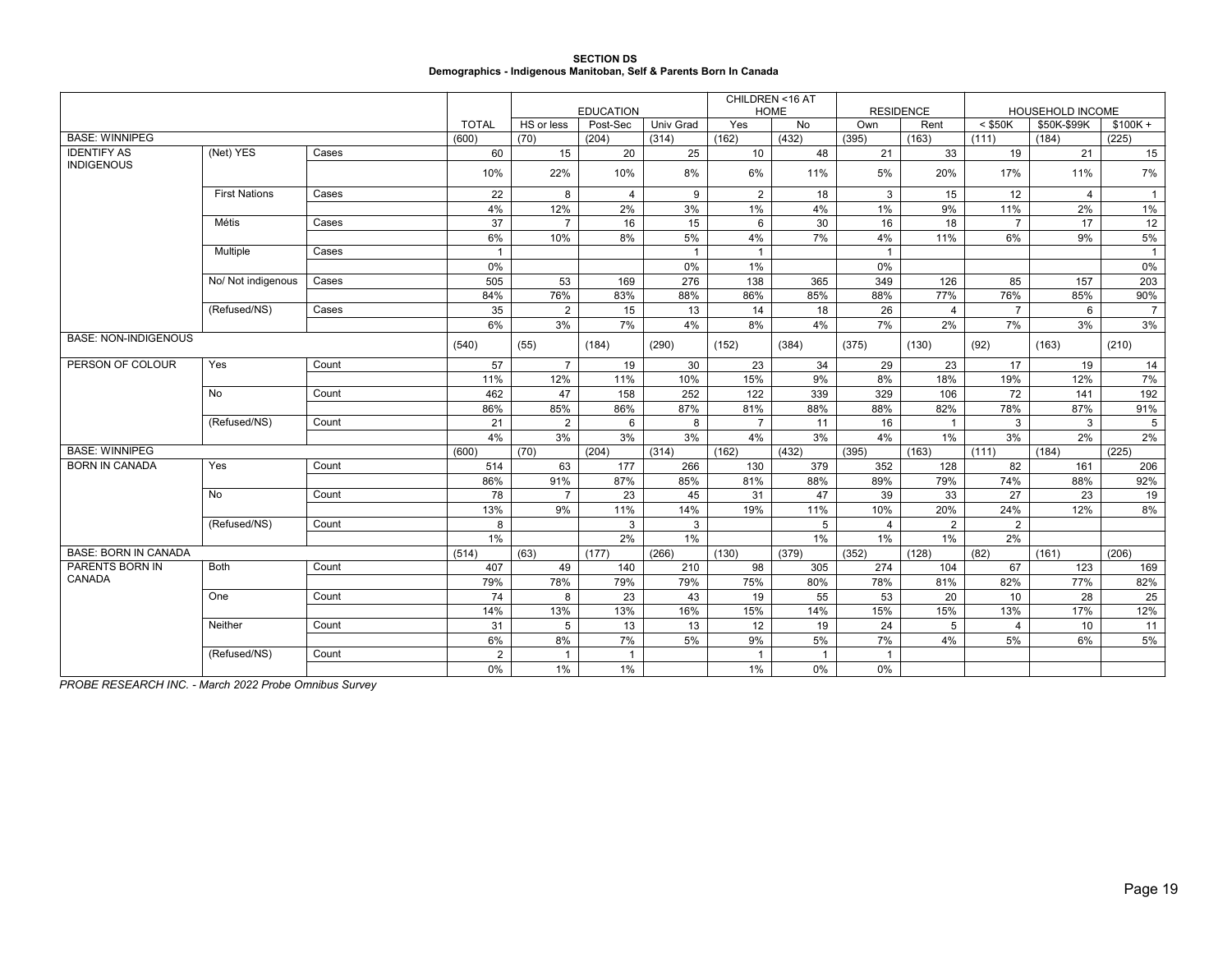| <b>SECTION DS</b>                                                  |
|--------------------------------------------------------------------|
| Demographics - Indigenous Manitoban, Self & Parents Born In Canada |

|                             |                      |       |                | PROV VOTE INTENTION |                |                |                |                |              | VOTED LAST PROV ELECTION |                |                |            |              |
|-----------------------------|----------------------|-------|----------------|---------------------|----------------|----------------|----------------|----------------|--------------|--------------------------|----------------|----------------|------------|--------------|
|                             |                      |       | <b>TOTAL</b>   | <b>NDP</b>          | <b>PC</b>      | <b>LIB</b>     | GP             | (DK)           | <b>PC</b>    | <b>NDP</b>               | <b>LIB</b>     | GP             | Indigenous | <b>BIPOC</b> |
| <b>BASE: WINNIPEG</b>       |                      |       | (600)          | (271)               | (121)          | (91)           | (16)           | (49)           | (171)        | (211)                    | (78)           | (33)           | (60)       | (117)        |
| <b>IDENTIFY AS</b>          | (Net) YES            | Cases | 60             | 36                  | $\overline{4}$ | 5              | $\overline{4}$ | 2              | 9            | 30                       | 5 <sup>5</sup> | $5^{\circ}$    | 60         | 60           |
| <b>INDIGENOUS</b>           |                      |       | 10%            | 13%                 | 3%             | 5%             | 23%            | 4%             | 5%           | 14%                      | 7%             | 14%            | 100%       | 51%          |
|                             | <b>First Nations</b> | Cases | 22             | 13                  | $\mathbf 0$    | $\overline{1}$ | $\overline{2}$ | $\mathbf{1}$   | $\mathbf 0$  | 13                       | 2              | 2              | 22         | 22           |
|                             |                      |       | 4%             | 5%                  | 0%             | 1%             | 12%            | 2%             | 0%           | 6%                       | 2%             | 6%             | 37%        | 19%          |
|                             | Métis                | Cases | 37             | 21                  | 3              | $\overline{4}$ | 2              | $\overline{1}$ | 9            | 16                       | $\overline{4}$ | 3              | 37         | 37           |
|                             |                      |       | 6%             | 8%                  | 3%             | 4%             | 10%            | 2%             | 5%           | 8%                       | 5%             | 8%             | 62%        | 31%          |
|                             | Multiple             | Cases | $\overline{1}$ | $\overline{1}$      |                |                |                |                |              | $\overline{1}$           |                |                |            | $\mathbf{1}$ |
|                             |                      |       | 0%             | 0%                  |                |                |                |                |              | 1%                       |                |                | 2%         | 1%           |
|                             | No/ Not indigenous   | Cases | 505            | 227                 | 109            | 78             | 11             | 44             | 148          | 175                      | 69             | 27             |            | 52           |
|                             |                      |       | 84%            | 84%                 | 90%            | 86%            | 69%            | 89%            | 87%          | 83%                      | 88%            | 82%            |            | 44%          |
|                             | (Refused/NS)         | Cases | 35             | 8                   | 9              | 8              | $\overline{1}$ | $\mathbf{3}$   | 14           | 6                        | $\overline{4}$ | $\overline{1}$ |            | 6            |
|                             |                      |       | 6%             | 3%                  | 7%             | 9%             | 9%             | 7%             | 8%           | 3%                       | 5%             | 4%             |            | 5%           |
| <b>BASE: NON-INDIGENOUS</b> |                      |       | (540)          | (235)               | (117)          | (87)           | (13)           | (47)           | (162)        | (181)                    | (73)           | (28)           |            | (57)         |
| PERSON OF COLOUR            | Yes                  | Count | 57             | 11                  | 13             | 18             |                | 10             | 8            | 10                       | 13             |                |            | 57           |
|                             |                      |       | 11%            | 5%                  | 11%            | 20%            |                | 22%            | 5%           | 5%                       | 18%            |                |            | 100%         |
|                             | $\overline{N_{0}}$   | Count | 462            | 219                 | 98             | 66             | 13             | 36             | 144          | 169                      | 59             | 28             |            |              |
|                             |                      |       | 86%            | 93%                 | 84%            | 76%            | 100%           | 77%            | 89%          | 93%                      | 81%            | 100%           |            |              |
|                             | (Refused/NS)         | Count | 21             | 5                   | 6              | 3              |                | $\overline{1}$ | 11           | $\mathbf{3}$             | $\mathbf{1}$   |                |            |              |
|                             |                      |       | 4%             | 2%                  | 5%             | 4%             |                | 1%             | 7%           | 1%                       | $1\%$          |                |            |              |
| <b>BASE: WINNIPEG</b>       |                      |       | (600)          | (271)               | (121)          | (91)           | (16)           | (49)           | (171)        | (211)                    | (78)           | (33)           | (60)       | (117)        |
| <b>BORN IN CANADA</b>       | Yes                  | Count | 514            | 249                 | 108            | 69             | 16             | 33             | 156          | 194                      | 65             | 29             | 60         | 75           |
|                             |                      |       | 86%            | 92%                 | 89%            | 75%            | 100%           | 68%            | 92%          | 92%                      | 84%            | 88%            | 100%       | 64%          |
|                             | <b>No</b>            | Count | 78             | 18                  | 13             | 20             |                | 16             | 13           | 15                       | 13             | $\overline{4}$ |            | 40           |
|                             |                      |       | 13%            | 7%                  | 11%            | 21%            |                | 32%            | 8%           | 7%                       | 16%            | 12%            |            | 34%          |
|                             | (Refused/NS)         | Count | 8              | 3                   |                | 3              |                |                | $\mathbf{1}$ | $\overline{2}$           |                |                |            | $2^{\circ}$  |
|                             |                      |       | 1%             | 1%                  |                | 3%             |                |                | 1%           | 1%                       |                |                |            | 2%           |
| <b>BASE: BORN IN CANADA</b> |                      |       | (514)          | (249)               | (108)          | (69)           | (16)           | (33)           | (156)        | (194)                    | (65)           | (29)           | (60)       | (75)         |
| PARENTS BORN IN             | <b>Both</b>          | Count | 407            | 217                 | 77             | 41             | 15             | 28             | 119          | 167                      | 47             | 28             | 56         | 57           |
| CANADA                      |                      |       | 79%            | 87%                 | 71%            | 60%            | 91%            | 84%            | 76%          | 86%                      | 72%            | 95%            | 94%        | 76%          |
|                             | One                  | Count | 74             | 21                  | 18             | 22             | $\mathbf{1}$   | $\overline{4}$ | 28           | 19                       | 12             | $\overline{1}$ | 3          | 4            |
|                             |                      |       | 14%            | 8%                  | 17%            | 32%            | 4%             | 13%            | 18%          | 10%                      | 18%            | 2%             | 6%         | 5%           |
|                             | Neither              | Count | 31             | 10 <sup>°</sup>     | 13             | 6              | $\overline{1}$ | $\mathbf 0$    | 10           | $\overline{7}$           | $\overline{7}$ | $\overline{1}$ |            | 14           |
|                             |                      |       | 6%             | 4%                  | 12%            | 8%             | 5%             | 1%             | 6%           | 3%                       | 10%            | 3%             |            | 18%          |
|                             | (Refused/NS)         | Count | $\overline{2}$ | $\overline{1}$      |                |                |                | $\overline{1}$ |              | $\mathbf{1}$             |                |                |            | $\mathbf{1}$ |
|                             |                      |       | 0%             | 1%                  |                |                |                | 2%             |              | $1\%$                    |                |                |            | $1\%$        |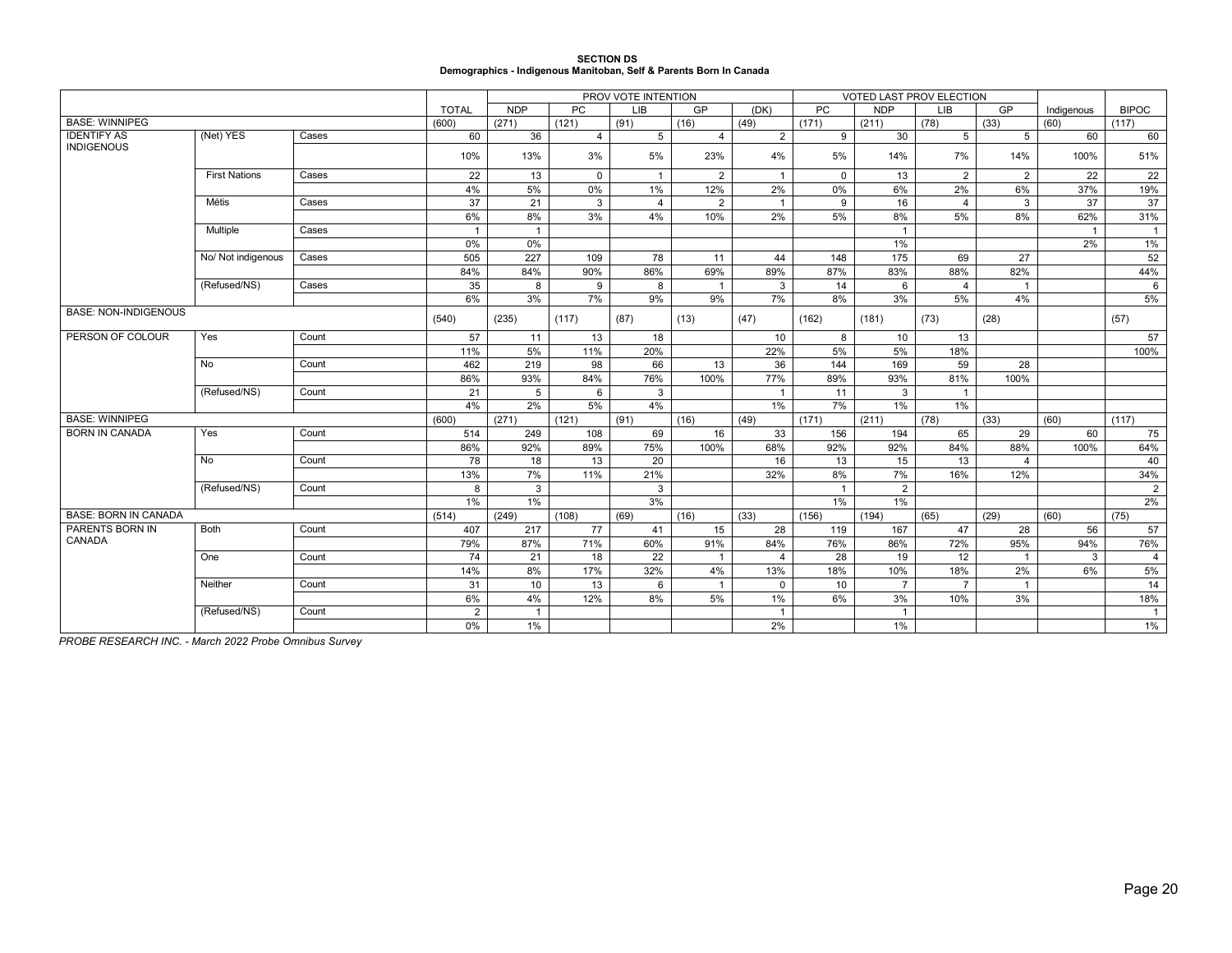#### **DEMOGRAPHICS \*\* (DK/NS) REMOVED \*\***

|                                         |                                         |              |              |             | <b>WINNIPEG REGION</b> |              |             |            | <b>GENDER</b> |              |            |            |
|-----------------------------------------|-----------------------------------------|--------------|--------------|-------------|------------------------|--------------|-------------|------------|---------------|--------------|------------|------------|
|                                         |                                         | <b>TOTAL</b> | Northwest    | Northeast   | Southeast              | Southwest    | Core        | Male       | Female        | $18 - 34$    | $35 - 54$  | $55+$      |
| <b>BASE</b>                             |                                         | (588)        | (123)        | (110)       | (103)                  | (142)        | (110)       | (280)      | (301)         | (178)        | (239)      | (171)      |
| <b>EDUCATION</b>                        | Grade school/ Some high<br>school       | 2%           | 4%           | 1%          | 5%                     | 1%           | 0%          | 3%         | 1%            | 2%           | 1%         | 4%         |
|                                         | Completed high school                   | 10%          | 8%           | 22%         | 8%                     | 4%           | 8%          | 11%        | 8%            | 14%          | 5%         | 12%        |
|                                         | Some apprenticeship/<br>trades training | 3%           | 2%           | 1%          | 5%                     | 0%           | 6%          | 4%         | 2%            | 6%           | 1%         | 2%         |
|                                         | Journey-Person certificate              | 2%           | 4%           | 2%          | 3%                     | 1%           |             | 4%         | 0%            |              | 3%         | 2%         |
|                                         | Some community college                  | 3%           | 3%           | 7%          | 3%                     | 2%           | 2%          | 3%         | 4%            | 1%           | 5%         | 4%         |
|                                         | Completed community<br>college diploma  | 15%          | 24%          | 13%         | 15%                    | 10%          | 12%         | 13%        | 16%           | 11%          | 15%        | 17%        |
|                                         | Some university                         | 12%          | 10%          | 14%         | 12%                    | 10%          | 13%         | 15%        | 9%            | 18%          | 8%         | 11%        |
|                                         | Completed university<br>undergrad       | 30%          | 27%          | 25%         | 30%                    | 34%          | 30%         | 24%        | 35%           | 31%          | 33%        | 24%        |
|                                         | Completed grad/<br>professional degree  | 24%          | 18%          | 14%         | 19%                    | 37%          | 27%         | 22%        | 24%           | 15%          | 30%        | 23%        |
| <b>BASE</b>                             |                                         | (593)        | (123)        | (109)       | (105)                  | (146)        | (110)       | (281)      | (306)         | (181)        | (238)      | (174)      |
| <b>CHILDREN UNDER 16</b>                | Yes                                     | 27%          | 31%          | 26%         | 29%                    | 29%          | 20%         | 31%        | 24%           | 9%           | 57%        | 5%         |
| AT HOME                                 | <b>No</b>                               | 73%          | 69%          | 74%         | 71%                    | 71%          | 80%         | 69%        | 76%           | 91%          | 43%        | 95%        |
| <b>BASE</b>                             |                                         | (579)        | (120)        | (108)       | (103)                  | (139)        | (109)       | (275)      | (298)         | (171)        | (239)      | (168)      |
| <b>CURRENT RESIDENCE</b>                | Own                                     | 68%          | 81%          | 70%         | 74%                    | 67%          | 48%         | 69%        | 68%           | 36%          | 78%        | 87%        |
|                                         | Rent                                    | 28%          | 15%          | 23%         | 24%                    | 31%          | 50%         | 27%        | 29%           | 57%          | 19%        | 12%        |
|                                         | Other                                   | 4%           | 4%           | 7%          | 2%                     | 3%           | 2%          | 4%         | 3%            | 8%           | 3%         | 0%         |
| <b>BASE</b>                             |                                         | (520)        | (105)        | (100)       | (88)                   | (129)        | (99)        | (254)      | (262)         | (155)        | (221)      | (143)      |
| <b>HOUSEHOLD INCOME</b>                 | Less than \$10,000                      | 2%           | 2%           | 3%          | 2%                     | 1%           |             | 2%         | 1%            | 3%           | 1%         | 1%         |
|                                         | \$10,000 to \$29,999                    | 6%           | 5%           | 2%          | 4%                     | 8%           | 11%         | 7%         | 5%            | 6%           | 5%         | 9%         |
|                                         | \$30,000 to \$49,999                    | 14%          | 13%          | 10%         | 8%                     | 13%          | 23%         | 14%        | 13%           | 25%          | 6%         | 14%        |
|                                         | \$50,000 to \$59,999                    | 9%           | 13%          | 4%          | 4%                     | 5%           | 19%         | 7%         | 11%           | 13%          | 7%         | 7%         |
|                                         | \$60,000 to \$69,999                    | 4%           | 1%           | 4%          | 6%                     | 5%           | 4%          | 3%         | 5%            | 2%           | 3%         | 7%         |
|                                         | \$70,000 to \$79,999                    | 9%           | 14%          | 10%         | 6%                     | 8%           | 7%          | 8%         | 10%           | 6%           | 8%         | 14%        |
|                                         | \$80,000 to \$99,999                    | 13%          | 13%          | 17%         | 17%                    | 12%          | 9%          | 13%        | 13%           | 13%          | 13%        | 14%        |
|                                         | \$100,000 to \$149,999                  | 22%          | 27%          | 26%         | 26%                    | 23%          | 11%         | 23%        | 22%           | 15%          | 29%        | 20%        |
|                                         | \$150,000 or more                       | 21%          | 12%          | 24%         | 26%                    | 26%          | 17%         | 22%        | 20%           | 16%          | 28%        | 16%        |
| <b>BASE</b>                             |                                         | (565)        | (120)        | (104)       | (101)                  | (140)        | (101)       | (262)      | (299)         | (176)        | (224)      | (165)      |
| <b>IDENTIFY AS</b><br><b>INDIGENOUS</b> | (Net) YES                               | 11%          | 11%          | 17%         | 9%                     | 8%           | 8%          | 10%        | 11%           | 14%          | 10%        | 9%         |
|                                         | <b>First Nations</b>                    | 4%           | 8%           | 3%          | 3%                     | 3%           | 2%          | 5%         | 3%            | 7%           | 3%         | 2%         |
|                                         | Métis                                   | 7%           | 3%           | 14%         | 5%                     | 5%           | 6%          | 5%         | 8%            | 7%           | 6%         | 7%         |
|                                         | Multiple                                | 0%           |              |             |                        | 1%           |             | 0%         |               |              | 0%         |            |
| <b>BASE</b>                             | No/ Not indigenous                      | 89%          | 89%          | 83%         | 91%                    | 92%          | 92%         | 90%        | 89%           | 86%          | 90%        | 91%        |
| <b>BORN IN CANADA</b>                   |                                         | (592)        | (123)        | (109)       | (105)                  | (147)        | (108)       | (278)      | (307)         | (176)        | (241)      | (175)      |
|                                         | Yes                                     | 87%          | 90%          | 88%         | 88%                    | 82%          | 88%         | 85%        | 88%           | 84%          | 85%        | 92%        |
| <b>BASE</b>                             | No                                      | 13%          | 10%          | 12%         | 12%                    | 18%          | 12%         | 15%        | 12%           | 16%          | 15%        | 8%         |
| PARENTS BORN IN                         | <b>Both</b>                             | (512)        | (110)<br>74% | (95)<br>84% | (93)<br>82%            | (119)<br>78% | (95)<br>81% | (235)      | (270)<br>79%  | (148)<br>84% | (203)      | (160)      |
| CANADA                                  | One                                     | 80%<br>14%   | 14%          | 13%         | 11%                    | 16%          | 17%         | 80%<br>12% | 16%           | 10%          | 78%<br>16% | 77%<br>16% |
|                                         | Neither                                 | 6%           | 12%          | 3%          | 7%                     | 6%           | 1%          | 8%         | 5%            | 5%           | 5%         | 8%         |
| <b>BASE</b>                             |                                         | (520)        | (107)        | (88)        | (95)                   | (130)        | (101)       | (245)      | (269)         | (154)        | (211)      | (155)      |
| PERSON OF COLOUR                        | Yes                                     | 11%          | 15%          | 7%          | 10%                    | 13%          | 9%          | 13%        | 10%           | 20%          | 11%        | 2%         |
|                                         | $\overline{No}$                         | 89%          | 85%          | 93%         | 90%                    | 87%          | 91%         | 87%        | 90%           | 80%          | 89%        | 98%        |
|                                         |                                         |              |              |             |                        |              |             |            |               |              |            |            |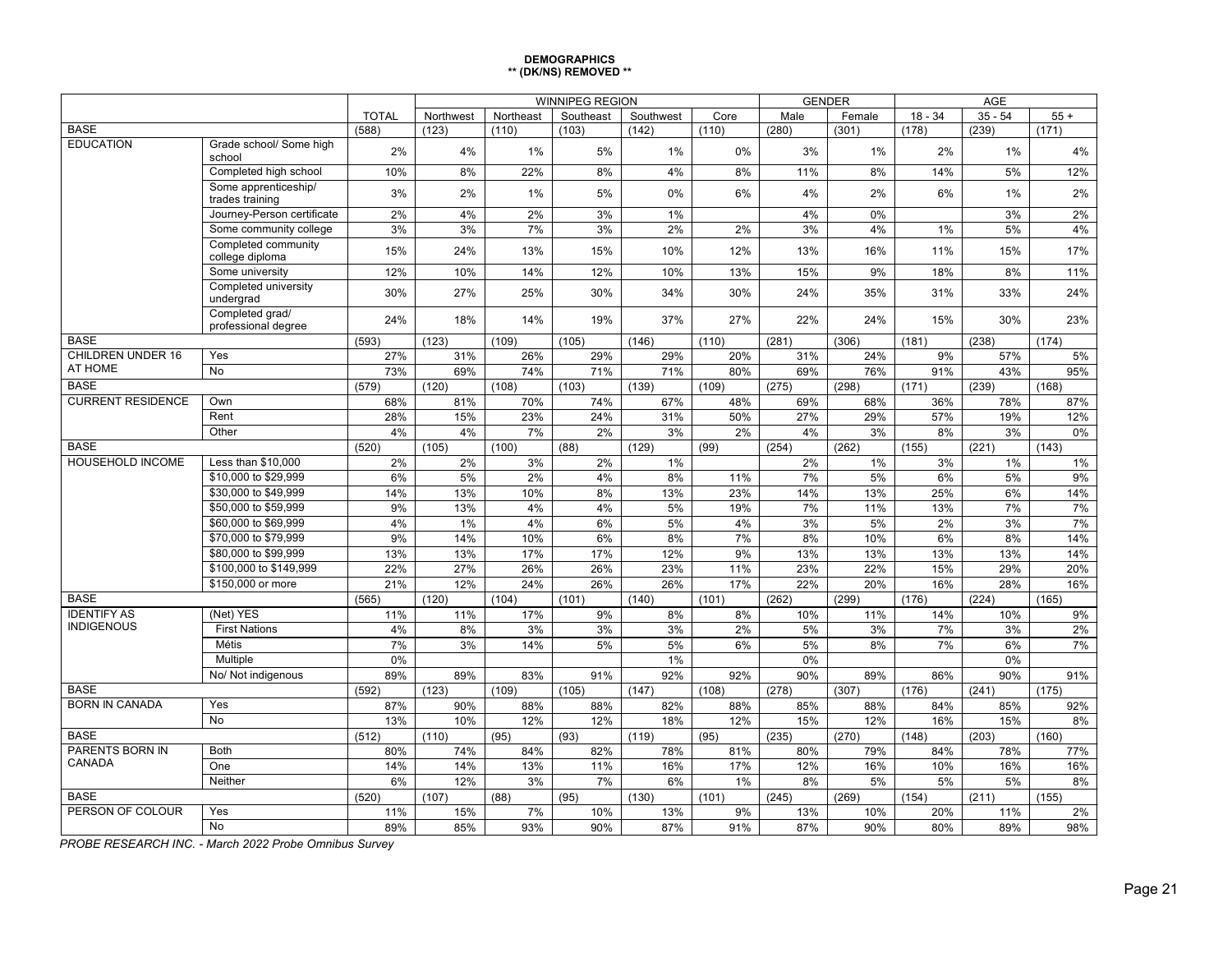#### **DEMOGRAPHICS \*\* (DK/NS) REMOVED \*\***

|                          |                                         |              |            |                  |           | CHILDREN <16 AT |       |       |                  |           |                         |           |
|--------------------------|-----------------------------------------|--------------|------------|------------------|-----------|-----------------|-------|-------|------------------|-----------|-------------------------|-----------|
|                          |                                         |              |            | <b>EDUCATION</b> |           | <b>HOME</b>     |       |       | <b>RESIDENCE</b> |           | <b>HOUSEHOLD INCOME</b> |           |
| <b>BASE</b>              |                                         | <b>TOTAL</b> | HS or less | Post-Sec         | Univ Grad | Yes             | No    | Own   | Rent             | $<$ \$50K | \$50K-\$99K             | $$100K +$ |
| <b>EDUCATION</b>         |                                         | (588)        | (70)       | (204)            | (314)     | (160)           | (424) | (392) | (158)            | (109)     | (183)                   | (224)     |
|                          | Grade school/ Some high<br>school       | 2%           | 18%        |                  |           | 0%              | 2%    | $1\%$ | 4%               | 4%        | 2%                      |           |
|                          | Completed high school                   | 10%          | 82%        |                  |           | 2%              | 13%   | 8%    | 11%              | 14%       | 13%                     | 4%        |
|                          | Some apprenticeship/<br>trades training | 3%           |            | 8%               |           | 1%              | 4%    | 2%    | 4%               | 8%        | 2%                      | 2%        |
|                          | Journey-Person certificate              | 2%           |            | 6%               |           | 2%              | 2%    | 2%    | 2%               | 1%        | 2%                      | 2%        |
|                          | Some community college                  | 3%           |            | 10%              |           | 3%              | 3%    | 3%    | 4%               | 6%        | 3%                      | 2%        |
|                          | Completed community<br>college diploma  | 15%          |            | 42%              |           | 20%             | 12%   | 16%   | 10%              | 12%       | 19%                     | 12%       |
|                          | Some university                         | 12%          |            | 34%              |           | 9%              | 13%   | 10%   | 14%              | 16%       | 10%                     | 9%        |
|                          | Completed university<br>undergrad       | 30%          |            |                  | 56%       | 30%             | 30%   | 31%   | 31%              | 23%       | 32%                     | 35%       |
|                          | Completed grad/<br>professional degree  | 24%          |            |                  | 44%       | 33%             | 21%   | 27%   | 20%              | 16%       | 16%                     | 33%       |
| <b>BASE</b>              |                                         | (593)        | (68)       | (202)            | (314)     | (162)           | (432) | (394) | (160)            | (110)     | (183)                   | (225)     |
| <b>CHILDREN UNDER 16</b> | Yes                                     | 27%          | 5%         | 28%              | 32%       | 100%            |       | 34%   | 13%              | 13%       | 18%                     | 44%       |
| AT HOME                  | <b>No</b>                               | 73%          | 95%        | 72%              | 68%       |                 | 100%  | 66%   | 87%              | 87%       | 82%                     | 56%       |
| <b>BASE</b>              |                                         | (579)        | (64)       | (195)            | (311)     | (159)           | (415) | (395) | (163)            | (108)     | (180)                   | (224)     |
| <b>CURRENT RESIDENCE</b> | Own                                     | 68%          | 56%        | 66%              | 73%       | 85%             | 62%   | 100%  |                  | 31%       | 70%                     | 84%       |
|                          | Rent                                    | 28%          | 36%        | 28%              | 26%       | 13%             | 34%   |       | 100%             | 65%       | 29%                     | 12%       |
|                          | Other                                   | 4%           | 8%         | 6%               | 1%        | 3%              | 4%    |       |                  | 4%        | 1%                      | 4%        |
| <b>BASE</b>              |                                         | (520)        | (58)       | (175)            | (284)     | (146)           | (372) | (347) | (149)            | (111)     | (184)                   | (225)     |
| <b>HOUSEHOLD INCOME</b>  | Less than \$10,000                      | 2%           | 4%         | 2%               |           | 2%              | 1%    | 0%    | 5%               | 7%        |                         |           |
|                          | \$10,000 to \$29,999                    | 6%           | 16%        | 7%               | 4%        | 3%              | 8%    | 2%    | 15%              | 29%       |                         |           |
|                          | \$30,000 to \$49,999                    | 14%          | 14%        | 17%              | 11%       | 4%              | 17%   | 7%    | 28%              | 63%       |                         |           |
|                          | \$50,000 to \$59.999                    | 9%           | 3%         | 13%              | 7%        | 5%              | 10%   | 8%    | 11%              |           | 25%                     |           |
|                          | \$60,000 to \$69.999                    | 4%           | 12%        | 4%               | 2%        | 3%              | 4%    | 4%    | 5%               |           | 11%                     |           |
|                          | \$70,000 to \$79,999                    | 9%           | 9%         | 9%               | 9%        | 6%              | 10%   | 11%   | 6%               |           | 26%                     |           |
|                          | \$80,000 to \$99,999                    | 13%          | 25%        | 11%              | 12%       | 9%              | 15%   | 14%   | 13%              |           | 38%                     |           |
|                          | \$100,000 to \$149.999                  | 22%          | 13%        | 20%              | 26%       | 31%             | 19%   | 28%   | 10%              |           |                         | 51%       |
|                          | \$150,000 or more                       | 21%          | 4%         | 15%              | 28%       | 36%             | 15%   | 27%   | 8%               |           |                         | 49%       |
| <b>BASE</b>              |                                         | (565)        | (68)       | (189)            | (301)     | (148)           | (413) | (369) | (159)            | (104)     | (177)                   | (217)     |
| <b>IDENTIFY AS</b>       | (Net) YES                               | 11%          | 22%        | 11%              | 8%        | 7%              | 12%   | 6%    | 21%              | 19%       | 12%                     | 7%        |
| <b>INDIGENOUS</b>        | <b>First Nations</b>                    | 4%           | 12%        | 2%               | 3%        | 2%              | 4%    | 1%    | 9%               | 12%       | 2%                      | 1%        |
|                          | Métis                                   | 7%           | 10%        | 8%               | 5%        | 4%              | 7%    | 4%    | 11%              | 7%        | 10%                     | 6%        |
|                          | Multiple                                | 0%           |            |                  | 0%        | 1%              |       | 0%    |                  |           |                         | 0%        |
|                          | No/ Not indigenous                      | 89%          | 78%        | 89%              | 92%       | 93%             | 88%   | 94%   | 79%              | 81%       | 88%                     | 93%       |
| <b>BASE</b>              |                                         | (592)        | (70)       | (200)            | (311)     | (162)           | (427) | (391) | (161)            | (109)     | (184)                   | (225)     |
| <b>BORN IN CANADA</b>    | Yes                                     | 87%          | 91%        | 89%              | 85%       | 81%             | 89%   | 90%   | 80%              | 75%       | 88%                     | 92%       |
|                          | <b>No</b>                               | 13%          | 9%         | 11%              | 15%       | 19%             | 11%   | 10%   | 20%              | 25%       | 12%                     | 8%        |
| <b>BASE</b>              |                                         | (512)        | (63)       | (176)            | (266)     | (129)           | (379) | (351) | (128)            | (82)      | (161)                   | (206)     |
| PARENTS BORN IN          | <b>Both</b>                             | 80%          | 79%        | 80%              | 79%       | 76%             | 81%   | 78%   | 81%              | 82%       | 77%                     | 82%       |
| CANADA                   | One                                     | 14%          | 13%        | 13%              | 16%       | 15%             | 14%   | 15%   | 15%              | 13%       | 17%                     | 12%       |
|                          | Neither                                 | 6%           | 8%         | 7%               | 5%        | 9%              | 5%    | 7%    | 4%               | 5%        | 6%                      | 5%        |
| <b>BASE</b>              |                                         | (520)        | (53)       | (177)            | (282)     | (145)           | (373) | (358) | (129)            | (89)      | (160)                   | (205)     |
| PERSON OF COLOUR         | Yes                                     | 11%          | 12%        | 11%              | 11%       | 16%             | 9%    | 8%    | 18%              | 19%       | 12%                     | 7%        |
|                          | <b>No</b>                               | 89%          | 88%        | 89%              | 89%       | 84%             | 91%   | 92%   | 82%              | 81%       | 88%                     | 93%       |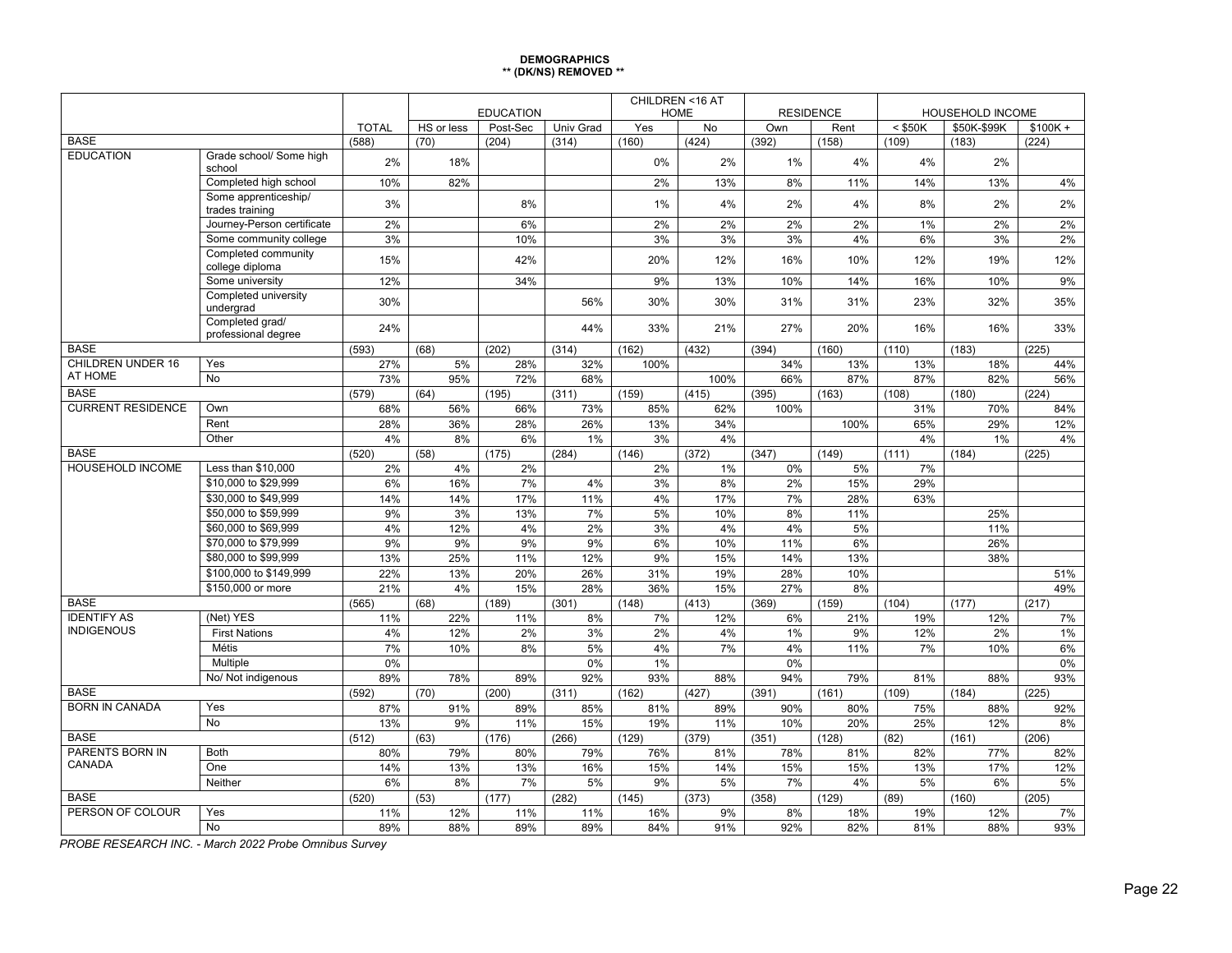#### **DEMOGRAPHICS \*\* (DK/NS) REMOVED \*\***

|                           |                                         |              |            |       | PROV VOTE INTENTION |      |      |           |            | <b>VOTED LAST PROV ELECTION</b> |      |            |              |
|---------------------------|-----------------------------------------|--------------|------------|-------|---------------------|------|------|-----------|------------|---------------------------------|------|------------|--------------|
|                           |                                         | <b>TOTAL</b> | <b>NDP</b> | PC    | <b>LIB</b>          | GP   | (DK) | <b>PC</b> | <b>NDP</b> | <b>LIB</b>                      | GP   | Indigenous | <b>BIPOC</b> |
| <b>BASE</b>               |                                         | (588)        | (268)      | (118) | (89)                | (16) | (47) | (167)     | (211)      | (76)                            | (33) | (60)       | (115)        |
| <b>EDUCATION</b>          | Grade school/ Some high<br>school       | 2%           | 1%         | 2%    |                     | 12%  | 2%   | 2%        | 1%         | $1\%$                           | 6%   | 8%         | 6%           |
|                           | Completed high school                   | 10%          | 9%         | 11%   | 7%                  | 20%  | 10%  | 13%       | 6%         | 7%                              | 16%  | 17%        | 13%          |
|                           | Some apprenticeship/<br>trades training | 3%           | 1%         | 1%    | 4%                  | 3%   | 11%  | 2%        | 2%         |                                 | 1%   | 4%         | 2%           |
|                           | Journey-Person certificate              | 2%           | 1%         | 4%    | 1%                  |      | 3%   | 3%        | 1%         | 2%                              | 5%   |            | 1%           |
|                           | Some community college                  | 3%           | 2%         | 7%    | 6%                  |      | 2%   | 7%        | 2%         | 2%                              |      | 2%         | 1%           |
|                           | Completed community<br>college diploma  | 15%          | 15%        | 12%   | 13%                 | 11%  | 18%  | 14%       | 15%        | 11%                             | 8%   | 9%         | 16%          |
|                           | Some university                         | 12%          | 14%        | 12%   | 6%                  | 10%  | 9%   | 10%       | 10%        | 11%                             | 15%  | 18%        | 14%          |
|                           | Completed university<br>undergrad       | 30%          | 32%        | 31%   | 28%                 | 23%  | 32%  | 29%       | 33%        | 38%                             | 37%  | 23%        | 30%          |
|                           | Completed grad/<br>professional degree  | 24%          | 25%        | 21%   | 35%                 | 20%  | 13%  | 19%       | 29%        | 28%                             | 12%  | 18%        | 17%          |
| <b>BASE</b>               |                                         | (593)        | (269)      | (121) | (90)                | (16) | (49) | (169)     | (211)      | (77)                            | (33) | (58)       | (115)        |
| <b>CHILDREN UNDER 16</b>  | Yes                                     | 27%          | 26%        | 30%   | 26%                 | 24%  | 24%  | 29%       | 26%        | 24%                             | 22%  | 17%        | 28%          |
| AT HOME                   | <b>No</b>                               | 73%          | 74%        | 70%   | 74%                 | 76%  | 76%  | 71%       | 74%        | 76%                             | 78%  | 83%        | 72%          |
| <b>BASE</b>               |                                         | (579)        | (260)      | (120) | (91)                | (13) | (45) | (169)     | (201)      | (78)                            | (29) | (56)       | (112)        |
| <b>CURRENT</b>            | Own                                     | 68%          | 64%        | 83%   | 70%                 | 90%  | 66%  | 84%       | 68%        | 68%                             | 69%  | 37%        | 44%          |
| <b>RESIDENCE</b>          | Rent                                    | 28%          | 35%        | 16%   | 25%                 |      | 16%  | 15%       | 31%        | 26%                             | 13%  | 59%        | 50%          |
|                           | Other                                   | 4%           | 1%         | 1%    | 5%                  | 10%  | 18%  | 1%        | 1%         | 5%                              | 18%  | 4%         | $6\%$        |
| <b>BASE</b>               |                                         | (520)        | (233)      | (108) | (78)                | (13) | (42) | (152)     | (180)      | (70)                            | (29) | (55)       | (105)        |
| <b>HOUSEHOLD</b>          | Less than \$10,000                      | 2%           | 0%         |       | 3%                  |      | 4%   |           |            | 1%                              |      | 5%         | 5%           |
| <b>INCOME</b>             | \$10,000 to \$29,999                    | 6%           | 5%         | 4%    | 8%                  | 23%  | 10%  | 3%        | 4%         | 9%                              | 22%  | 8%         | 9%           |
|                           | \$30,000 to \$49,999                    | 14%          | 14%        | 8%    | 19%                 |      | 12%  | 10%       | 15%        | 11%                             | 8%   | 23%        | 21%          |
|                           | \$50,000 to \$59,999                    | 9%           | 7%         | 17%   | 4%                  | 18%  | 8%   | 8%        | 7%         | 4%                              | 8%   |            | 8%           |
|                           | \$60,000 to \$69,999                    | 4%           | 4%         | 3%    | 2%                  | 4%   | 7%   | 4%        | 3%         | 6%                              | 5%   | 7%         | 7%           |
|                           | \$70,000 to \$79,999                    | 9%           | 9%         | 5%    | 11%                 | 20%  | 11%  | 6%        | 11%        | 11%                             | 13%  | 10%        | 9%           |
|                           | \$80,000 to \$99,999                    | 13%          | 15%        | 17%   | 8%                  | 18%  | 14%  | 17%       | 12%        | 12%                             | 16%  | 20%        | 14%          |
|                           | \$100,000 to \$149.999                  | 22%          | 23%        | 23%   | 20%                 | 8%   | 21%  | 26%       | 25%        | 22%                             | 12%  | 21%        | 22%          |
|                           | \$150,000 or more                       | 21%          | 23%        | 23%   | 24%                 | 8%   | 13%  | 27%       | 21%        | 24%                             | 17%  | 6%         | 5%           |
| <b>BASE</b>               |                                         | (565)        | (263)      | (112) | (83)                | (15) | (46) | (157)     | (206)      | (74)                            | (31) | (60)       | (111)        |
| <b>IDENTIFY AS</b>        | (Net) YES                               | 11%          | 14%        | 3%    | 6%                  | 25%  | 4%   | 6%        | 15%        | 7%                              | 14%  | 100%       | 54%          |
| <b>INDIGENOUS</b>         | <b>First Nations</b>                    | 4%           | 5%         | $0\%$ | 1%                  | 13%  | 2%   | 0%        | 6%         | 2%                              | 6%   | 37%        | 20%          |
|                           | Métis                                   | 7%           | 8%         | 3%    | 5%                  | 11%  | 2%   | 5%        | 8%         | 5%                              | 8%   | 62%        | 33%          |
|                           | Multiple                                | 0%           | 0%         |       |                     |      |      |           | 1%         |                                 |      | 2%         | 1%           |
|                           | No/ Not indigenous                      | 89%          | 86%        | 97%   | 94%                 | 75%  | 96%  | 94%       | 85%        | 93%                             | 86%  |            | 46%          |
| <b>BASE</b>               |                                         | (592)        | (267)      | (121) | (88)                | (16) | (49) | (170)     | (209)      | (78)                            | (33) | (60)       | (115)        |
| <b>BORN IN CANADA</b>     | Yes                                     | 87%          | 93%        | 89%   | 78%                 | 100% | 68%  | 92%       | 93%        | 84%                             | 88%  | 100%       | 65%          |
|                           | N <sub>o</sub>                          | 13%          | 7%         | 11%   | 22%                 |      | 32%  | 8%        | 7%         | 16%                             | 12%  |            | 35%          |
| <b>BASE</b>               |                                         | (512)        | (248)      | (108) | (69)                | (16) | (32) | (156)     | (193)      | (65)                            | (29) | (60)       | (74)         |
| PARENTS BORN IN<br>CANADA | <b>Both</b>                             | 80%          | 87%        | 71%   | 60%                 | 91%  | 86%  | 76%       | 87%        | 72%                             | 95%  | 94%        | 77%          |
|                           | One                                     | 14%          | 8%         | 17%   | 32%                 | 4%   | 13%  | 18%       | 10%        | 18%                             | 2%   | 6%         | 5%           |
|                           | Neither                                 | 6%           | 4%         | 12%   | 8%                  | 5%   | 1%   | 6%        | 3%         | 10%                             | 3%   |            | 19%          |
| <b>BASE</b>               |                                         | (520)        | (230)      | (111) | (84)                | (13) | (46) | (151)     | (178)      | (72)                            | (28) |            | (57)         |
| PERSON OF COLOUR          | Yes                                     | 11%          | 5%         | 12%   | 21%                 |      | 22%  | 5%        | 5%         | 18%                             |      |            | 100%         |
|                           | $\overline{No}$                         | 89%          | 95%        | 88%   | 79%                 | 100% | 78%  | 95%       | 95%        | 82%                             | 100% |            |              |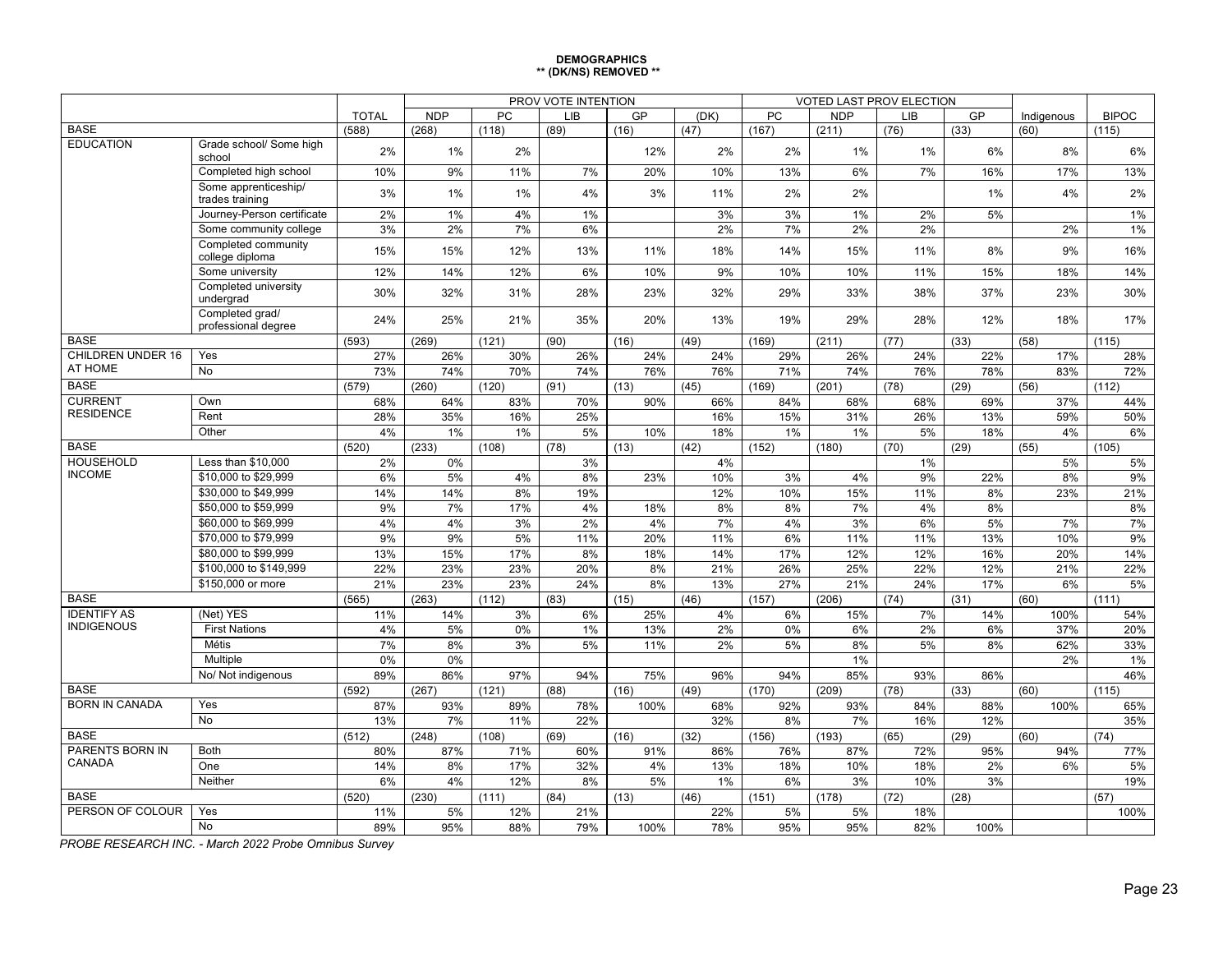|                   |             |              |           |           | WINNIPEG REGION |           |       | <b>GENDER</b> |        |           | AGE       |       |
|-------------------|-------------|--------------|-----------|-----------|-----------------|-----------|-------|---------------|--------|-----------|-----------|-------|
|                   |             | <b>TOTAL</b> | Northwest | Northeast | Southeast       | Southwest | Core  | Male          | Female | $18 - 34$ | $35 - 54$ | $55+$ |
| <b>BASE</b>       |             | (600)        | (126)     | (110)     | (107)           | (147)     | (110) | (286)         | (307)  | (183)     | (243)     | (175) |
| <b>WINNIPEG</b>   | Northwest   | 21%          | 100%      |           |                 |           |       | 22%           | 21%    | 16%       | 22%       | 25%   |
| <b>REGION</b>     | Northeast   | 18%          |           | 100%      |                 |           |       | 19%           | 19%    | 19%       | 19%       | 16%   |
|                   | Southeast   | 18%          |           |           | 100%            |           |       | 18%           | 18%    | 17%       | 16%       | 21%   |
|                   | Southwest   | 24%          |           |           |                 | 100%      |       | 25%           | 24%    | 21%       | 25%       | 28%   |
|                   | Core        | 18%          |           |           |                 |           | 100%  | 17%           | 19%    | 27%       | 18%       | 10%   |
| <b>BASE</b>       |             | (593)        | (126)     | (110)     | (107)           | (145)     | (105) | (286)         | (307)  | (180)     | (241)     | (173) |
| <b>GENDER</b>     | Male        | 48%          | 49%       | 48%       | 48%             | 50%       | 45%   | 100%          |        | 50%       | 51%       | 43%   |
|                   | Female      | 52%          | 51%       | 52%       | 52%             | 50%       | 55%   |               | 100%   | 50%       | 49%       | 57%   |
| <b>BASE</b>       |             | (600)        | (126)     | (110)     | (107)           | (147)     | (110) | (286)         | (307)  | (183)     | (243)     | (175) |
| <b>AGE</b>        | $18 - 34$   | 30%          | 23%       | 32%       | 29%             | 26%       | 45%   | 31%           | 29%    | 100%      |           |       |
|                   | $35 - 54$   | 40%          | 42%       | 43%       | 37%             | 41%       | 40%   | 43%           | 39%    |           | 100%      |       |
|                   | $55 +$      | 29%          | 34%       | 25%       | 35%             | 34%       | 15%   | 26%           | 32%    |           |           | 100%  |
| <b>BASE</b>       |             | (286)        | (62)      | (53)      | (51)            | (72)      | (47)  | (286)         |        | (89)      | (122)     | (75)  |
| <b>MALES</b>      | $18 - 34$   | 31%          | 28%       | 25%       | 35%             | 27%       | 44%   | 31%           |        | 100%      |           |       |
|                   | $35 - 54$   | 43%          | 45%       | 48%       | 31%             | 45%       | 44%   | 43%           |        |           | 100%      |       |
|                   | $55+$       | 26%          | 28%       | 27%       | 34%             | 28%       | 12%   | 26%           |        |           |           | 100%  |
| <b>BASE</b>       |             | (307)        | (64)      | (57)      | (56)            | (73)      | (58)  |               | (307)  | (91)      | (118)     | (98)  |
| <b>FEMALES</b>    | $18 - 34$   | 29%          | 19%       | 38%       | 23%             | 24%       | 46%   |               | 29%    | 100%      |           |       |
|                   | $35 - 54$   | 39%          | 40%       | 38%       | 42%             | 36%       | 38%   |               | 39%    |           | 100%      |       |
|                   | $55 +$      | 32%          | 41%       | 24%       | 36%             | 40%       | 16%   |               | 32%    |           |           | 100%  |
| <b>BASE</b>       |             | (588)        | (123)     | (110)     | (103)           | (142)     | (110) | (280)         | (301)  | (178)     | (239)     | (171) |
| <b>EDUCATION</b>  | HS or less  | 12%          | 12%       | 23%       | 13%             | 5%        | 9%    | 14%           | 10%    | 17%       | 6%        | 15%   |
|                   | Post-Sec    | 35%          | 43%       | 37%       | 38%             | 24%       | 33%   | 39%           | 31%    | 37%       | 31%       | 37%   |
|                   | Univ Grad   | 53%          | 46%       | 40%       | 49%             | 71%       | 58%   | 47%           | 59%    | 46%       | 63%       | 48%   |
| <b>BASE</b>       |             | (593)        | (123)     | (109)     | (105)           | (146)     | (110) | (281)         | (306)  | (181)     | (238)     | (174) |
| CHILDREN <16 AT   | Yes         | 27%          | 31%       | 26%       | 29%             | 29%       | 20%   | 31%           | 24%    | 9%        | 57%       | 5%    |
| <b>HOME</b>       | <b>No</b>   | 73%          | 69%       | 74%       | 71%             | 71%       | 80%   | 69%           | 76%    | 91%       | 43%       | 95%   |
| <b>BASE</b>       |             | (558)        | (115)     | (101)     | (100)           | (135)     | (107) | (264)         | (289)  | (158)     | (233)     | (167) |
| <b>RESIDENCE</b>  | Own         | 71%          | 85%       | 75%       | 76%             | 69%       | 49%   | 72%           | 70%    | 39%       | 81%       | 87%   |
|                   | Rent        | 29%          | 15%       | 25%       | 24%             | 31%       | 51%   | 28%           | 30%    | 61%       | 19%       | 13%   |
| <b>BASE</b>       |             | (520)        | (105)     | (100)     | (88)            | (129)     | (99)  | (254)         | (262)  | (155)     | (221)     | (143) |
| <b>HOUSEHOLD</b>  | $<$ \$50K   | 21%          | 20%       | 15%       | 14%             | 23%       | 34%   | 23%           | 19%    | 34%       | 12%       | 23%   |
| <b>INCOME</b>     | \$50K-\$99K | 35%          | 41%       | 35%       | 34%             | 29%       | 39%   | 32%           | 38%    | 35%       | 32%       | 41%   |
|                   | $$100K +$   | 43%          | 39%       | 49%       | 52%             | 49%       | 27%   | 45%           | 42%    | 31%       | 57%       | 36%   |
| <b>BASE</b>       |             | (565)        | (120)     | (104)     | (101)           | (140)     | (101) | (262)         | (299)  | (176)     | (224)     | (165) |
| <b>INDIGENOUS</b> | Yes         | 11%          | 11%       | 17%       | 9%              | 8%        | 8%    | 10%           | 11%    | 14%       | 10%       | 9%    |
|                   | <b>No</b>   | 89%          | 89%       | 83%       | 91%             | 92%       | 92%   | 90%           | 89%    | 86%       | 90%       | 91%   |
| <b>BASE</b>       |             | (579)        | (120)     | (106)     | (103)           | (142)     | (109) | (270)         | (303)  | (178)     | (232)     | (169) |
| <b>BIPOC</b>      | Yes         | 20%          | 25%       | 22%       | 18%             | 20%       | 16%   | 21%           | 20%    | 30%       | 19%       | 11%   |
|                   | No          | 80%          | 75%       | 78%       | 82%             | 80%       | 84%   | 79%           | 80%    | 70%       | 81%       | 89%   |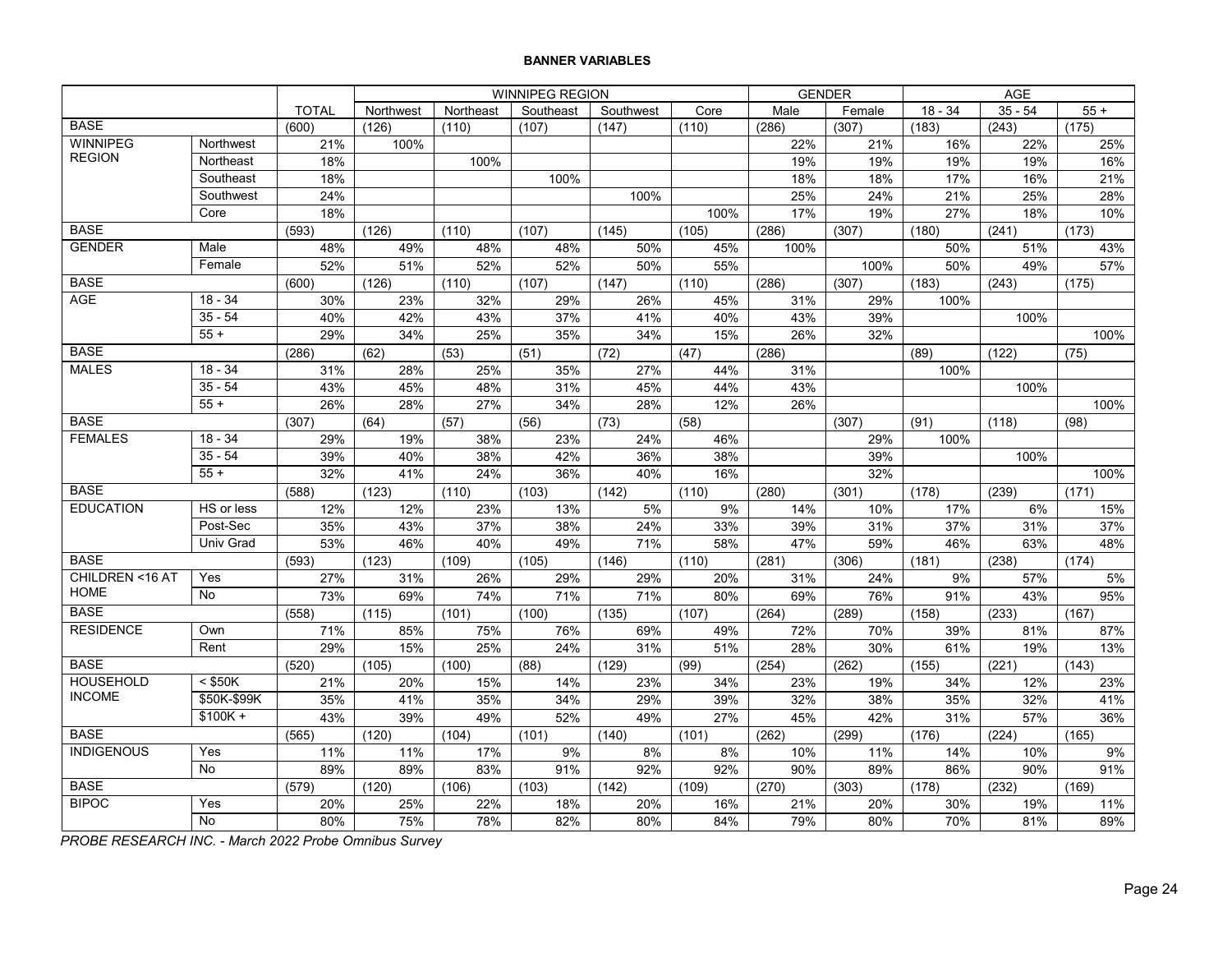|                        |                      |              |            |                  |                  | CHILDREN <16 AT |       |                  |       |           |                  |           |  |
|------------------------|----------------------|--------------|------------|------------------|------------------|-----------------|-------|------------------|-------|-----------|------------------|-----------|--|
|                        |                      |              |            | <b>EDUCATION</b> |                  | <b>HOME</b>     |       | <b>RESIDENCE</b> |       |           | HOUSEHOLD INCOME |           |  |
|                        |                      | <b>TOTAL</b> | HS or less | Post-Sec         | <b>Univ Grad</b> | Yes             | No    | Own              | Rent  | $<$ \$50K | \$50K-\$99K      | $$100K +$ |  |
| <b>BASE</b>            |                      | (600)        | (70)       | (204)            | (314)            | (162)           | (432) | (395)            | (163) | (111)     | (184)            | (225)     |  |
| <b>WINNIPEG REGION</b> | Northwest            | 21%          | 20%        | 26%              | 18%              | 24%             | 19%   | 25%              | 11%   | 19%       | 23%              | 18%       |  |
|                        | Northeast            | 18%          | 36%        | 20%              | 14%              | 17%             | 19%   | 19%              | 15%   | 14%       | 19%              | 22%       |  |
|                        | Southeast            | 18%          | 18%        | 19%              | 16%              | 19%             | 17%   | 19%              | 15%   | 11%       | 16%              | 20%       |  |
|                        | Southwest            | 24%          | 11%        | 17%              | 32%              | 27%             | 24%   | 23%              | 26%   | 26%       | 20%              | 28%       |  |
|                        | Core                 | 18%          | 14%        | 18%              | 20%              | 14%             | 20%   | 13%              | 33%   | 30%       | 21%              | 12%       |  |
| <b>BASE</b>            |                      | (593)        | (69)       | (203)            | (310)            | (160)           | (427) | (393)            | (160) | (108)     | (183)            | (225)     |  |
| <b>GENDER</b>          | Male                 | 48%          | 57%        | 54%              | 42%              | 54%             | 45%   | 48%              | 46%   | 53%       | 45%              | 51%       |  |
|                        | Female               | 52%          | 43%        | 46%              | 58%              | 46%             | 55%   | 52%              | 54%   | 47%       | 55%              | 49%       |  |
| <b>BASE</b>            |                      | (600)        | (70)       | (204)            | (314)            | (162)           | (432) | (395)            | (163) | (111)     | (184)            | (225)     |  |
| <b>AGE</b>             | $18 - 34$            | 30%          | 42%        | 32%              | 26%              | 11%             | 38%   | 15%              | 59%   | 47%       | 30%              | 22%       |  |
|                        | $35 - 54$            | 40%          | 20%        | 37%              | 48%              | 84%             | 24%   | 47%              | 28%   | 23%       | 38%              | 56%       |  |
|                        | $55 +$               | 29%          | 38%        | 31%              | 26%              | 6%              | 38%   | 37%              | 13%   | 30%       | 32%              | 23%       |  |
| <b>BASE</b>            |                      | (286)        | (39)       | (109)            | (131)            | (87)            | (194) | (190)            | (73)  | (57)      | (82)             | (114)     |  |
| <b>MALES</b>           | $18 - 34$            | 31%          | 39%        | 32%              | 27%              | 12%             | 40%   | 16%              | 61%   | 56%       | 25%              | 18%       |  |
|                        | $35 - 54$            | 43%          | 28%        | 43%              | 48%              | 81%             | 25%   | 50%              | 28%   | 25%       | 36%              | 61%       |  |
|                        | $55 +$               | 26%          | 33%        | 25%              | 24%              | 7%              | 35%   | 34%              | 11%   | 19%       | 39%              | 22%       |  |
| <b>BASE</b>            |                      | (307)        | (29)       | (94)             | (178)            | (73)            | (233) | (202)            | (87)  | (51)      | (101)            | (110)     |  |
| <b>FEMALES</b>         | $18 - 34$            | 29%          | 45%        | 32%              | 25%              | 9%              | 36%   | 15%              | 58%   | 35%       | 34%              | 26%       |  |
|                        | $35 - 54$            | 39%          | 10%        | 30%              | 48%              | 86%             | 23%   | 45%              | 27%   | 23%       | 40%              | 51%       |  |
|                        | $55+$                | 32%          | 45%        | 38%              | 27%              | 5%              | 41%   | 39%              | 14%   | 42%       | 27%              | 24%       |  |
| <b>BASE</b>            |                      | (588)        | (70)       | (204)            | (314)            | (160)           | (424) | (392)            | (158) | (109)     | (183)            | (224)     |  |
| <b>EDUCATION</b>       | HS or less           | 12%          | 100%       |                  |                  | 2%              | 15%   | 9%               | 15%   | 18%       | 16%              | 4%        |  |
|                        | Post-Sec             | 35%          |            | 100%             |                  | 35%             | 34%   | 33%              | 35%   | 43%       | 36%              | 27%       |  |
|                        | <b>Univ Grad</b>     | 53%          |            |                  | 100%             | 62%             | 51%   | 58%              | 50%   | 39%       | 48%              | 68%       |  |
| <b>BASE</b>            |                      | (593)        | (68)       | (202)            | (314)            | (162)           | (432) | (394)            | (160) | (110)     | (183)            | (225)     |  |
| CHILDREN <16 AT        | Yes                  | 27%          | 5%         | 28%              | 32%              | 100%            |       | 34%              | 13%   | 13%       | 18%              | 44%       |  |
| <b>HOME</b>            | <b>No</b>            | 73%          | 95%        | 72%              | 68%              |                 | 100%  | 66%              | 87%   | 87%       | 82%              | 56%       |  |
| <b>BASE</b>            |                      | (558)        | (59)       | (183)            | (307)            | (155)           | (399) | (395)            | (163) | (104)     | (178)            | (214)     |  |
| <b>RESIDENCE</b>       | Own                  | 71%          | 61%        | 70%              | 74%              | 87%             | 65%   | 100%             |       | 32%       | 71%              | 88%       |  |
|                        | Rent                 | 29%          | 39%        | 30%              | 26%              | 13%             | 35%   |                  | 100%  | 68%       | 29%              | 12%       |  |
| <b>BASE</b>            |                      | (520)        | (58)       | (175)            | (284)            | (146)           | (372) | (347)            | (149) | (111)     | (184)            | (225)     |  |
| <b>HOUSEHOLD</b>       | $<$ \$50K            | 21%          | 34%        | 27%              | 15%              | 10%             | 26%   | 10%              | 47%   | 100%      |                  |           |  |
| <b>INCOME</b>          | \$50K-\$99K          | 35%          | 49%        | 38%              | 31%              | 23%             | 40%   | 36%              | 35%   |           | 100%             |           |  |
|                        | $\overline{\$100K +$ | 43%          | 17%        | 35%              | 54%              | 67%             | 34%   | 54%              | 17%   |           |                  | 100%      |  |
| <b>BASE</b>            |                      | (565)        | (68)       | (189)            | (301)            | (148)           | (413) | (369)            | (159) | (104)     | (177)            | (217)     |  |
| <b>INDIGENOUS</b>      | Yes                  | 11%          | 22%        | 11%              | 8%               | 7%              | 12%   | 6%               | 21%   | 19%       | 12%              | 7%        |  |
|                        | <b>No</b>            | 89%          | 78%        | 89%              | 92%              | 93%             | 88%   | 94%              | 79%   | 81%       | 88%              | 93%       |  |
| <b>BASE</b>            |                      | (579)        | (68)       | (197)            | (306)            | (155)           | (421) | (379)            | (162) | (109)     | (181)            | (220)     |  |
| <b>BIPOC</b>           | Yes                  | 20%          | 32%        | 20%              | 18%              | 21%             | 20%   | 13%              | 34%   | 34%       | 22%              | 13%       |  |
|                        | <b>No</b>            | 80%          | 68%        | 80%              | 82%              | 79%             | 80%   | 87%              | 66%   | 66%       | 78%              | 87%       |  |